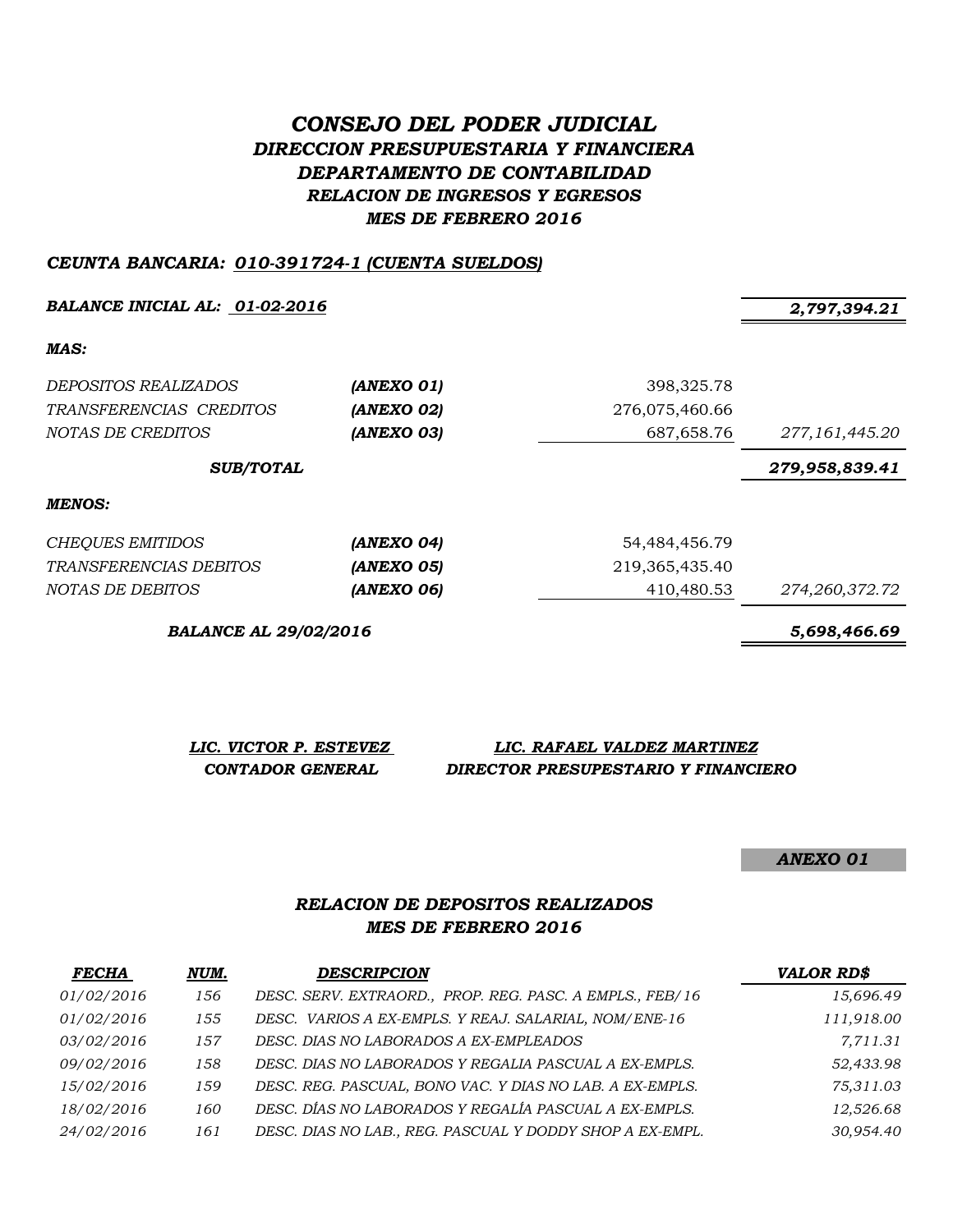*26/02/2016 163 DESC. A ALDEMARO MUÑIZ 5,000.00 26/02/2016 162 DESC. DIAS NO LAB, SUSP Y PROP. REG PASCUAL A EMPLS. 80,363.88 29/02/2016 164 DESC. REAJUSTE SALARIAL Y SERV. EXTRAORD., NOM FEB/16 6,410.01 398,325.78 TOTAL RD\$*

### *ANEXO 02*

## *RELACION DE TRANSFERENCIAS CREDITOS MES DE FEBRERO 2016*

| <b>FECHA</b>      | NUM. | <b>DESCRIPCION</b>                                     | <b>VALOR RD\$</b> |
|-------------------|------|--------------------------------------------------------|-------------------|
| <i>03/02/2016</i> |      | 60 REEMB SUELDOS ENE Y BONO VAC. FEB, EMPLS COOPNASEJU | 242,216.26        |
| 15/02/2016        |      | 61 TRANSF. DE FONDOS PARA CUBRIR COMPROMISOS           | 5,000,000.00      |
| 19/02/2016        |      | 62 TRANSF. DE FONDOS A LOS FINES DE CUBRIR COMPROMISOS | 270,821,749.87    |
| 22/02/2016        |      | 63 ABONO A DEUDA PENDIENTE CON LA INSTITUCION          | 3,558.00          |
| 23/02/2016        |      | 64 TRANSFERENCIAS DE FONDOS DE LA CTA. OPERACIONES     | 7,936.53          |
|                   |      | TOTAL RD\$                                             | 276,075,460.66    |

### *ANEXO 03*

## *RELACION NOTAS DE CREDITOS MES DE FEBRERO 2016*

| <b>FECHA</b>      | NUM. | <b>DESCRIPCION</b>                                | <b>VALOR RD\$</b> |
|-------------------|------|---------------------------------------------------|-------------------|
| 05/02/2016        | 492  | REINTEGRO CHO81081                                | 57,259.67         |
| 09/02/2016        | 493  | REINTEGRO CHO87942                                | 3,000.00          |
| 18/02/2016        | 494  | REINTEGRO CHO88376                                | 5,895.36          |
| 18/02/2016        | 495  | REINTEGRO CHO89197                                | 10,000.00         |
| <i>25/02/2016</i> | 503  | REINTEGRO CHO86633                                | 1,390.00          |
| 25/02/2016        | 504  | REINTEGRO CHQ90659                                | 6,018.18          |
| <i>29/02/2016</i> | 497  | REINTEGRO CHO90714                                | 4,446.10          |
| <i>29/02/2016</i> | 498  | REINTEGRO CHO89796                                | 7,200.00          |
| <i>29/02/2016</i> | 499  | REINTEGRO CHO89805                                | 6,500.00          |
| 29/02/2016        | 500  | REINTEGRO CHO89817                                | 6,000.00          |
| <i>29/02/2016</i> | 501  | REINTEGRO CHO90021                                | 4,000.00          |
| <i>29/02/2016</i> | 502  | REINTEGRO CHO89994                                | 5,200.00          |
| <i>29/02/2016</i> | 496  | EMPLEADOS EXCLUIDOS DE LA NOMINA ELECTRONICA.     | 432,552.81        |
| 29/02/2016        | 505  | RETENCION EN NOMINA BONO VACACIONAL FEBRERO 2016. | 138,196.64        |
|                   |      | TOTAL RD\$                                        | 687,658.76        |

#### *ANEXO 04*

### *RELACION DE CHEQUES EMITIDOS*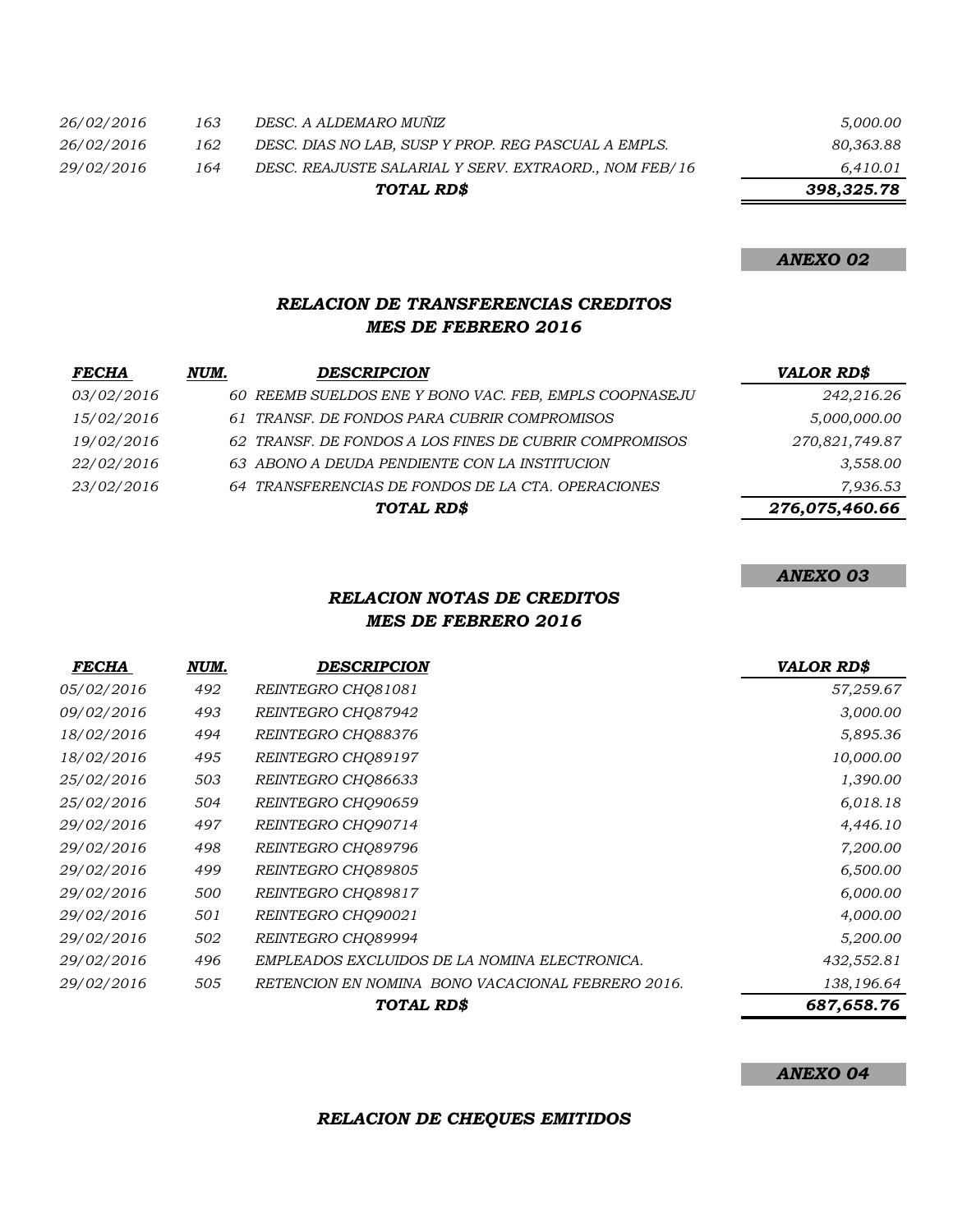## *MES DE FEBRERO 2016*

| <b>FECHA</b> | NUM.  | <b>BENEFICIARIO</b>                     | <b>VALOR RD\$</b> |
|--------------|-------|-----------------------------------------|-------------------|
| 08/02/2016   | 89529 | BANCO DE RESERVAS DE LA REP. DOMINICANA | 21,713.91         |
| 08/02/2016   | 89530 | CONSEJO DEL PODER JUDICIAL              | 10,446.71         |
| 08/02/2016   | 89531 | COOPNASEJU                              | 81,366.10         |
| 08/02/2016   | 89532 | CONSEJO DEL PODER JUDICIAL              | 33,577.96         |
| 08/02/2016   | 89533 | NESTOR P. URENA TAVERAS                 | 9,764.61          |
| 08/02/2016   | 89534 | ROSARIO L. ENCARNACION MATEO            | 12,576.30         |
| 08/02/2016   | 89535 | DAMARY M. CAMACHO ESPINAL               | 2,574.61          |
| 08/02/2016   | 89536 | ALEXANDER DE JS. URENA JORGE            | 9,094.15          |
| 08/02/2016   | 89537 | FELIX E. HENRIQUEZ FERNANDEZ            | 15,316.04         |
| 08/02/2016   | 89538 | PABLO A. JOHNSON PEREZ                  | 1,281.59          |
| 08/02/2016   | 89539 | MIGUEL A. ACOSTA RUSSO                  | 2,140.07          |
| 08/02/2016   | 89540 | CONSEJO DEL PODER JUDICIAL              | 8,750.00          |
| 08/02/2016   | 89541 | COOPNASEJU                              | 54,333.34         |
| 08/02/2016   | 89542 | CONSEJO DEL PODER JUDICIAL              | 18,856.02         |
| 08/02/2016   | 89543 | FONDO DE PENSIONES Y JUBILACIONES       | 11,222.07         |
| 12/02/2016   | 89544 | <b>BODY SHOP ATHLETIC CLUB SRL</b>      | 89,193.60         |
| 12/02/2016   | 89545 | CONSEJO DEL PODER JUDICIAL              | 23,943.80         |
| 12/02/2016   | 89546 | CONSEJO DEL PODER JUDICIAL              | 411.98            |
| 15/02/2016   | 89547 | LIBANESA MEDINA CABRERA                 | 5,089.99          |
| 15/02/2016   | 89548 | COOPNASEJU                              | 41,112.24         |
| 15/02/2016   | 89549 | CONSEJO DEL PODER JUDICIAL              | 6,283.61          |
| 15/02/2016   | 89550 | CONSEJO DEL PODER JUDICIAL              | 7,936.53          |
| 15/02/2016   | 89551 | <b>COLECTOR DE IMPUESTOS INTERNOS</b>   | 34,973.20         |
| 15/02/2016   | 89552 | ROSANILLY RODRIGUEZ DE LOS S.           | 0.00              |
| 15/02/2016   | 89553 | PABLO ANT. PICHARDO N.                  | 8,165.91          |
| 15/02/2016   | 89554 | JOSE M. SANTOS M.                       | 9,214.21          |
| 15/02/2016   | 89555 | ANA Y. CESPEDES CONCEPCION              | 17,264.00         |
| 15/02/2016   | 89556 | NELSON MONTAS QUEZADA                   | 7,138.33          |
| 15/02/2016   | 89557 | MARILYN A. CABRERA P.                   | 10,563.58         |
| 15/02/2016   | 89558 | LUIS R. REGALADO R.                     | 322.00            |
| 15/02/2016   | 89559 | <b>ADARGISA FELIZ</b>                   | 1,067.43          |
| 15/02/2016   | 89560 | CONSEJO DEL PODER JUDICIAL              | 45,083.62         |
| 15/02/2016   | 89561 | CONSEJO DEL PODER JUDICIAL              | 10,250.00         |
| 15/02/2016   | 89562 | ROSANLLY RODRIGUEZ DE LOS S.            | 528.69            |
| 16/02/2016   | 89563 | <b>WENDY C. ROSARIO ABREU</b>           | 924.25            |
| 16/02/2016   | 89564 | LUZ DEL C. MONTANO                      | 6,141.00          |
| 16/02/2016   | 89565 | GRAL. ROBERTO M. RAMIREZ MARTINEZ       | 42,516.01         |
| 16/02/2016   | 89566 | SGTO. NELSON G. SUAREZ MOREL            | 16,000.00         |
| 16/02/2016   | 89567 | 1ER. TTE. ALFREDO PEREZ MEDRANO         | 16,000.00         |
| 16/02/2016   | 89568 | ASIMILADO ANGEL ANT. M. MORBAN GARCIA   | 16,000.00         |
| 16/02/2016   | 89569 | SGTO. JUAN C. MADE PIÑA                 | 16,000.00         |
| 16/02/2016   | 89570 | 2DO. TTE. PASCUAL NOVAS SEGURA          | 15,000.00         |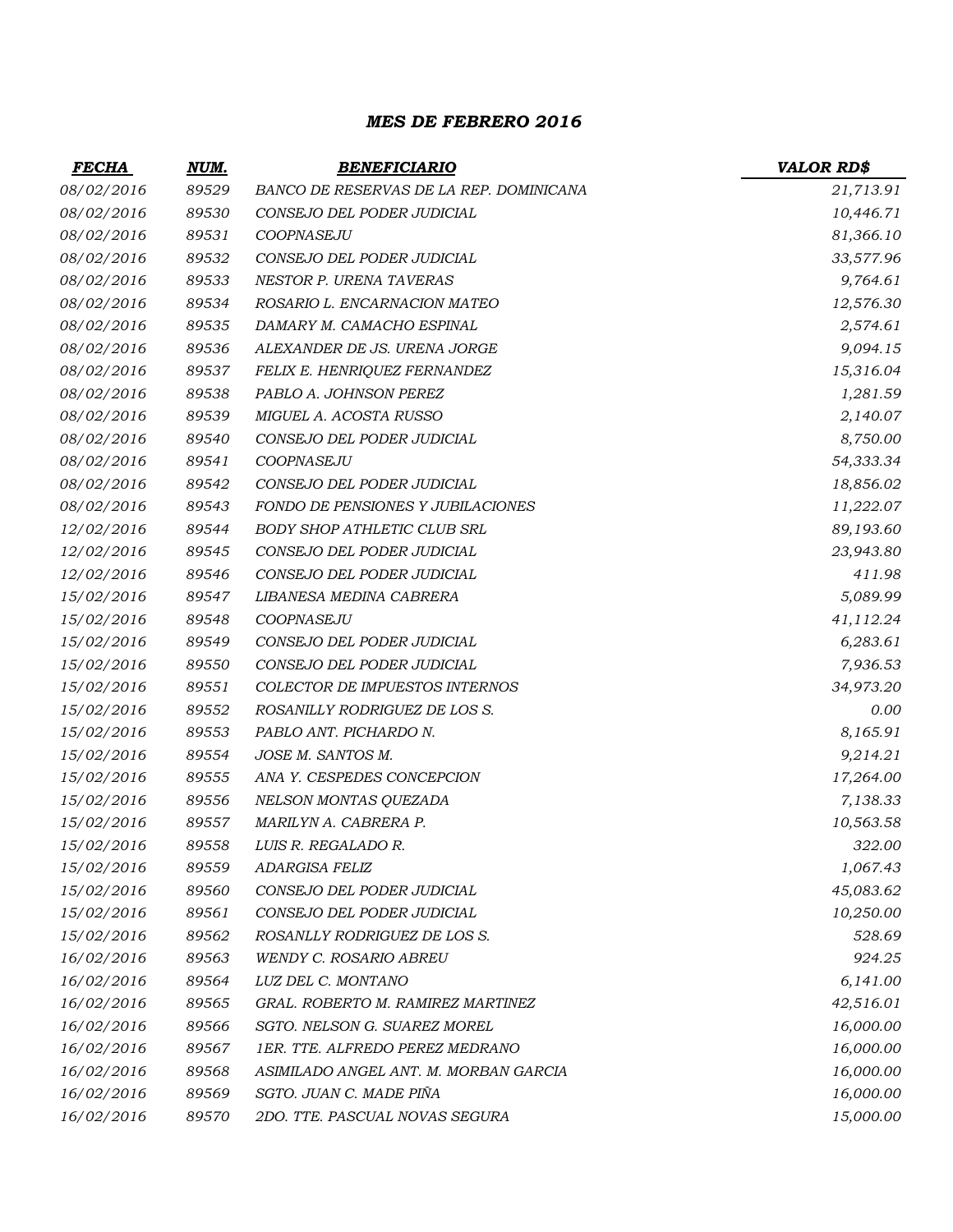| 16/02/2016 | 89571 | CABO FRANCISCO DE LA CRUZ DE LA CRUZ    | 8,000.00  |
|------------|-------|-----------------------------------------|-----------|
| 16/02/2016 | 89572 | MAYOR RICARDO SUBERVI PEREZ             | 18,000.00 |
| 16/02/2016 | 89573 | MAYOR FRANKLIN A. ESTEVEZ CONTRERAS     | 18,000.00 |
| 16/02/2016 | 89574 | CABO STERLIN CRUZ DE LA CRUZ            | 8,739.50  |
| 16/02/2016 | 89575 | CAP. LORENZO GARCIA MARTINEZ            | 14,000.00 |
| 16/02/2016 | 89576 | 1ER.TTE. SABINO ALCANTARA MARTINEZ      | 13,000.00 |
| 16/02/2016 | 89577 | 1ER. TTE. GEOVANNY B. PERALTA BRITO     | 13,000.00 |
| 16/02/2016 | 89578 | TTE. DE FRAGATA RAMON DIAZ MARIA        | 12,000.00 |
| 16/02/2016 | 89579 | 2DO. TTE. ANA F. ORTEGA POLANCO         | 12,000.00 |
| 16/02/2016 | 89580 | 2DO. TTE. EDGAR ANT. ROSARIO RODRIGUEZ  | 12,000.00 |
| 16/02/2016 | 89581 | 2DO. TTE. SANTIAGO CONTRERAS HERRERA    | 12,000.00 |
| 16/02/2016 | 89582 | 2DO. TTE. PEDRO J. MARTINEZ ENCARNACION | 12,000.00 |
| 16/02/2016 | 89583 | 2DO. TTE. LAISY VASQUEZ SEGURA          | 12,000.00 |
| 16/02/2016 | 89584 | SGTO. MR. GREGORIO RAMIREZ DOMINGUEZ    | 11,000.00 |
| 16/02/2016 | 89585 | SGTO. MR. CARLOS Y. DE OLEO MATEO       | 11,000.00 |
| 16/02/2016 | 89586 | SGTO. MR. VICTOR ANT. CHECO CORNELIO    | 11,000.00 |
| 16/02/2016 | 89587 | SGTO. MR. RAULY LIZARDO LORENZO         | 11,000.00 |
| 16/02/2016 | 89588 | SGTO. MR. ALBERTO RAMIREZ DE LA CRUZ    | 11,000.00 |
| 16/02/2016 | 89589 | RASO MICHELL D. ORTEGA ORTIZ            | 8,000.00  |
| 16/02/2016 | 89590 | RASO WILLIAM VALDEZ CABRERA             | 8,000.00  |
| 16/02/2016 | 89591 | RASO JOSE R. BRITO ORTEGA               | 8,000.00  |
| 16/02/2016 | 89592 | CABO PABLO BRAND ADON                   | 8,000.00  |
| 16/02/2016 | 89593 | CABO JULIO C. HEREDIA                   | 8,000.00  |
| 16/02/2016 | 89594 | CABO DANNIS ACOSTA REINOSO              | 8,000.00  |
| 16/02/2016 | 89595 | MAYOR MARIO O. PEREZ NOVAS              | 29,000.00 |
| 16/02/2016 | 89596 | MAYOR DAMIAN ANT. OVALLES JORGE         | 18,000.00 |
| 16/02/2016 | 89597 | RASO JOSE D. ADAMES HEREDIA             | 8,739.50  |
| 16/02/2016 | 89598 | CABO NELSON ARIAS ESPINAL               | 8,739.50  |
| 16/02/2016 | 89599 | CAP. PABLO J. MORA ALCANTARA            | 14,000.00 |
| 16/02/2016 | 89600 | 1ER. TTE. RANCIS N. ROSARIO RODRIGUEZ   | 13,000.00 |
| 16/02/2016 | 89601 | 1ER. TTE. ANGEL A. NERO ACOSTA          | 13,000.00 |
| 16/02/2016 | 89602 | 1ER. TTE. MANUEL CONTRERAS SANTANA      | 13,000.00 |
| 16/02/2016 | 89603 | 1ER. TTE. RUBEN VILLAR DIAZ             | 13,000.00 |
| 16/02/2016 | 89604 | 2DO. TTE. JOSE VLADIMIR UREÑA ORTEGA    | 11,950.00 |
| 16/02/2016 | 89605 | 2DO. TTE. EUGENIA RAMIREZ DE JESUS      | 12,000.00 |
| 16/02/2016 | 89606 | 2DO. TTE. RICARDO ANT. SOSA DISLA       | 12,000.00 |
| 16/02/2016 | 89607 | 2DO. TTE. EDDY ANT. OVALLE              | 12,000.00 |
| 16/02/2016 | 89608 | 2DO. TTE. DOMINGO NUÑEZ                 | 12,000.00 |
| 16/02/2016 | 89609 | 2DO. TTE. KENNEDY PINALES ENCARNACION   | 12,000.00 |
| 16/02/2016 | 89610 | SGTO. JUAN ALB. ACOSTA MEJIA            | 10,000.00 |
| 16/02/2016 | 89611 | SGTO. JOSE ML. SOSA MARTE               | 10,000.00 |
| 16/02/2016 | 89612 | CABO JOSE P. REYES CONCEPCION           | 10,000.00 |
| 16/02/2016 | 89613 | SGTO. BACILIO SILVERIO POLE             | 10,000.00 |
| 16/02/2016 | 89614 | SGTO. REYNARDO F. SELMO                 | 10,000.00 |
| 16/02/2016 | 89615 | CABO ANGELA MA. QUEZADA VASQUEZ         | 8,000.00  |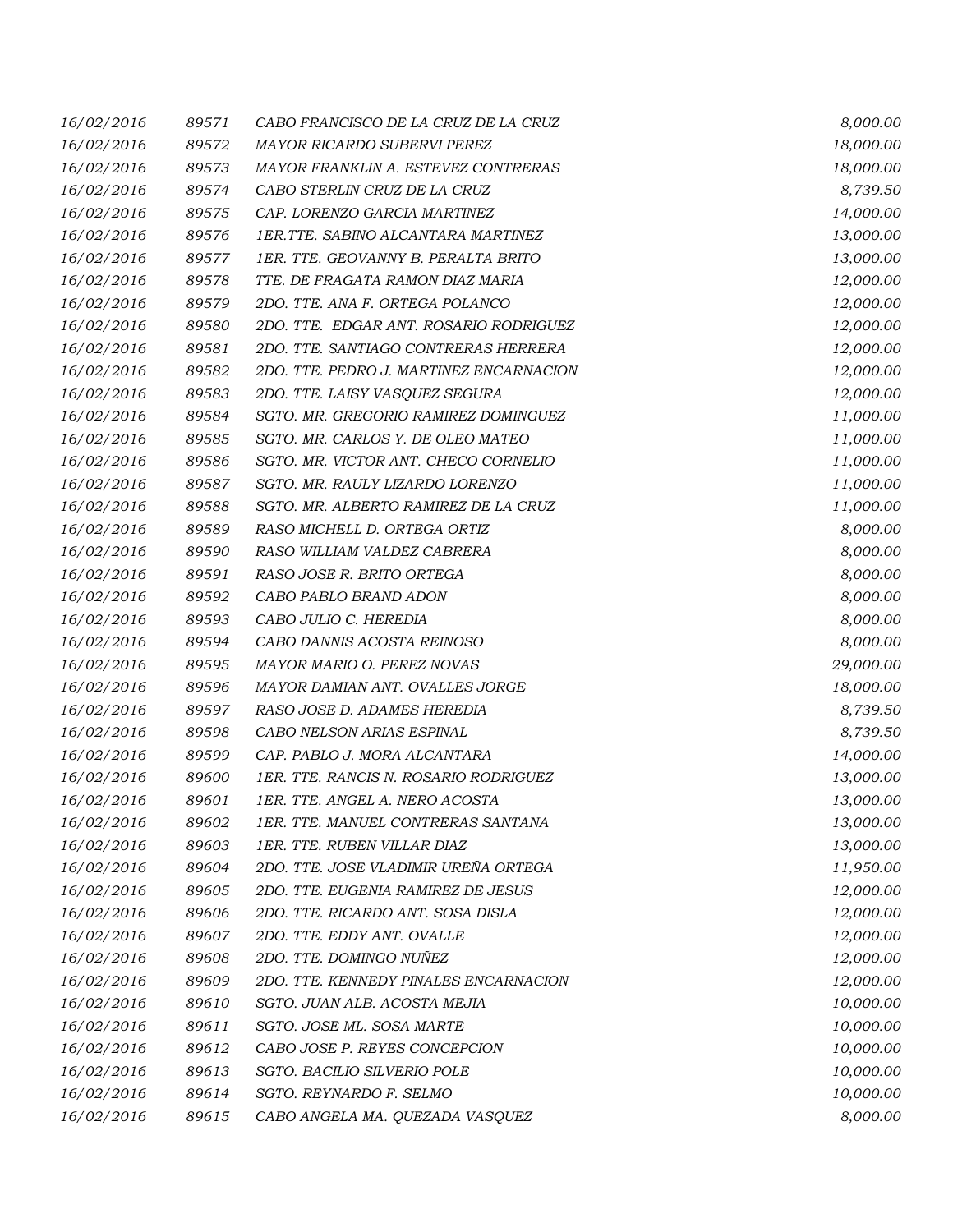| 16/02/2016 | 89616 | RASO MARIO O. PEREZ PEREZ                | 8,000.00  |
|------------|-------|------------------------------------------|-----------|
| 16/02/2016 | 89617 | 2DO. TTE. YEAN E. ROBLES SOTO            | 22,000.00 |
| 16/02/2016 | 89618 | CAP. JULIO PEREZ ESPINAL                 | 20,000.00 |
| 16/02/2016 | 89619 | TTE. COR. SECUNDINO MERCEDES PEGUERO     | 20,000.00 |
| 16/02/2016 | 89620 | CAP. PABLO R. PEREZ VOLQUEZ              | 23,110.00 |
| 16/02/2016 | 89621 | MAYOR LEONARDO JIMENEZ ENCARNACION       | 18,000.00 |
| 16/02/2016 | 89622 | CABO ERNESTO DE LA ROSA MARTE            | 8,739.73  |
| 16/02/2016 | 89623 | 1ER. TTE. JUAN R. DUARTE LIRANZO         | 14,000.00 |
| 16/02/2016 | 89624 | CAP. FELICIANO OGANDO RODRIGUEZ          | 14,000.00 |
| 16/02/2016 | 89625 | CAP. CARLOS ROSARIO MORILLO              | 14,000.00 |
| 16/02/2016 | 89626 | CAP. ANGEL DE LOS S. DUVERGE AGUASVIVAS  | 14,000.00 |
| 16/02/2016 | 89627 | 1ER. TTE. JOSE DEL C. BELLO PEREZ        | 13,000.00 |
| 16/02/2016 | 89628 | TTE. DE FRAGATA ARSENIO DIAZ RAMIREZ     | 12,000.00 |
| 16/02/2016 | 89629 | 2DO. TTE. RAFAEL ANT. FAÑA RODRIGUEZ     | 12,000.00 |
| 16/02/2016 | 89630 | 2DO. TTE. LUIS R. VARGAS GOMEZ           | 12,000.00 |
| 16/02/2016 | 89631 | 2DO. TTE. RAFAEL ESPINAL BRITO           | 12,000.00 |
| 16/02/2016 | 89632 | 2DO. TTE. NELCIDO RODRIGUEZ ACOSTA       | 12,000.00 |
| 16/02/2016 | 89633 | 2DO. TTE. JOSE ML. REYES MENDEZ          | 12,000.00 |
| 16/02/2016 | 89634 | 2DO. TTE. HENRY G. RAMIREZ LLAUGER       | 12,766.66 |
| 16/02/2016 | 89635 | 2DO. TTE. IDALINO DIAZ PEREZ             | 12,000.00 |
| 16/02/2016 | 89636 | SGTO. MR. CHARLES AMADO BENCOSME POLANCO | 11,000.00 |
| 16/02/2016 | 89637 | SGTO. MR. JEUDY V. READ TINEO            | 11,000.00 |
| 16/02/2016 | 89638 | SGTO. MR. ANTERO DECENA HEREDIA          | 11,000.00 |
| 16/02/2016 | 89639 | SGTO. EDGAR ML. BRITO B.                 | 10,000.00 |
| 16/02/2016 | 89640 | SGTO. KELVIN DEL JESUS ENCARNACION       | 10,000.00 |
| 16/02/2016 | 89641 | SGTO. FELIX ANT NOBOA NOBOA              | 10,000.00 |
| 16/02/2016 | 89642 | SGTO. JOSE MONTERO VALDEZ                | 10,000.00 |
| 16/02/2016 | 89643 | SGTO. FRANCISCO DE LOS SANTOS CAPELLAN   | 10,000.00 |
| 16/02/2016 | 89644 | SGTO. JOSE ALB. ANTUNA CALDERON          | 10,000.00 |
| 16/02/2016 | 89645 | SGTO. FRANCISCO J. CARRASCO CABREJA      | 10,000.00 |
| 16/02/2016 | 89646 | SGTO. ELVIS RODRIGUEZ RODRIGUEZ          | 10,000.00 |
| 16/02/2016 | 89647 | SGTO. RICARDO MONTES DE OCA DE LA CRUZ   | 10,000.00 |
| 16/02/2016 | 89648 | SGTO. MR. JESUS D. RIVERA FRIAS          | 10,000.00 |
| 16/02/2016 | 89649 | CABO ELISAUL FELIZ BATISTA               | 8,000.00  |
| 16/02/2016 | 89650 | RASO EDWARD DOÑE ALCANTARA               | 8,000.00  |
| 16/02/2016 | 89651 | CABO OSCAL L. NIN NIN                    | 8,000.00  |
| 16/02/2016 | 89652 | CABO ANDERSON PAREDES RAMIREZ            | 8,000.00  |
| 16/02/2016 | 89653 | RASO LUIS G. HERNANDEZ SOSA              | 8,000.00  |
| 16/02/2016 | 89654 | TTE. COR. JUAN C. JIMENEZ HIDALGO        | 43,366.01 |
| 16/02/2016 | 89655 | TTE. COR. RAMON ANT. NIN RAMIREZ         | 20,000.00 |
| 16/02/2016 | 89656 | MAYOR PEDRO L. ALVAREZ AGRAMONTE         | 20,000.00 |
| 16/02/2016 | 89657 | TTE. COR. JUNIOR SAVIÑON PEREZ           | 20,000.00 |
| 16/02/2016 | 89658 | CAPITAN LUIS MARIÑEZ P.                  | 19,197.23 |
| 16/02/2016 | 89659 | 1ER TTE. MARTIN NUÑEZ P.                 | 16,602.93 |
| 16/02/2016 | 89660 | MAYOR CARLOS J. LORA JIMENEZ             | 16,360.00 |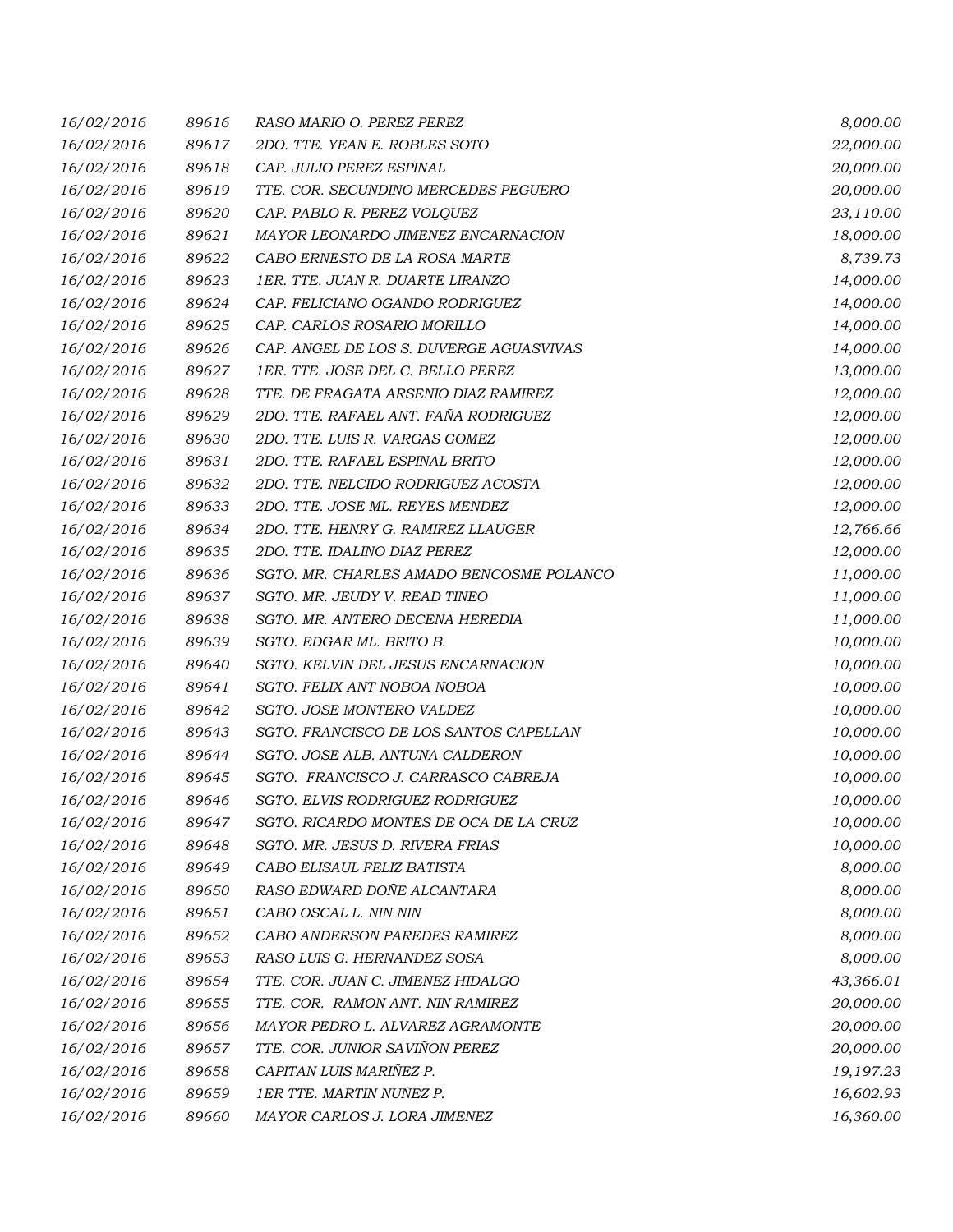| 16/02/2016 | 89661 | RASO ANDY DE LOS SANTOS RODRIGUEZ             | 16,000.00 |
|------------|-------|-----------------------------------------------|-----------|
| 16/02/2016 | 89662 | SGTO. MR. TONY DE LA ROSA PEREZ               | 16,000.00 |
| 16/02/2016 | 89663 | 2DO TTE. PEDRO RAMIREZ M. P.N.                | 15,501.64 |
| 16/02/2016 | 89664 | 2DO. TTE. SANTOS SANTANA LEBRON               | 15,000.00 |
| 16/02/2016 | 89665 | 2DO TTE. PEDRO GARCIA ROMERO                  | 13,354.00 |
| 16/02/2016 | 89666 | TTE. COR. DOMINGO A. SALAZAR M.               | 12,000.00 |
| 16/02/2016 | 89667 | SGTO. ISRRAEL CABRERA CABRERA                 | 12,000.00 |
| 16/02/2016 | 89668 | TTE. COR. MIGUEL ALB. BALBUENA ALVAREZ        | 12,000.00 |
| 16/02/2016 | 89669 | MAYOR LUIS MARIA REYNOSO                      | 10,939.73 |
| 16/02/2016 | 89670 | MAYOR CARLOS E. AQUINO                        | 10,000.00 |
| 16/02/2016 | 89671 | 2DO. TTE. JUAN MARTINEZ SALAS                 | 10,000.00 |
| 16/02/2016 | 89672 | MAYOR VICTOR J. MOREL DE LA CRUZ              | 10,000.00 |
| 16/02/2016 | 89673 | MAYOR ROBERTO AVILA CONCEPCION                | 10,000.00 |
| 16/02/2016 | 89674 | MAYOR SANTIAGO B. FRANCO LORENZO              | 14,000.00 |
| 16/02/2016 | 89675 | MAYOR ROBERTO L. LEREBOURS GARCIA             | 10,000.00 |
| 16/02/2016 | 89676 | CAPITAN SEGUNDO RIVERA                        | 14,000.00 |
| 16/02/2016 | 89677 | CAP. ANATACIO S. MARIÑEZ BRUJAN               | 21,000.00 |
| 16/02/2016 | 89678 | SGTO. MR. PORFIRIO DE LOS SANTOS ROSARIO      | 8,000.00  |
| 16/02/2016 | 89679 | CAP. JOSE GARCIA BELTRE                       | 8,000.00  |
| 16/02/2016 | 89680 | 1ER. TTE. ISAAC VALDEZ CESPEDES               | 7,500.00  |
| 16/02/2016 | 89681 | 1ER. TTE. MANUEL A. CUEVAS ROSARIO            | 7,500.00  |
| 16/02/2016 | 89682 | 1ER. TTE. FRANCISCO ALB. MORA                 | 7,500.00  |
| 16/02/2016 | 89683 | 1ER. TTE. HENDRIK ANT. DE LOS SANTOS CESPEDES | 7,500.00  |
| 16/02/2016 | 89684 | 1ER. TTE. BIENVENIDA ALT. ORTIZ CUEVAS        | 7,500.00  |
| 16/02/2016 | 89685 | 1ER. TTE. DORKA O. PEÑA CAMPOS                | 7,500.00  |
| 16/02/2016 | 89686 | 1ER. TTE. NAPOLES O. MEJIA MORDAN             | 7,500.00  |
| 16/02/2016 | 89687 | 2DO. TTE. LUIS ANT. REYES CUEVAS              | 7,000.00  |
| 16/02/2016 | 89688 | 2DO. TTE. SIRIACO VARGAS PICHARDO             | 7,000.00  |
| 16/02/2016 | 89689 | 2DO. TTE. JOSE O. GUZMAN RAMIREZ              | 7,000.00  |
| 16/02/2016 | 89690 | 2DO. TTE. PEDRO BELTRE VICIOSO                | 7,000.00  |
| 16/02/2016 | 89691 | 2DO. TTE. EDDY ANT. TRIUNFEL SOCORRO          | 7,000.00  |
| 16/02/2016 | 89692 | 2DO. TTE. PABLO PAREDES DE JESUS              | 7,000.00  |
| 16/02/2016 | 89693 | 2DO. TTE. DIOMEDES VALLEJO ALCANTARA          | 7,000.00  |
| 16/02/2016 | 89694 | 2DO. TTE. ELADIO SANCHEZ PANIAGUA             | 7,000.00  |
| 16/02/2016 | 89695 | 2DO. TTE. DIONICIO DE LA ROSA CASILLA         | 7,000.00  |
| 16/02/2016 | 89696 | 2DO. TTE. EDUALDO DE LEON LORENZO             | 7,000.00  |
| 16/02/2016 | 89697 | 2DO. TTE. VICTOR A. ESPINAL MINAYA            | 7,000.00  |
| 16/02/2016 | 89698 | SGTO. MR. ANGEL DE JESUS TORIBIO              | 6,500.00  |
| 16/02/2016 | 89699 | SGTO. MR. ELIZABETH GERMOSEN REYES            | 6,500.00  |
| 16/02/2016 | 89700 | SGTO. MR. YUNIOR D' OLEO MONTERO              | 11,000.00 |
| 16/02/2016 | 89701 | SGTO. MR. INOCENCIO MOJICA JIMENEZ            | 11,000.00 |
| 16/02/2016 | 89702 | 1ER. TTE. LEOPOLDINA C. ESCOTTO SILVERIO      | 6,500.00  |
| 16/02/2016 | 89703 | <b>1ER. TTE. GUERLIN PLASENCIA GENAO</b>      | 6,500.00  |
| 16/02/2016 | 89704 | SGTO. AMAURYS GOMEZ SIMON                     | 6,000.00  |
| 16/02/2016 | 89705 | SGTO. SIMON DE LA ROSA ARCANGEL               | 6,000.00  |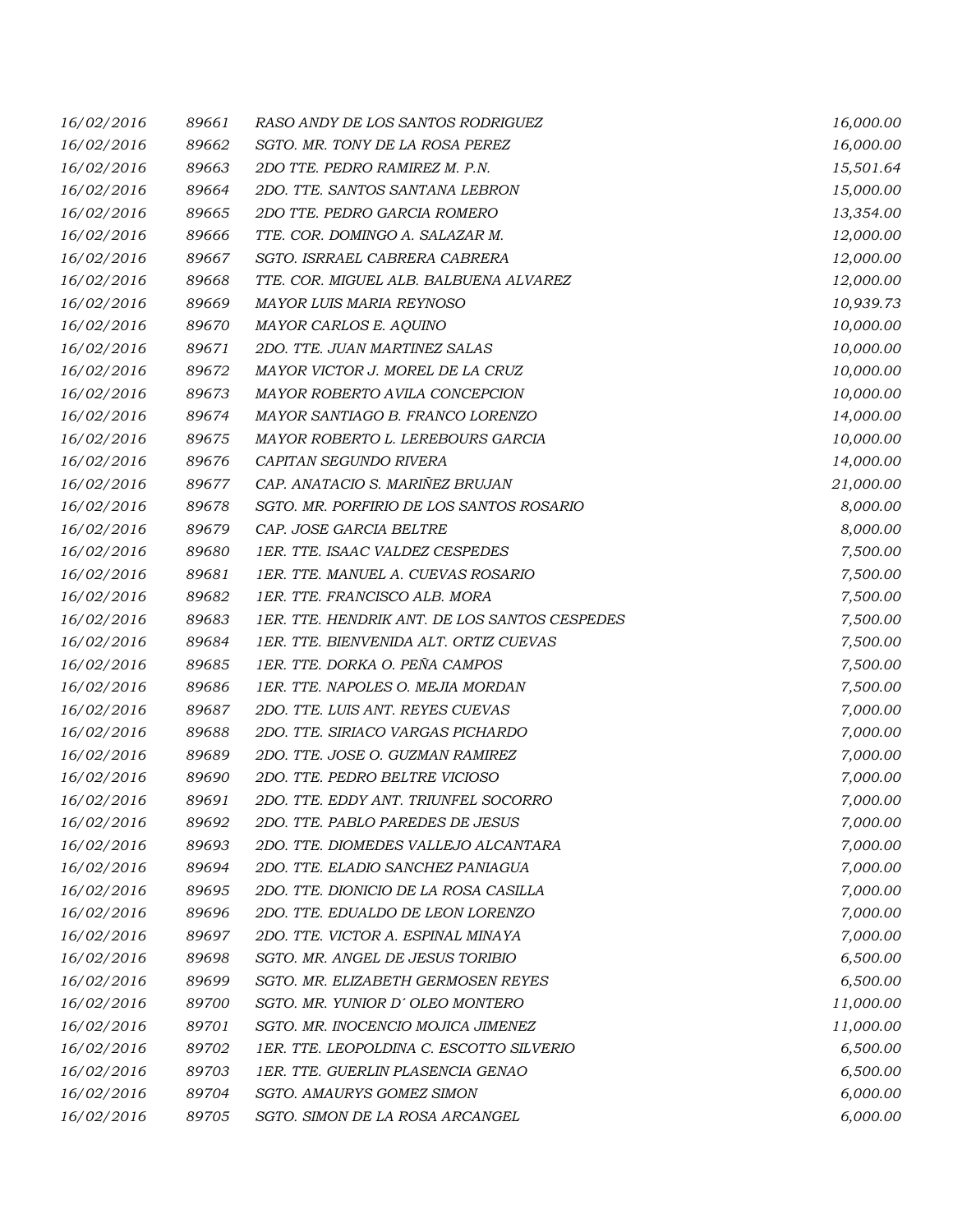| 16/02/2016 | 89706 | SGTO. VENTURA ADON MAMBRU               | 6,000.00  |
|------------|-------|-----------------------------------------|-----------|
| 16/02/2016 | 89707 | SGTO. CRISELVA GARCIA VALDEZ            | 6,000.00  |
| 16/02/2016 | 89708 | SGTO. ISMAEL ZAYAS SANCHEZ              | 6,000.00  |
| 16/02/2016 | 89709 | SGTO. JEOVANNY H. PEÑA ORTIZ            | 6,000.00  |
| 16/02/2016 | 89710 | SGTO. NILSON M. CUEVAS CAPELLAN         | 6,000.00  |
| 16/02/2016 | 89711 | SGTO. ROBERTO PEREZ VASQUEZ             | 6,000.00  |
| 16/02/2016 | 89712 | SGTO. SERGIO H. NIN ABAD                | 6,000.00  |
| 16/02/2016 | 89713 | SGTO. DIACONA LORENZO GARCIA            | 6,000.00  |
| 16/02/2016 | 89714 | 1ER. TTE. AUDRY MA. OSORIA VILLAR       | 6,000.00  |
| 16/02/2016 | 89715 | SGTO. MR. MILAGROS ALT. MEDINA ROSARIO  | 5,500.00  |
| 16/02/2016 | 89716 | RASO ELIANA E. SENCION PEREZ            | 5,000.00  |
| 16/02/2016 | 89717 | RASO HECTOR Y. GUERRERO RODRIGUEZ       | 5,000.00  |
| 16/02/2016 | 89718 | CABO BECKERT ANT. WES RINCON            | 5,000.00  |
| 16/02/2016 | 89719 | SGTO. MR. MARIO ANT. FULGENCIO GARCIA   | 5,000.00  |
| 16/02/2016 | 89720 | CABO EDGAR PINEDA ROSSO                 | 5,000.00  |
| 16/02/2016 | 89721 | RASO DIANA K. PERDOMO DE LA CRUZ        | 5,000.00  |
| 16/02/2016 | 89722 | RASO DEYVI RAMIREZ                      | 5,000.00  |
| 16/02/2016 | 89723 | RASO BILL OTAÑEZ CAYETANO               | 5,000.00  |
| 16/02/2016 | 89724 | RASO MARITZA SILFA FAÑA                 | 5,000.00  |
| 16/02/2016 | 89725 | CABO EDGAR ANT. RODRIGUEZ VEGA          | 5,000.00  |
| 16/02/2016 | 89726 | CABO WILLIAM HERNANDEZ ROSARIO          | 8,000.00  |
| 16/02/2016 | 89727 | CABO YOHANYS MA. ALVAREZ JIMENEZ        | 5,000.00  |
| 16/02/2016 | 89728 | RASO RICHARDSON OGANDO MELO             | 5,000.00  |
| 16/02/2016 | 89729 | RASO RENE A. MARCELINO MORAN            | 5,000.00  |
| 16/02/2016 | 89730 | SGTO. HILARIO AMPARO REYES              | 5,000.00  |
| 16/02/2016 | 89731 | SGTO. FELIX J. PUELLO JIMENEZ           | 5,000.00  |
| 16/02/2016 | 89732 | CABO CESILIA MEDINA MATEO               | 5,000.00  |
| 16/02/2016 | 89733 | SGTO. WENDY G. REYES CEPEDA             | 4,000.00  |
| 16/02/2016 | 89734 | RASO VAN T. TEJADA TEJADA               | 4,000.00  |
| 16/02/2016 | 89735 | SGTO. RICARDO ANT. CAMPUSANO TERRERO    | 4,000.00  |
| 16/02/2016 | 89736 | MAYOR ROQUE HERNANDEZ BENAVIDES         | 24,000.00 |
| 16/02/2016 | 89737 | 1ER. TTE. INRY J. ALCANTARA ROMERO      | 13,500.00 |
| 16/02/2016 | 89738 | SGTO. MR. SANDY M. PUENTE DE LOS SANTOS | 16,000.00 |
| 16/02/2016 | 89739 | MAYOR RAUL TAVERAS D.                   | 18,000.00 |
| 16/02/2016 | 89740 | RASO NATANEL BELEN HERNANDEZ            | 8,739.50  |
| 16/02/2016 | 89741 | 1ER. TTE. FERNANDO GOMEZ MENDEZ         | 13,000.00 |
| 16/02/2016 | 89742 | 2DO. TTE. JOSE G. MARIÑEZ TURBI         | 12,000.00 |
| 16/02/2016 | 89743 | 2DO.TTE. ESTEBAN ADON HERNANDEZ         | 12,000.00 |
| 16/02/2016 | 89744 | 2DO. TTE. YOHANIS GONZALEZ ALVAREZ      | 12,000.00 |
| 16/02/2016 | 89745 | SGTO. MR. EDUARDITO ARIAS MATEO         | 11,000.00 |
| 16/02/2016 | 89746 | SGTO. MR. WILSON NUÑEZ TOLENTINO        | 11,000.00 |
| 16/02/2016 | 89747 | SGTO. FELIX B. MESA ARISMENDY           | 10,000.00 |
| 16/02/2016 | 89748 | SGTO. RAUL GARCIA HENRIQUEZ             | 10,000.00 |
| 16/02/2016 | 89749 | SGTO. FELIX R. CABRERA MENDEZ           | 10,000.00 |
| 16/02/2016 | 89750 | SGTO. MIGUEL E. CASANOVA ENCARNACION    | 10,000.00 |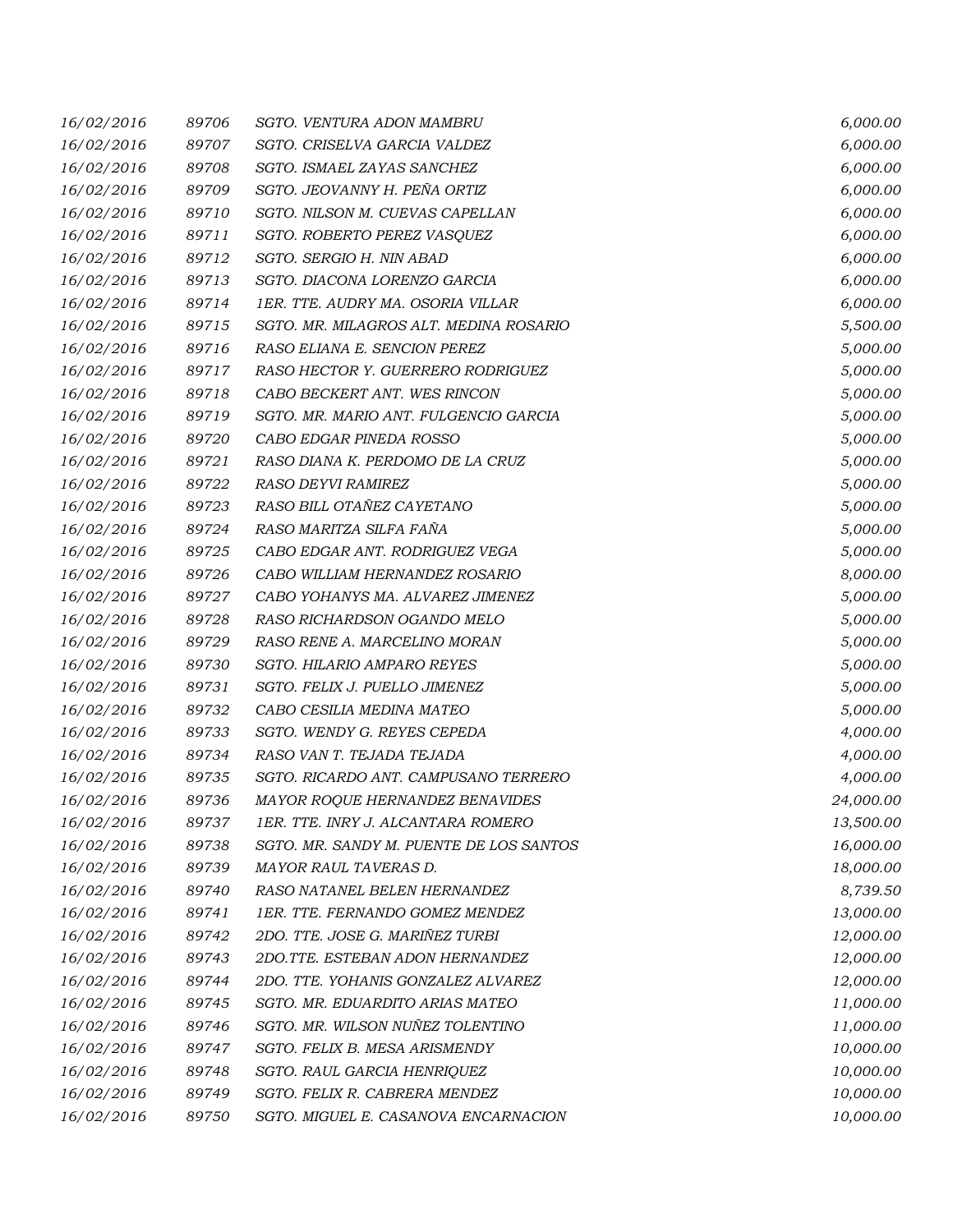| 16/02/2016 | 89751 | CABO ANGEL A. ARRIAGA RODRIGUEZ           | 8,000.00  |
|------------|-------|-------------------------------------------|-----------|
| 16/02/2016 | 89752 | 2DO. TTE. FRANCISCO DE A. JIMENEZ ALMONTE | 15,351.54 |
| 16/02/2016 | 89753 | SGTO. EYOEL TOLENTINO DE LA CRUZ          | 10,000.00 |
| 16/02/2016 | 89754 | COR. PAUL CORDERO MONTES DE OCA           | 59,674.02 |
| 16/02/2016 | 89755 | MAYOR RAFAEL ESPINOSA F.                  | 18,000.00 |
| 16/02/2016 | 89756 | CAP. EDWARD A. CASTILLO RODRIGUEZ         | 24,000.00 |
| 16/02/2016 | 89757 | 2DO. TTE. JUAN A. MERCEDES VASQUEZ        | 18,000.00 |
| 16/02/2016 | 89758 | 1ER. TTE. VICTOR ML. PEREZ JIMENEZ        | 17,000.00 |
| 16/02/2016 | 89759 | 1ER. TTE. GARY A. MEDRANO SOTO            | 17,000.00 |
| 16/02/2016 | 89760 | SGTO. MR. YSIDRO ML. RODRIGUEZ ROJAS      | 16,000.00 |
| 16/02/2016 | 89761 | SGTO. GERFIS ROA DE LA ROSA               | 16,000.00 |
| 16/02/2016 | 89762 | CABO ANDRES A. MERCEDES MORILLO           | 16,000.00 |
| 16/02/2016 | 89763 | CAP. KAROL R. MENDEZ ROSARIO              | 15,000.00 |
| 16/02/2016 | 89764 | SGTO. PEDRO ANT. SERRANO DILONE           | 15,000.00 |
| 16/02/2016 | 89765 | RASO JUNIOR A. VALENTIN PUENTE            | 15,000.00 |
| 16/02/2016 | 89766 | SGTO. JOSE L. MARIA                       | 15,000.00 |
| 16/02/2016 | 89767 | SGTO. DIONY GARCIA SUERO                  | 16,000.00 |
| 16/02/2016 | 89768 | SGTO. RAMON ANT. ROSARIO PEÑA             | 12,000.00 |
| 16/02/2016 | 89769 | CABO YSAURI GOMEZ MENDEZ                  | 11,000.00 |
| 16/02/2016 | 89770 | SGTO. REYES ARIAS                         | 10,196.33 |
| 16/02/2016 | 89771 | 1ER. TTE. YESENIA ANT. BATISTA ORTIZ      | 10,000.00 |
| 16/02/2016 | 89772 | MAYOR DAMIAN F. MORA                      | 18,000.00 |
| 16/02/2016 | 89773 | CABO HILARIO SEVERINO PASCUAL             | 9,000.00  |
| 16/02/2016 | 89774 | CABO SANTO A. BRUJAN AQUINO               | 8,739.81  |
| 16/02/2016 | 89775 | CABO ELPIDIO DIAZ VALLEJO                 | 8,739.73  |
| 16/02/2016 | 89776 | CAP. VIRGILIO DE J. SARMIENTO             | 14,000.00 |
| 16/02/2016 | 89777 | CABO ENRIQUE RESTITUYO                    | 7,945.00  |
| 16/02/2016 | 89778 | 1ER. TTE. MARIO L. CASTRO RINCON          | 13,000.00 |
| 16/02/2016 | 89779 | SGTO. MR. VICTOR DE JS. BASILIO GARCIA    | 11,000.00 |
| 16/02/2016 | 89780 | SGTO. MR. KELVIN W. ALMONTE MERCEDES      | 11,000.00 |
| 16/02/2016 | 89781 | SGTO. JUAN C. HEREDIA DE LOS SANTOS       | 10,000.00 |
| 16/02/2016 | 89782 | 1ER. TTE. JORGE E. CUEVAS SANTANA         | 10,000.00 |
| 16/02/2016 | 89783 | SGTO. MR. ADOLFO A. GOMEZ MIESES          | 9,000.00  |
| 16/02/2016 | 89784 | 2DO. TTE. LUIS ROSARIO MANZUETA           | 8,000.00  |
| 16/02/2016 | 89785 | RASO JUAN C. PERALTA                      | 8,000.00  |
| 16/02/2016 | 89786 | CABO JANEIRO MATOS CUEVAS                 | 8,000.00  |
| 16/02/2016 | 89787 | RASO HANSEL DE LOS SANTOS RODRIGUEZ       | 8,000.00  |
| 16/02/2016 | 89788 | SGTO. JUAN DE LA PAZ                      | 5,000.00  |
| 16/02/2016 | 89789 | CABO WILBER FELIZ                         | 5,200.00  |
| 16/02/2016 | 89790 | SGTO, MR. JICLIES A. RONDON PERALTA       | 8,200.00  |
| 16/02/2016 | 89791 | CABO SUJENLI Y. HEREDIA DE LOS SANTOS     | 5,200.00  |
| 16/02/2016 | 89792 | 2DO. TTE. DANIEL PEREZ F.                 | 9,200.00  |
| 16/02/2016 | 89793 | SGTO. VICTOR M. ESPIRITU SORIANO          | 7,200.00  |
| 16/02/2016 | 89794 | CABO STALIN J. ANDUJAR DIAZ               | 5,200.00  |
| 16/02/2016 | 89795 | RASO HERIBERTO A. ALVAREZ MONTAS          | 5,200.00  |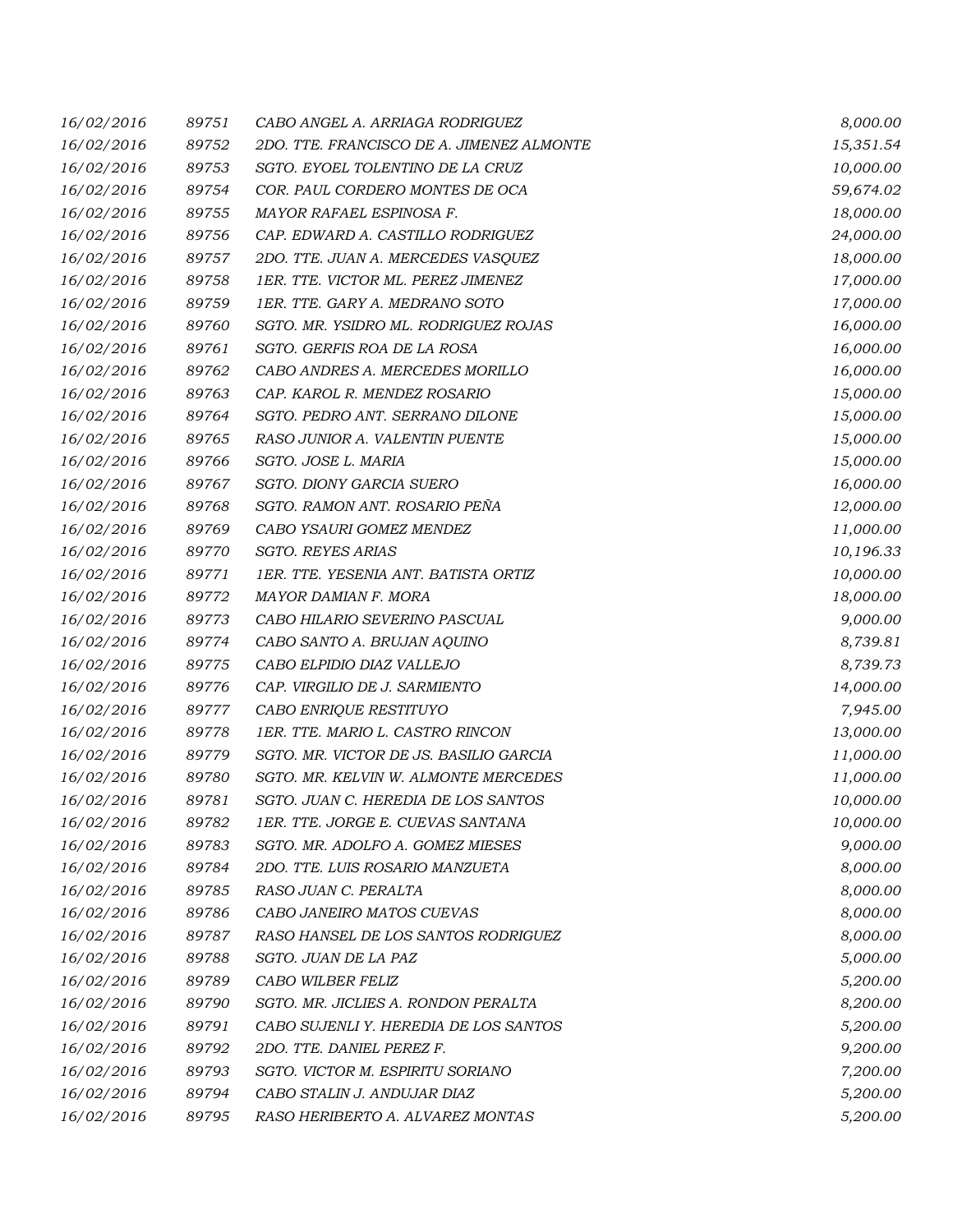| 16/02/2016 | 89796 | STGO. FRISSO WILSON JOSEPH                 | 7,200.00  |
|------------|-------|--------------------------------------------|-----------|
| 16/02/2016 | 89797 | RASO ANGEL R. ARROYO RIVAS                 | 5,200.00  |
| 16/02/2016 | 89798 | TTE. COR. MANUEL R. ROJAS POLANCO          | 15,600.00 |
| 16/02/2016 | 89799 | MAYOR HENRY A. MEDRANO                     | 10,000.00 |
| 16/02/2016 | 89800 | MAYOR KELVIN R. MARTE ALMONTE              | 9,000.00  |
| 16/02/2016 | 89801 | CAPITAN ENRIQUE OLIVERO PEREZ              | 7,000.00  |
| 16/02/2016 | 89802 | CAP. MARINO RODRIGUEZ MARIÑEZ              | 7,000.00  |
| 16/02/2016 | 89803 | 1ER. TTE. CARLOS JIMENEZ DIAZ              | 6,500.00  |
| 16/02/2016 | 89804 | 1ER. TTE. LUIS ANT. AYBAR RIVERA           | 6,500.00  |
| 16/02/2016 | 89805 | 1ER. TTE. RAFAEL RONDON CUESTA             | 6,500.00  |
| 16/02/2016 | 89806 | 1ER. TTE. ALEJANDRINA FORTUNA ROA          | 6,500.00  |
| 16/02/2016 | 89807 | 1RE. TTE. PREVISTILIO LUGO RAMIREZ         | 6,500.00  |
| 16/02/2016 | 89808 | IER. TTE. MIGUEL ANT. ECHAVARRIA BAUTISTA  | 6,500.00  |
| 16/02/2016 | 89809 | 1ER. TTE. REYNA I. CARABALLO MENDEZ        | 6,500.00  |
| 16/02/2016 | 89810 | CAP. LUCILO PEÑA PASCUAL                   | 6,500.00  |
| 16/02/2016 | 89811 | 2DO. TTE. ANA Y. BURGOS DURAN              | 6,000.00  |
| 16/02/2016 | 89812 | 2DO. TTE. ALEJANDRO E. MENDEZ VENTURA      | 6,000.00  |
| 16/02/2016 | 89813 | 2DO. TTE. TORIBIO J. FELIZ DIAZ            | 6,000.00  |
| 16/02/2016 | 89814 | 2DO. TTE. NEURY MERCEDES TAVAREZ           | 6,000.00  |
| 16/02/2016 | 89815 | 2DO. TTE. HAMLET JAQUEZ JIMENEZ            | 6,000.00  |
| 16/02/2016 | 89816 | 2DO. TTE. ALBERTO REYES SENA               | 6,000.00  |
| 16/02/2016 | 89817 | 2DO. TTE. RUMARDO PEREZ DE OLEO            | 6,000.00  |
| 16/02/2016 | 89818 | 2DO. TTE. ROBERT RINCON SALAS              | 6,000.00  |
| 16/02/2016 | 89819 | 2DO. TTE. MANUEL DE JS. ENCARNACION MONTAS | 6,000.00  |
| 16/02/2016 | 89820 | 2DO. TTE. MAXIMO FORTUNA DE LA CRUZ        | 6,000.00  |
| 16/02/2016 | 89821 | 2DO. TTE. JHONNY CADENA CORPORAN           | 6,000.00  |
| 16/02/2016 | 89822 | 2DO. TTE. JOSE D. RODRIGUEZ VENTURA        | 6,000.00  |
| 16/02/2016 | 89823 | SGTO. MR. GERSON ANTONIO ESCAÑO V.         | 5,500.00  |
| 16/02/2016 | 89824 | SGTO. MR. ORLANDO DUVAL MELENDEZ           | 5,500.00  |
| 16/02/2016 | 89825 | SGTO. MR. REYNALDO E. PEREZ CABRERA        | 5,500.00  |
| 16/02/2016 | 89826 | SGTO. MR. YSIDRO MOTA ESPINO               | 5,500.00  |
| 16/02/2016 | 89827 | SGTO. MR. EZEQUIEL LARA                    | 5,500.00  |
| 16/02/2016 | 89828 | SGTO. MR. ORLANDO ROMERO                   | 5,500.00  |
| 16/02/2016 | 89829 | <b>SGTO. AQUILES MARTE SUERO</b>           | 5,000.00  |
| 16/02/2016 | 89830 | SGTO. ALEXANDER BELLO DE LEON              | 5,000.00  |
| 16/02/2016 | 89831 | SGTO. WILMAN PEÑA MENDEZ                   | 5,000.00  |
| 16/02/2016 | 89832 | SGTO. MARINO DE LA CRUZ GALVEZ             | 5,000.00  |
| 16/02/2016 | 89833 | SGTO. ALTAGRACIA ACOSTA ACOSTA             | 5,000.00  |
| 16/02/2016 | 89834 | SGTO. DOMINGO DE S. HERRAND ESPINOSA       | 5,000.00  |
| 16/02/2016 | 89835 | SGTO. LUIS ALB. DECENA FIGUEREO            | 5,000.00  |
| 16/02/2016 | 89836 | SGTO. DANIEL TEJEDA MARTINEZ               | 5,000.00  |
| 16/02/2016 | 89837 | SGTO. ROLANDO E. ENCARNACION ENCARNACION   | 5,000.00  |
| 16/02/2016 | 89838 | SGTO. WILLIAM BAEZ TAVAREZ                 | 5,000.00  |
| 16/02/2016 | 89839 | 2DO. TTE. ALEXANDER MONTAS DE JESUS        | 5,000.00  |
| 16/02/2016 | 89840 | SGTO. JOAN ML. BRITO NUÑEZ                 | 5,000.00  |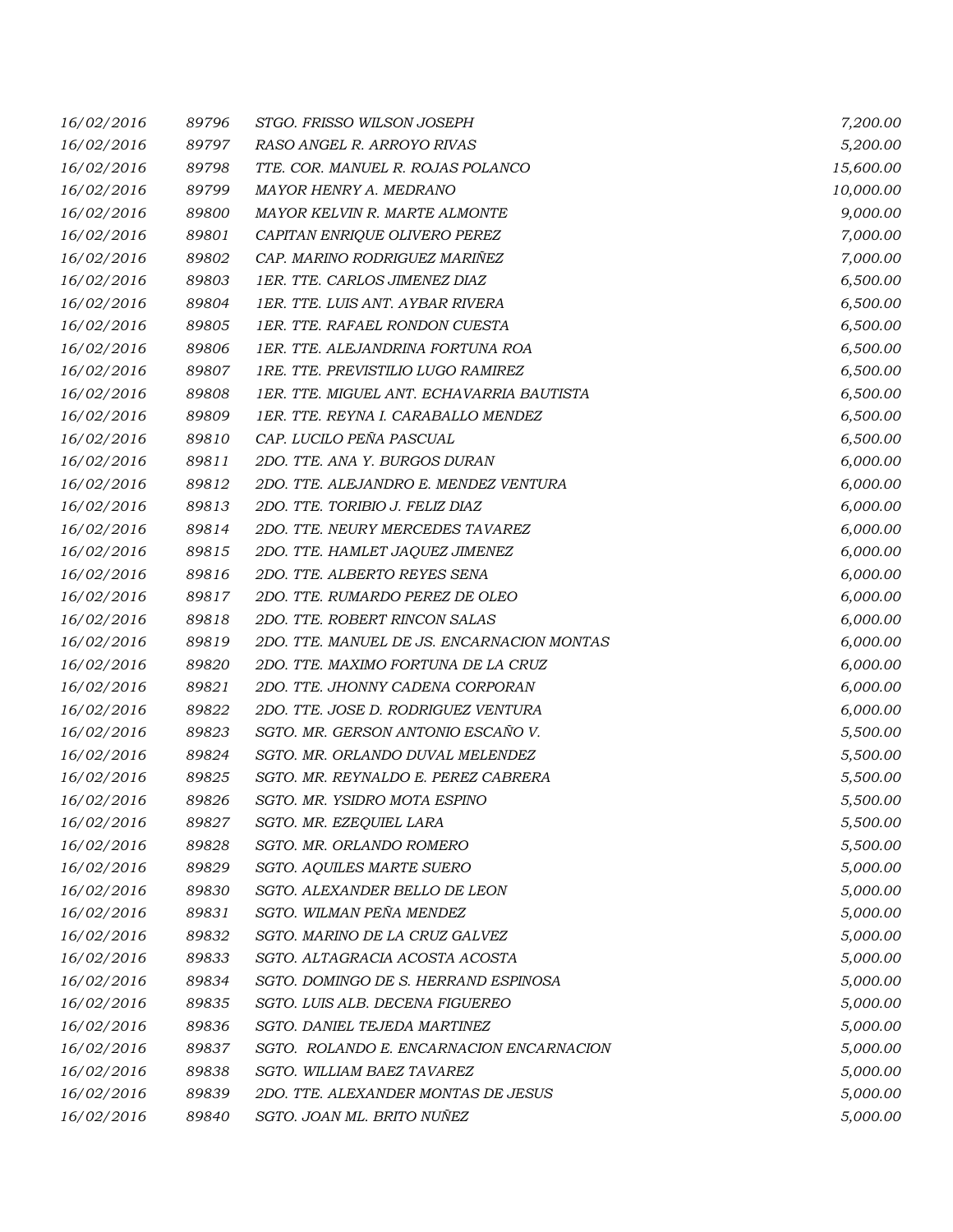| 16/02/2016 | 89841 | CABO FRENCIS ANT. LEBRON VICENTE               | 4,000.00  |
|------------|-------|------------------------------------------------|-----------|
| 16/02/2016 | 89842 | CABO YESENIA Y. RAMIREZ RODRIGUEZ              | 4,000.00  |
| 16/02/2016 | 89843 | RASO LEUDIS J. CRUZ DECENA                     | 4,000.00  |
| 16/02/2016 | 89844 | CABO RAFAEL GENAO MEDRANO                      | 4,000.00  |
| 16/02/2016 | 89845 | RASO RICHARD R. JACINTO MONTERO                | 4,000.00  |
| 16/02/2016 | 89846 | <b>RASO KEYDI PEREZ</b>                        | 4,000.00  |
| 16/02/2016 | 89847 | CABO FRANCISCO ALB. HERRAND BERIGUETE          | 4,000.00  |
| 16/02/2016 | 89848 | RASO GUSTAVO A. FELIZ FLORIAN                  | 4,000.00  |
| 16/02/2016 | 89849 | RASO JEFFERSON PRENSA CALDERON                 | 4,000.00  |
| 16/02/2016 | 89850 | CABO WILLIAM M. MENDEZ FERNANDEZ               | 4,000.00  |
| 16/02/2016 | 89851 | RASO MANUEL DE JS. MORA MATEO                  | 4,000.00  |
| 16/02/2016 | 89852 | CABO RAFAEL G. CRUZ DIAZ                       | 4,000.00  |
| 16/02/2016 | 89853 | RASO MAIQUEL ANT. MEDINA TRINIDAD              | 4,000.00  |
| 16/02/2016 | 89854 | RASO FELIX ANT. DE LA CRUZ                     | 4,000.00  |
| 16/02/2016 | 89855 | CABO HENRRY J. RAMIREZ DE OLEO                 | 4,000.00  |
| 16/02/2016 | 89856 | SGTO. ROLANDO OGANDO DE LOS SANTOS             | 4,000.00  |
| 16/02/2016 | 89857 | CABO ANTONIO MEDINA MEDINA                     | 5,000.00  |
| 16/02/2016 | 89858 | CABO EDELSON Y. CALDERON PEREZ                 | 4,000.00  |
| 16/02/2016 | 89859 | RASO HONARKIN DE LOS SANTOS RODRIGUEZ          | 5,200.00  |
| 16/02/2016 | 89860 | RASO JOSE ANT. MATEO MARTINEZ                  | 4,000.00  |
| 16/02/2016 | 89861 | RASO ANDDY SUAREZ BENITEZ                      | 4,000.00  |
| 16/02/2016 | 89862 | CABO DELVIN B. CACERES CACERES                 | 5,200.00  |
| 16/02/2016 | 89863 | CABO JUAN PEÑA RAMIREZ                         | 4,000.00  |
| 16/02/2016 | 89864 | SGTO. NATHANAEL FELIZ LOPEZ                    | 7,200.00  |
| 16/02/2016 | 89865 | SGTO. MR. CRISTIAN ML. CAMPUSANO DE LOS SANTOS | 5,200.00  |
| 16/02/2016 | 89866 | <b>1ER TTE. HAIROL LUCIANO MONTERO</b>         | 6,500.00  |
| 16/02/2016 | 89867 | 2DO. TTE. RAMON ELIAS RAMIREZ PEÑA             | 6,000.00  |
| 16/02/2016 | 89868 | 2DO. TTE. CARLOS ANT. TRINIDAD MARINE          | 6,000.00  |
| 16/02/2016 | 89869 | 2DO. TTE. ADRIANO ENCARNACION ESCOTO           | 6,000.00  |
| 16/02/2016 | 89870 | SGTO. MR. ROLANDO DE LA CRUZ DE LA CRUZ        | 5,500.00  |
| 16/02/2016 | 89871 | SGTO. MR. DESIDERIO POLANCO BRITO              | 5,500.00  |
| 16/02/2016 | 89872 | SGTO. MR. MARIA TERRERO PEREZ                  | 5,500.00  |
| 16/02/2016 | 89873 | SGTO. YAQUIRA S. NIN LAHOZ                     | 5,000.00  |
| 16/02/2016 | 89874 | RASO LUIS ML. DIAZ BEATO                       | 4,000.00  |
| 16/02/2016 | 89875 | RASO MARIDALIA DECENA FIGUEREO                 | 4,000.00  |
| 16/02/2016 | 89876 | CABO MIGUEL NOVAS FLORIAN                      | 4,000.00  |
| 16/02/2016 | 89877 | <b>RASO TOMAS MARTINEZ</b>                     | 4,000.00  |
| 16/02/2016 | 89878 | SGTO. TONY S. MONTERO FERRERAS                 | 5,000.00  |
| 16/02/2016 | 89879 | RASO MARCO A. BATISTA RUIZ                     | 5,200.00  |
| 16/02/2016 | 89880 | RASO JOSE ALB. POLANCO VILLA                   | 4,000.00  |
| 16/02/2016 | 89881 | ASIMILADO VLADIMIR DE JESUS DILONE             | 5,200.00  |
| 16/02/2016 | 89882 | COR. FELIX ML. ANTIGUA GERMAN                  | 50,000.00 |
| 16/02/2016 | 89883 | MAYOR MANUEL DE JESUS DECENA                   | 10,060.00 |
| 16/02/2016 | 89884 | 1ER. TTE. ALCADIO HERRERA DE LA CRUZ           | 11,000.00 |
| 16/02/2016 | 89885 | CAP. PEDRO F. JIMENEZ CAPELLAN                 | 6,500.00  |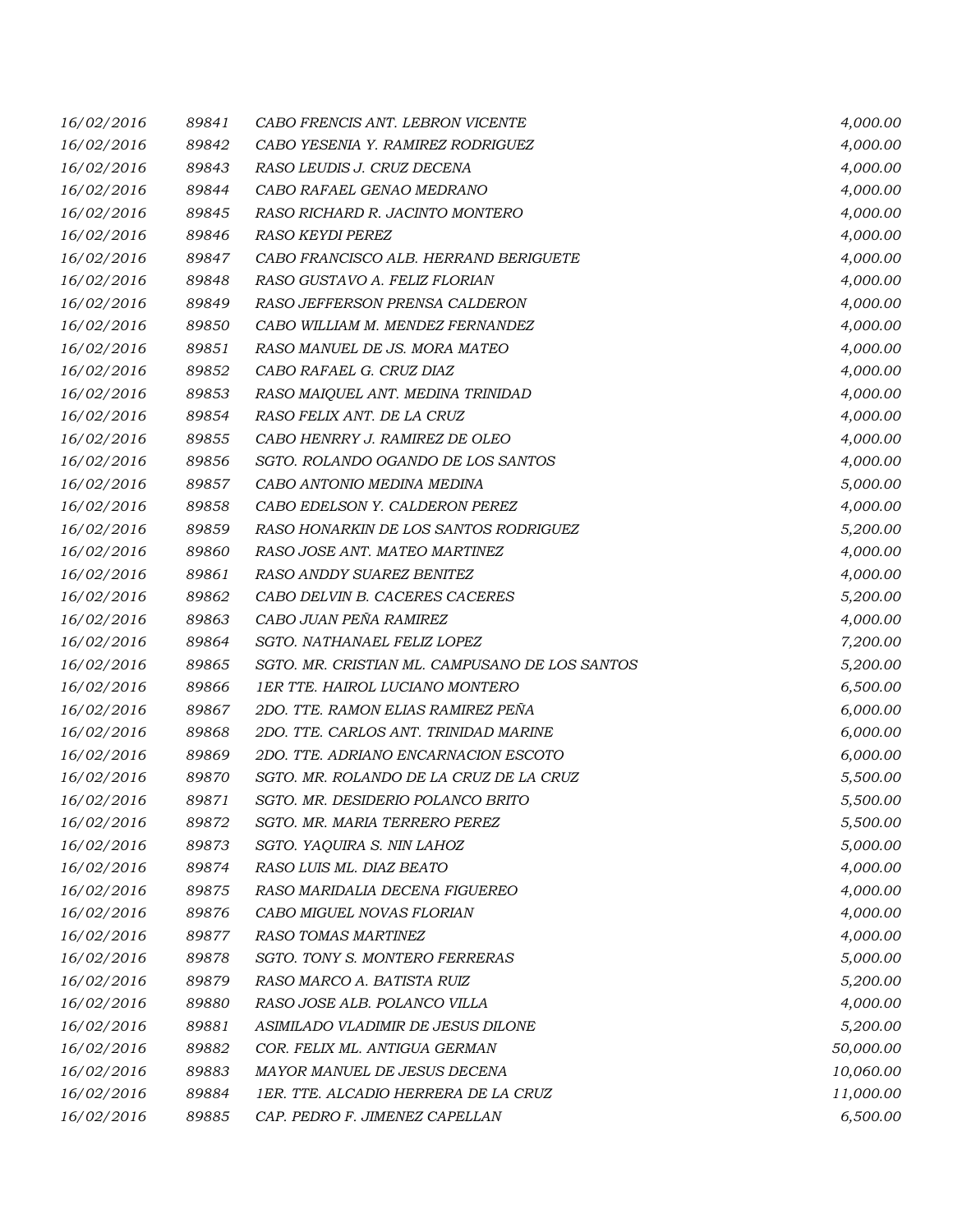| 16/02/2016 | 89886 | 1ER. TTE. WILFREDO SANCHEZ CORDERO      | 6,500.00  |
|------------|-------|-----------------------------------------|-----------|
| 16/02/2016 | 89887 | 2DO. TTE. JUAN ABAD                     | 6,000.00  |
| 16/02/2016 | 89888 | SGTO. MR. JOSE J. ENCARNACION MONTERO   | 3,700.00  |
| 16/02/2016 | 89889 | 2DO. TTE. BERNARDO QUEZADA PERALTA      | 5,500.00  |
| 16/02/2016 | 89890 | 1ER. TTE. SICTO HEREDIA                 | 5,500.00  |
| 16/02/2016 | 89891 | SGTO. FRANK A. MORETA CASTILLO          | 8,000.00  |
| 16/02/2016 | 89892 | SGTO. LUIS M. DE LA ROSA DE LA ROSA     | 5,000.00  |
| 16/02/2016 | 89893 | 2DO. TTE. ELIAS ESTEVEZ CUBA            | 5,000.00  |
| 16/02/2016 | 89894 | CABO ELISON PEREZ RAMIREZ               | 4,000.00  |
| 16/02/2016 | 89895 | MRO. JOSE ANT. MERCEDES BELLO           | 4,000.00  |
| 16/02/2016 | 89896 | CABO RADHAIRSA GUZMAN DE LA CRUZ        | 4,000.00  |
| 16/02/2016 | 89897 | CABO FREDDY PEREZ OTAÑO                 | 6,000.00  |
| 16/02/2016 | 89898 | RASO JUAN C. ANTIGUA ACOSTA             | 6,000.00  |
| 16/02/2016 | 89899 | RASO JUAN C. CRUZ VASQUEZ               | 6,000.00  |
| 16/02/2016 | 89900 | 2DO. TTE. LOIDA E, REYES AMPARO         | 4,000.00  |
| 16/02/2016 | 89901 | CABO FERNANDO E. MENDOZA RODRIGUEZ      | 4,000.00  |
| 16/02/2016 | 89902 | TTE. DE CORBETA BARTOLO NUÑEZ SMITH     | 8,200.00  |
| 16/02/2016 | 89903 | SGTO. MR. RAFAEL JAQUEZ RAFAEL          | 5,200.00  |
| 16/02/2016 | 89904 | 2DO. TTE. EINTEN HERNANDEZ              | 6,000.00  |
| 16/02/2016 | 89905 | SGTO. RAMON E. DEL ORBE GUILLEN         | 5,000.00  |
| 16/02/2016 | 89906 | RASO JACQUELINE MERCEDES MARTINEZ       | 4,000.00  |
| 16/02/2016 | 89907 | RASO PABEL HERNANDEZ ZABALA             | 4,000.00  |
| 16/02/2016 | 89908 | CABO NELFRAN D. BAUTISTA FELIX          | 5,000.00  |
| 16/02/2016 | 89909 | SGTO. JUAN C. ANGELES MARTE             | 8,000.00  |
| 16/02/2016 | 89910 | CABO MOISES CONTRERAS PAULINO           | 6,000.00  |
| 16/02/2016 | 89911 | SGTO. MR. JAINER CUEVAS FERRERAS        | 8,200.00  |
| 16/02/2016 | 89912 | MAYOR TEODORO VALDEZ PEREZ              | 9,000.00  |
| 16/02/2016 | 89913 | CAP. FELIPE SIERRA DOTEL                | 7,000.00  |
| 16/02/2016 | 89914 | 2DO TTE. CIPRIAN ROSARIO SUERO          | 6,000.00  |
| 16/02/2016 | 89915 | CABO YASMIN MA. GONZALEZ CABRERA        | 4,000.00  |
| 16/02/2016 | 89916 | MAYOR JULIO C. HERNANDEZ CRUZ           | 7,000.00  |
| 16/02/2016 | 89917 | RASO WANDER MERCEDES MATEO              | 3,333.33  |
| 16/02/2016 | 89918 | SGTO. FREDDY A. REYES CAMPUSANO         | 5,000.00  |
| 16/02/2016 | 89919 | SGTO. MR. CANDIDA R. AGUERO ENCARNACION | 5,500.00  |
| 16/02/2016 | 89920 | SGTO. GUARINA DEL P. PEREZ RODRIGUEZ    | 5,000.00  |
| 16/02/2016 | 89921 | CABO MERQUIADES LORENZO GONZALEZ        | 4,000.00  |
| 16/02/2016 | 89922 | 2DO. TTE CONCEPCION DEL C MENDOZA JORGE | 6,000.00  |
| 16/02/2016 | 89923 | MARINERO HENRY VALERA GARCIA            | 4,000.00  |
| 16/02/2016 | 89924 | SGTO. FELIX MUESES MARTINEZ             | 7,200.00  |
| 16/02/2016 | 89925 | SGTO. MR. IVAN J. AMPARO                | 12,000.00 |
| 16/02/2016 | 89926 | 1ER. TTE. MAXIMO DIAZ V.                | 11,000.00 |
| 16/02/2016 | 89927 | SGTO. LEON F. COLOMBO CASTILLO          | 8,000.00  |
| 16/02/2016 | 89928 | 1ER. TTE. TOMAS MONTERO M.              | 6,500.00  |
| 16/02/2016 | 89929 | 2DO. TTE. JUAN F. MANZANILLO PASCUAL    | 6,000.00  |
| 16/02/2016 | 89930 | 2DO. TTE. JOSE O. MENDOZA DE LA CRUZ    | 6,000.00  |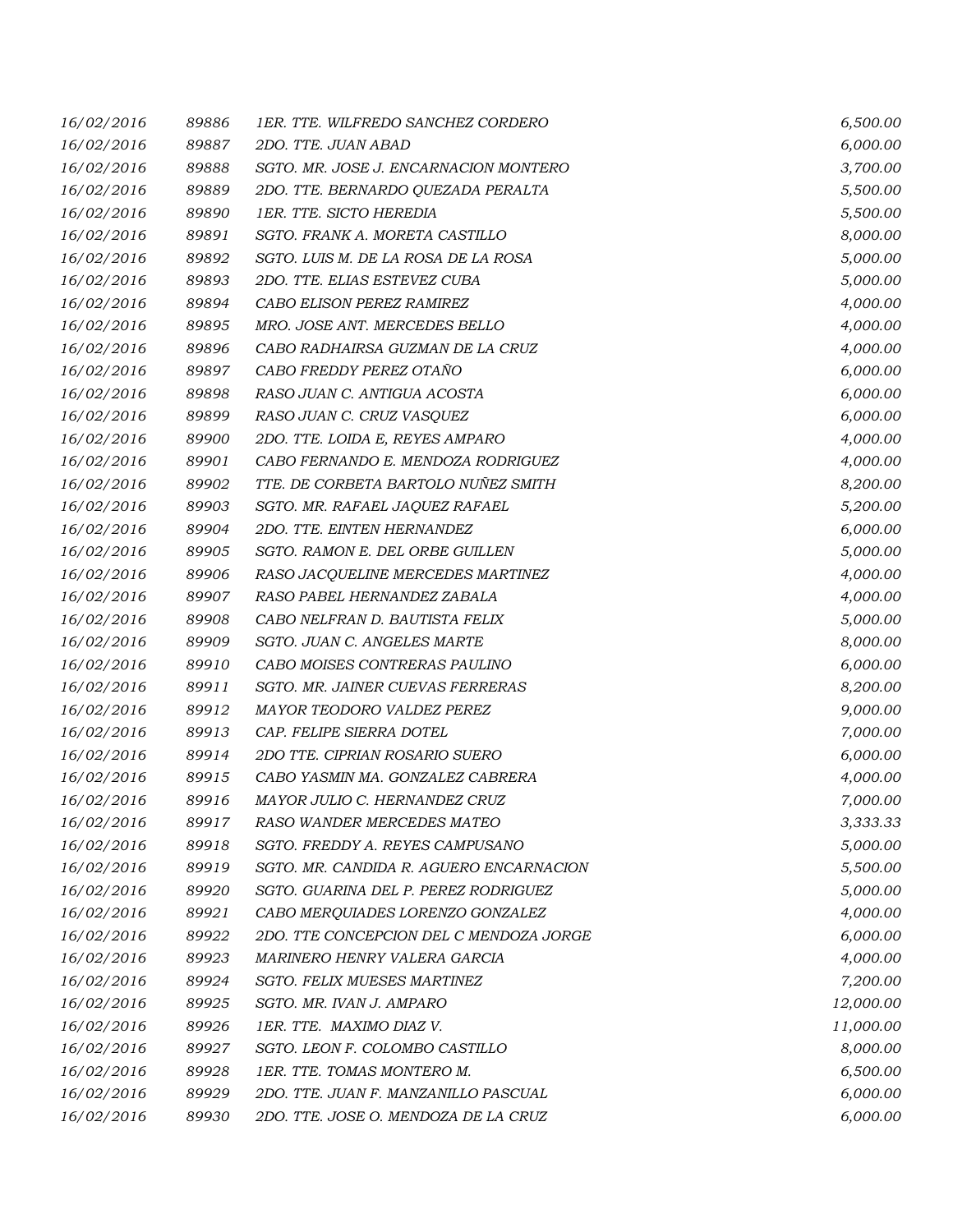| 16/02/2016 | 89931 | SGTO. SIXTA SANCHEZ SANTOS               | 5,000.00  |
|------------|-------|------------------------------------------|-----------|
| 16/02/2016 | 89932 | SGTO. MR. MARIO DE LA ROSA LIRANZO       | 5,000.00  |
| 16/02/2016 | 89933 | RASO BIENVENIDO CABRERA NOVAS            | 4,000.00  |
| 16/02/2016 | 89934 | 1ER. TTE. PEDRO CONTRERAS ALCANTARA      | 6,500.00  |
| 16/02/2016 | 89935 | SGTO. FERNANDO S. VALDEZ BERAS           | 5,000.00  |
| 16/02/2016 | 89936 | SGTO. MR. WENDY D. TEJEDA TORRES         | 5,500.00  |
| 16/02/2016 | 89937 | 2DO. TTE. MILCIADES I. CASTILLO REYES    | 15,351.54 |
| 16/02/2016 | 89938 | TTE. DE FRAGATA MANUEL MONTAÑO MENDEZ    | 6,500.00  |
| 16/02/2016 | 89939 | 1ER. TTE. LETER R. DUARTE PEREZ          | 10,400.00 |
| 16/02/2016 | 89940 | 2DO. TTE. FRANCISCO DE LA CRUZ TEJEDA    | 6,000.00  |
| 16/02/2016 | 89941 | SGTO. ELIZABETH ACEVEDO QUIROZ           | 5,000.00  |
| 16/02/2016 | 89942 | CABO IRENO BAUTISTA MANZUETA             | 4,000.00  |
| 16/02/2016 | 89943 | RASO JUAN FCO. HERASME PEÑA              | 4,900.00  |
| 16/02/2016 | 89944 | SGTO. MR. PEDRO A. MOQUETE               | 5,500.00  |
| 16/02/2016 | 89945 | RASO MARIA H. ESPINAL FABIAN             | 4,000.00  |
| 16/02/2016 | 89946 | RASO JUAN D. PEREZ ROJAS                 | 4,000.00  |
| 16/02/2016 | 89947 | 2DO. TTE. CRUZ ANT. FELIZ MEDRANO        | 6,000.00  |
| 16/02/2016 | 89948 | MAYOR FLORENTINO LOPEZ ROJAS             | 15,000.00 |
| 16/02/2016 | 89949 | MAYOR BIENVENIDO UREÑA AQUINO            | 9,000.00  |
| 16/02/2016 | 89950 | 1ER. TTE. YERDY FCO. MENDEZ TRINIDAD     | 6,500.00  |
| 16/02/2016 | 89951 | TTE. DE FRAGATA JOSE ML. GUZMAN GUERRERO | 6,500.00  |
| 16/02/2016 | 89952 | 2DO. TTE. DOMINGA G. DE JESUS AMPARO     | 6,000.00  |
| 16/02/2016 | 89953 | 2DO. TTE. EPIFANIO SANCHEZ LLUBERES      | 6,000.00  |
| 16/02/2016 | 89954 | 2DO. TTE. DIEGO ML. PEÑA FIGUEROA        | 6,000.00  |
| 16/02/2016 | 89955 | SGTO. MR. BOLIVIA B. TERRERO PEREZ       | 5,500.00  |
| 16/02/2016 | 89956 | SGTO. MR. FELIX MARCELO MESA             | 5,500.00  |
| 16/02/2016 | 89957 | SGTO. MR. JUAN C. DIAZ HERRERA           | 5,500.00  |
| 16/02/2016 | 89958 | SGTO. KELVIN PANIAGUA DE LOS SANTOS      | 5,000.00  |
| 16/02/2016 | 89959 | SGTO. AMAURYS CALZADO JAVIER             | 5,000.00  |
| 16/02/2016 | 89960 | SGTO. MR. PEDRO ENCARNACION SANCHEZ      | 5,000.00  |
| 16/02/2016 | 89961 | SGTO. MR. ANYELO MORENO GARCIA           | 4,000.00  |
| 16/02/2016 | 89962 | SGTO. CRISTIAN GUZMAN                    | 4,000.00  |
| 16/02/2016 | 89963 | RASO JOSE M. PEREZ CUEVAS                | 4,000.00  |
| 16/02/2016 | 89964 | RASO JHAN C. JIMENEZ JIMENEZ             | 4,000.00  |
| 16/02/2016 | 89965 | RASO MABEL P. SANCHEZ LOPEZ              | 4,000.00  |
| 16/02/2016 | 89966 | RASO JULIO C. SOLANO PEÑA                | 4,000.00  |
| 16/02/2016 | 89967 | CABO MIGUEL A. DIAZ BENITEZ              | 4,000.00  |
| 16/02/2016 | 89968 | SGTO. DOMINGO E. MONTERO PEÑA            | 8,000.00  |
| 16/02/2016 | 89969 | 1ER. TTE. FELIX ANT. MOQUETE MONTILLA    | 11,000.00 |
| 16/02/2016 | 89970 | SGTO. MR. RAMON MA. CABRERA RINCON       | 9,000.00  |
| 16/02/2016 | 89971 | SGTO. JULIO C. ESPINAL PEREZ             | 8,000.00  |
| 16/02/2016 | 89972 | RASO OCTAVIANO MONTERO BAEZ              | 13,000.00 |
| 16/02/2016 | 89973 | SGTO. PEDRO MONEGRO ROSA                 | 5,000.00  |
| 16/02/2016 | 89974 | SGTO. RAFAEL ANT. UCETA MONTAN           | 7,200.00  |
| 16/02/2016 | 89975 | CABO MARCIA MONTERO MONTERO              | 5,000.00  |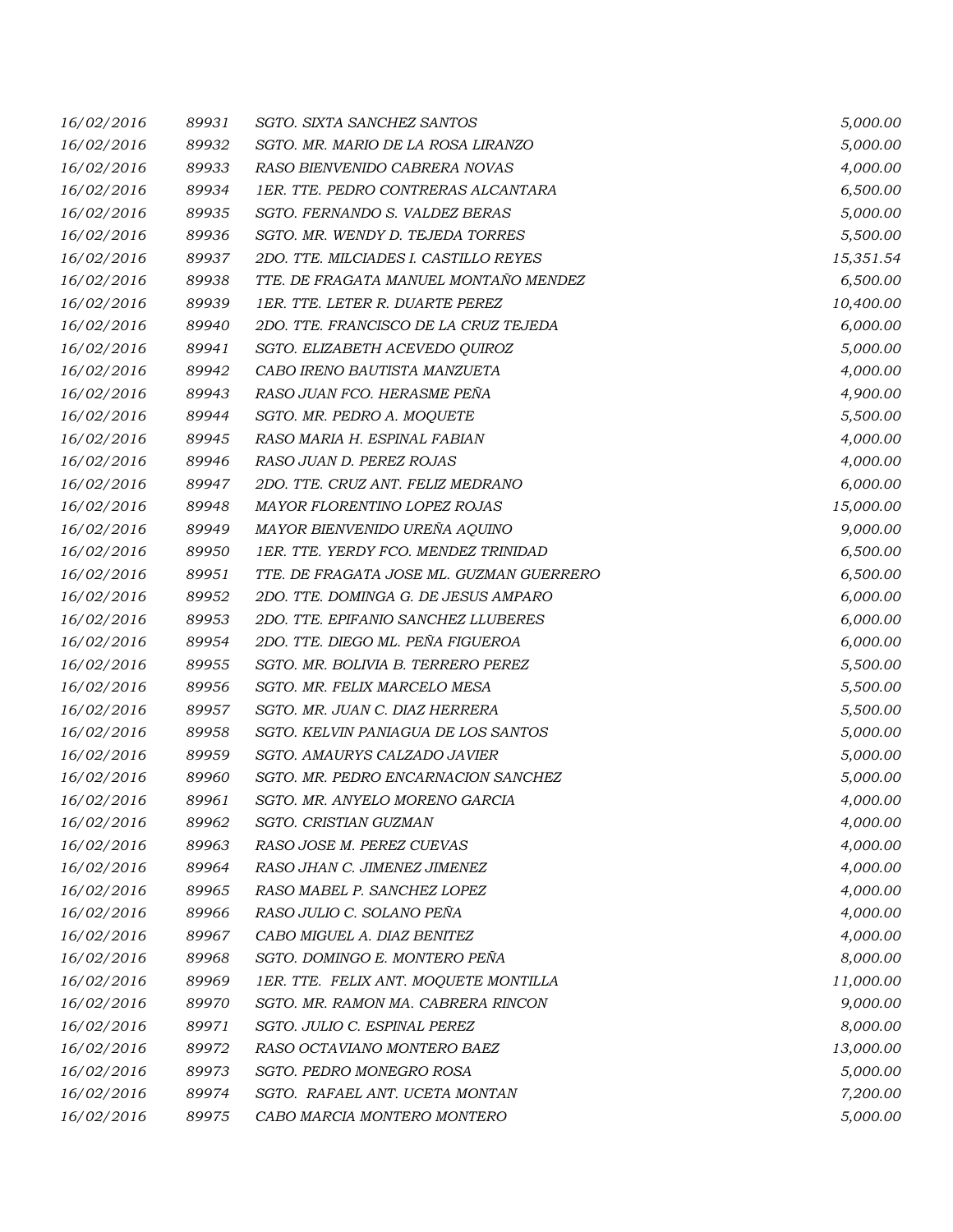| 16/02/2016 | 89976 | SGTO. MR. GETULIO RODRIGUEZ FIGUEREO      | 8,200.00  |
|------------|-------|-------------------------------------------|-----------|
| 16/02/2016 | 89977 | SGTO. MR. CRISTIAN DEMORIZI BALBUENA      | 9,000.00  |
| 16/02/2016 | 89978 | RASO DANILO VASQUEZ DE LA CRUZ            | 6,000.00  |
| 16/02/2016 | 89979 | 1ER. TTE. FIDIAN GONZALEZ                 | 11,000.00 |
| 16/02/2016 | 89980 | 1ER. TTE. BIENVENIDO RUBIO SENA           | 11,000.00 |
| 16/02/2016 | 89981 | 2DO. TTE. ANGEL MA. MORILLO ROSARIO       | 10,000.00 |
| 16/02/2016 | 89982 | SGTO. MR. CARLOS ML. SANCHEZ CUEVAS       | 9,000.00  |
| 16/02/2016 | 89983 | SGTO. LUIS ML. GONZALEZ CARPIO            | 8,000.00  |
| 16/02/2016 | 89984 | RASO LUIS A. LARA PUJOLS                  | 6,000.00  |
| 16/02/2016 | 89985 | CABO MANUEL DE JS. MEJIA MERCEDES         | 4,000.00  |
| 16/02/2016 | 89986 | 1ER. TTE. SANTOS E. GARCIA OGANDO         | 11,000.00 |
| 16/02/2016 | 89987 | 1ER. TTE. JACOBO DE LEON PEREZ            | 11,000.00 |
| 16/02/2016 | 89988 | 1ER. TTE. REMEDIO PEREZ FELIZ             | 11,000.00 |
| 16/02/2016 | 89989 | 2DO. TTE. JUAN B. OLMOS HERNANDEZ.        | 10,000.00 |
| 16/02/2016 | 89990 | 2DO. TTE. JUAN C. NOVAS ROSARIO           | 10,000.00 |
| 16/02/2016 | 89991 | SGTO. EDUARDO DE JESUS ROSARIO            | 8,000.00  |
| 16/02/2016 | 89992 | SGTO. GUILLERMO DEL ROSARIO MUÑOZ         | 8,000.00  |
| 16/02/2016 | 89993 | SGTO. MR. RUBEN ALCANTARA JIMENEZ         | 4,000.00  |
| 16/02/2016 | 89994 | RASO MARKIN SANCHEZ SUERO                 | 5,200.00  |
| 16/02/2016 | 89995 | 1ER. TTE. DIGNO JIMENEZ ROMERO            | 11,000.00 |
| 16/02/2016 | 89996 | 1ER. TTE. LAZARO B. CAMACHO DE LA CRUZ    | 11,000.00 |
| 16/02/2016 | 89997 | 2DO. TTE. CLODOMIRO ZABALA SANTOS         | 10,000.00 |
| 16/02/2016 | 89998 | CABO CARLOS A. MINAYA GARCIA              | 6,000.00  |
| 16/02/2016 | 89999 | SGTO. MR. WINKY R. REYES ZABALA           | 12,000.00 |
| 16/02/2016 | 90000 | CABO FRANKLIN MONTERO MONTERO             | 4,900.00  |
| 16/02/2016 | 90001 | CAP. JOSE M. JAQUEZ FERNANDEZ             | 6,500.00  |
| 16/02/2016 | 90002 | 2DO. TTE. MIRIAM ALT. LARA CUEVAS         | 6,000.00  |
| 16/02/2016 | 90003 | 2DO. TTE. NELSON SANTANA BAUTISTA         | 6,000.00  |
| 16/02/2016 | 90004 | SGTO. MR. ENEROLINDA AQUINO DE LOS SANTOS | 5,500.00  |
| 16/02/2016 | 90005 | SGTO. CARMELINO CONTRERAS OFFRER          | 5,000.00  |
| 16/02/2016 | 90006 | SGTO. JOSE ALT. ENCARNACION VALDEZ        | 5,000.00  |
| 16/02/2016 | 90007 | 2DO. TTE. JORGE DE LOS SANTOS ANDUJAR     | 12,000.00 |
| 16/02/2016 | 90008 | SGTO. MR. JOVANNY ABREU SURIEL            | 8,200.00  |
| 16/02/2016 | 90009 | SGTO. MARINO ABAD PUELLO                  | 8,000.00  |
| 16/02/2016 | 90010 | SGTO. MARTIN BERNABEL VIZCAINO            | 8,000.00  |
| 16/02/2016 | 90011 | RASO CARLOS ML. ROSARIO NUÑEZ             | 6,000.00  |
| 16/02/2016 | 90012 | CAP. JOSE DIAZ FLORIAN                    | 7,000.00  |
| 16/02/2016 | 90013 | 2DO TTE. FELICIANO REYES FLORIAN          | 6,000.00  |
| 16/02/2016 | 90014 | SGTO. CEVERO RODRIGUEZ RODRIGUEZ          | 5,000.00  |
| 16/02/2016 | 90015 | SGTO. MR. RAFAEL FRANCO LUNA              | 9,000.00  |
| 16/02/2016 | 90016 | 2DO. TTE. MAXIMO F. CRUZ ROSARIO          | 8,200.00  |
| 16/02/2016 | 90017 | SGTO. MR. LEANDRO ALB. JAVIER ENCARNACION | 9,000.00  |
| 16/02/2016 | 90018 | SGTO. RAMON R. VICTORIANO AQUINO          | 9,000.00  |
| 16/02/2016 | 90019 | SGTO. WILSON MATEO PEREZ                  | 8,000.00  |
| 16/02/2016 | 90020 | SGTO. ALEXANDER A. MATEO AGUASVIVA        | 5,000.00  |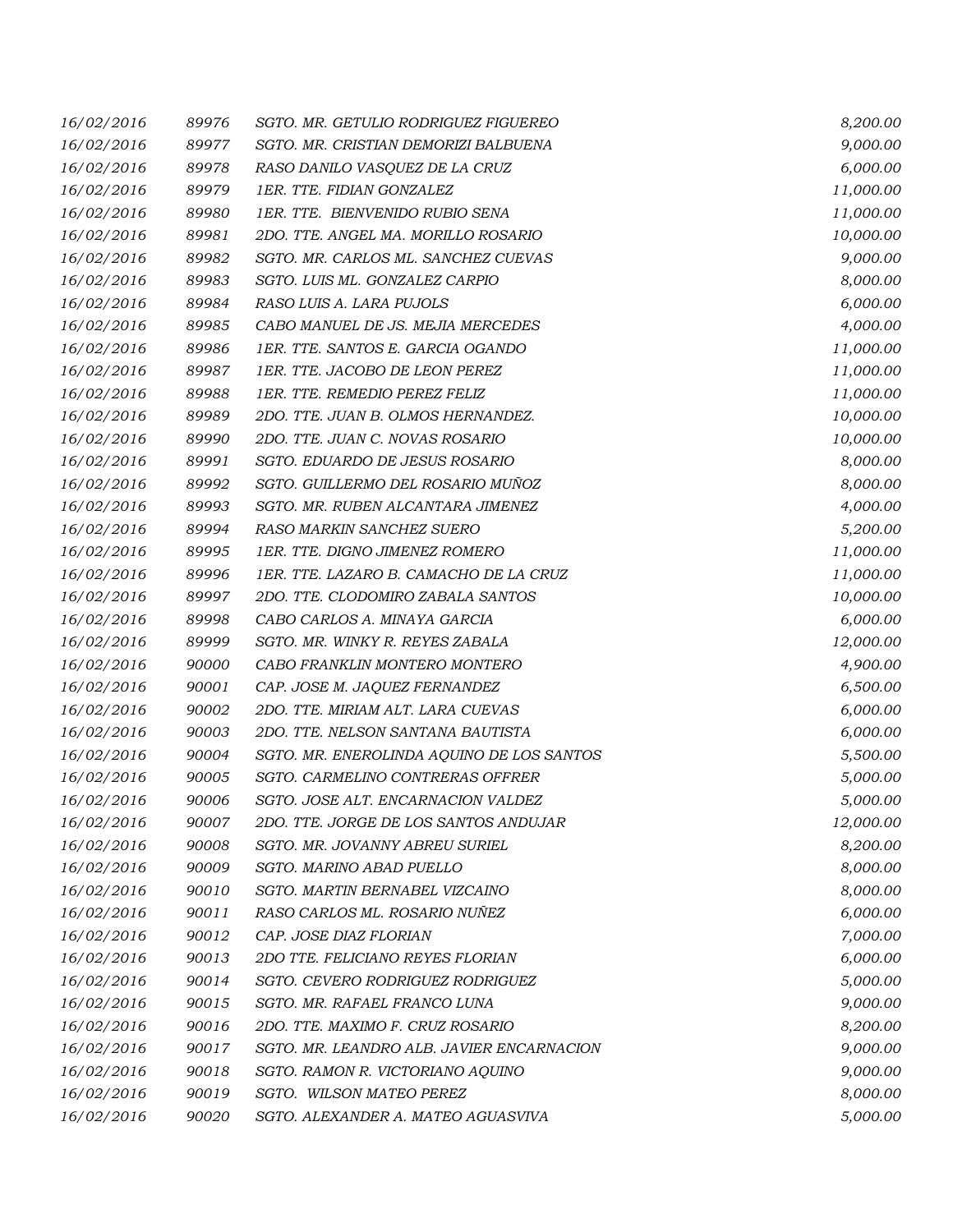| 16/02/2016 | 90021 | RASO JONATHAN PEREZ PEREZ              | 4,000.00  |
|------------|-------|----------------------------------------|-----------|
| 16/02/2016 | 90022 | CABO CARLOS FLORENTINO FLORENTINO      | 4,000.00  |
| 16/02/2016 | 90023 | 2DO. TTE. WILLIAN DISLA BAEZ           | 6,000.00  |
| 16/02/2016 | 90024 | SGTO. MR. JUAN C. OZORIA CUEVAS        | 5,500.00  |
| 16/02/2016 | 90025 | SGTO. MR. AQUINO BELLIARD ROJAS        | 4,000.00  |
| 16/02/2016 | 90026 | RASO HUGO M. RODRIGUEZ OGANDO          | 6,000.00  |
| 16/02/2016 | 90027 | TTE. COR. JOSE M. ROSARIO AQUINO       | 10,000.00 |
| 16/02/2016 | 90028 | MAYOR HILARIO O. AYBAR POLANCO         | 9,000.00  |
| 16/02/2016 | 90029 | MAYOR JORGE L. ZOUAIN TAVAREZ          | 9,000.00  |
| 16/02/2016 | 90030 | CAP. JOSE L. MENDEZ CRUZ               | 7,000.00  |
| 16/02/2016 | 90031 | CAP. FELIPE ANT. GARCIA PERALTA        | 7,000.00  |
| 16/02/2016 | 90032 | CAP. JOSE L. MORROBEL                  | 7,000.00  |
| 16/02/2016 | 90033 | 2DO. TTE. BLAS FERNANDEZ GIL           | 6,000.00  |
| 16/02/2016 | 90034 | 1ER. TTE. ISIDRO A. HERRERA MADERA     | 6,000.00  |
| 16/02/2016 | 90035 | 1ER. TTE. SANTO CALZADO                | 6,000.00  |
| 16/02/2016 | 90036 | 1ER. TTE. JOSE N. BETANCES DIAZ        | 6,000.00  |
| 16/02/2016 | 90037 | 1ER. TTE. CARLOS J. BIDO D OLEO        | 6,000.00  |
| 16/02/2016 | 90038 | SGTO. MR. ELIAS R. MEDINA TERRERO      | 5,500.00  |
| 16/02/2016 | 90039 | SGTO. MR. REIMUNDO ALVAREZ PEÑA        | 5,500.00  |
| 16/02/2016 | 90040 | SGTO. MR. RAYMUNDO FAÑAS REYES         | 5,500.00  |
| 16/02/2016 | 90041 | SGTO. MAYOR GUSTAVO A. ZARZUELA ARROYO | 5,500.00  |
| 16/02/2016 | 90042 | SGTO. MR. RAFAEL ANT. ALCANTARA REYES  | 5,500.00  |
| 16/02/2016 | 90043 | SGTO. MR. MANUEL ANT. GIL DE LEON      | 5,500.00  |
| 16/02/2016 | 90044 | SGTO. MR. GILBERTO ACOSTA GONZALEZ     | 5,500.00  |
| 16/02/2016 | 90045 | 2DO. TTE. JUAN J. PIMENTEL             | 5,500.00  |
| 16/02/2016 | 90046 | SGTO. ALBERTO ANT. DE LA CRUZ MATA     | 5,000.00  |
| 16/02/2016 | 90047 | SGTO. DANNY R. ABREU CONCEPCION        | 5,000.00  |
| 16/02/2016 | 90048 | SGTO. ROBERT E. TEJADA SUAREZ          | 5,000.00  |
| 16/02/2016 | 90049 | SGTO. JOSE A. FELIX PEREZ              | 5,000.00  |
| 16/02/2016 | 90050 | SGTO. MIGUEL ANT. PASCUAL LAHOZ        | 5,000.00  |
| 16/02/2016 | 90051 | CABO ROBERTO DEL ROSARIO CENA          | 4,000.00  |
| 16/02/2016 | 90052 | CABO HECTOR R. BAUTISTA PICHARDO       | 4,000.00  |
| 16/02/2016 | 90053 | RASO KATIUSKA DEL C. MERCEDES          | 4,000.00  |
| 16/02/2016 | 90054 | RASO JALBRIN R. SANTANA GOMEZ          | 4,000.00  |
| 16/02/2016 | 90055 | RASO EDINSON J. MARTINEZ GIL           | 4,000.00  |
| 16/02/2016 | 90056 | CABO JUAN STGO. PEÑA RODRIGUEZ         | 4,000.00  |
| 16/02/2016 | 90057 | RASO LUIS ML. RODRIGUEZ SIGOLLEN       | 4,000.00  |
| 16/02/2016 | 90058 | CABO ARELIS M. VILLAR SANTOS           | 4,000.00  |
| 16/02/2016 | 90059 | CABO JOSE R. ACEVEDO FAMILIA           | 4,000.00  |
| 16/02/2016 | 90060 | SGTO. GERMAN RAMIREZ JIMENEZ           | 4,000.00  |
| 16/02/2016 | 90061 | RASO LUCIA M. CRUZ POLANCO             | 4,000.00  |
| 16/02/2016 | 90062 | 2DO. TTE. JULIO A. FRANCO DE AZA       | 9,200.00  |
| 16/02/2016 | 90063 | SGTO. MR. JOSE ANT. ROSARIO MARTINEZ   | 4,000.00  |
| 16/02/2016 | 90064 | 2DO. TTE. JOSE LUIS CRUZ JORGE         | 9,200.00  |
| 16/02/2016 | 90065 | SGTO. MIGUEL SILVERIO MARIA            | 5,000.00  |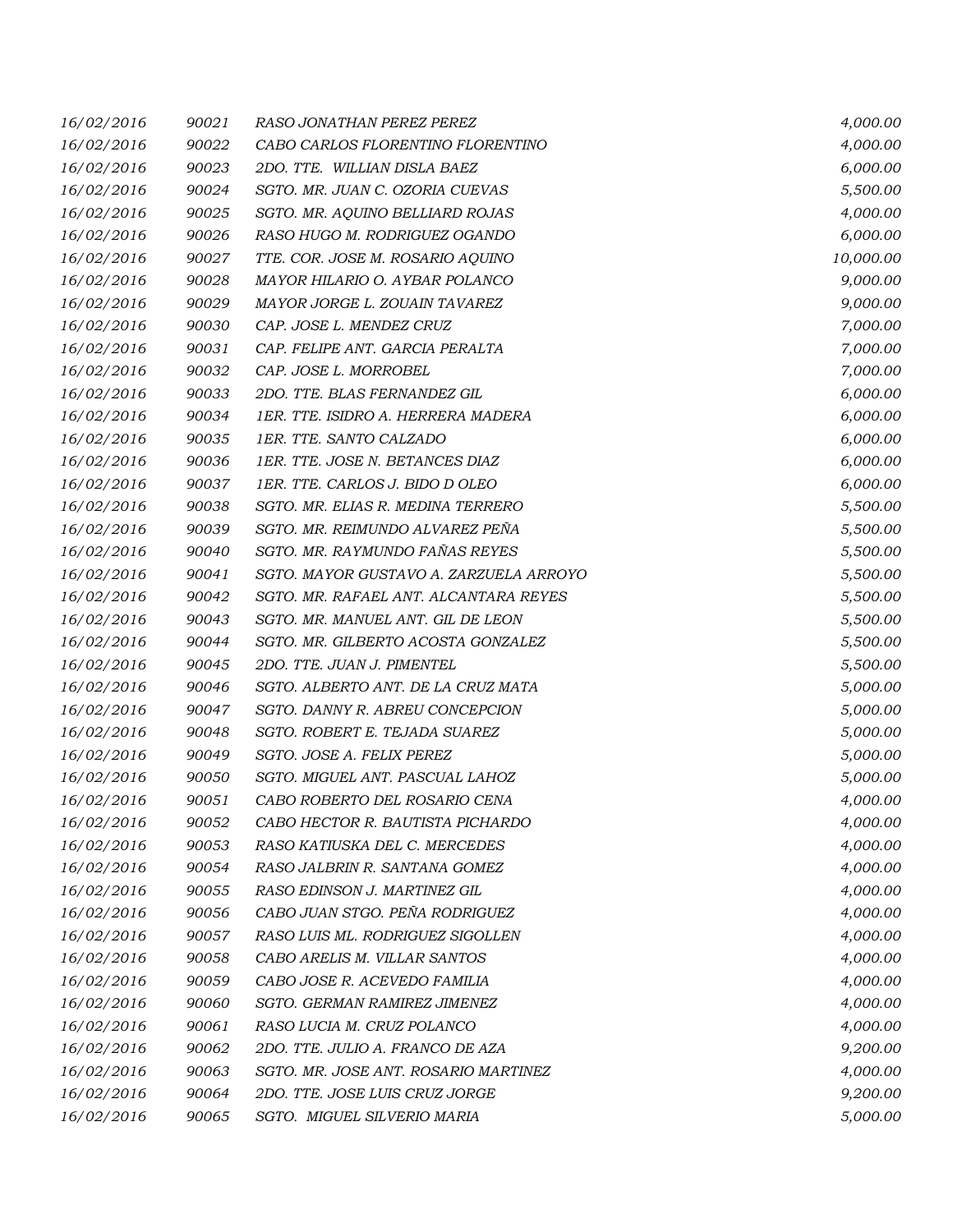| 16/02/2016 | 90066 | SGTO. JOSE ALT. SANCHEZ DE LA CRUZ         | 5,200.00  |
|------------|-------|--------------------------------------------|-----------|
| 16/02/2016 | 90067 | SGTO. MARTIRES ULLOA HERNANDEZ             | 5,000.00  |
| 16/02/2016 | 90068 | CABO ALFREDO ABREU                         | 5,200.00  |
| 16/02/2016 | 90069 | SGTO. DOMINGO DE LOS S. ESTEVEZ            | 7,200.00  |
| 16/02/2016 | 90070 | SGTO. FELIX ANT. JAQUEZ                    | 7,200.00  |
| 16/02/2016 | 90071 | RASO MIGUEL FELIZ CABRERA                  | 4,000.00  |
| 16/02/2016 | 90072 | SGTO. CARLOS O. BRITO PEÑA                 | 7,200.00  |
| 16/02/2016 | 90073 | SGTO. MR. FRANCISCO D. BAEZ VALERIO        | 4,000.00  |
| 16/02/2016 | 90074 | RASO FRANCISCO DURAN RAMIREZ               | 4,000.00  |
| 16/02/2016 | 90075 | CABO MIGUEL V. ARAGONEZ GOMEZ              | 4,000.00  |
| 16/02/2016 | 90076 | 2DO. TTE. ERNESTO ENCARNACION ROSARIO      | 6,000.00  |
| 16/02/2016 | 90077 | SGTO. MR. JUAN ANT. ROSA GOMEZ             | 5,500.00  |
| 16/02/2016 | 90078 | CABO SANTA M. HENRIQUEZ PASCUAL            | 4,000.00  |
| 16/02/2016 | 90079 | SGTO. REYNOSO PIÑA GUERRERO                | 5,000.00  |
| 16/02/2016 | 90080 | CABO JOSE M. MINAYA GOMEZ                  | 4,000.00  |
| 16/02/2016 | 90081 | 2DO. TTE. SILVESTRE FELIZ HERNANDEZ        | 10,000.00 |
| 16/02/2016 | 90082 | SGTO. ANTONIO CASTRO BELEN                 | 8,000.00  |
| 16/02/2016 | 90083 | SGTO. JAIME Y. VERAS QUEZADA               | 12,000.00 |
| 16/02/2016 | 90084 | MAYOR LORENZO DE LEON FLORES               | 9,000.00  |
| 16/02/2016 | 90085 | 1ER. TTE. JULIO E. LUGO GARCIA             | 6,500.00  |
| 16/02/2016 | 90086 | SGTO. MR. JUAN G. BONIFACIO GUTIERREZ      | 5,500.00  |
| 16/02/2016 | 90087 | CABO ISMAEL DE LA CRUZ TAPIA               | 4,000.00  |
| 16/02/2016 | 90088 | RASO RUDDY R. RUIZ GARCIA                  | 4,000.00  |
| 16/02/2016 | 90089 | SGTO. MR. JOSE R. RAMIREZ PEREZ            | 5,000.00  |
| 16/02/2016 | 90090 | SGTO. NICOLAS HERRERA GRATEREAUX           | 5,000.00  |
| 16/02/2016 | 90091 | RASO FRANKLIN PICHARDO VICTORIANO          | 4,000.00  |
| 16/02/2016 | 90092 | CAP. MANUEL DE JS. SENA HERNANDEZ          | 7,000.00  |
| 16/02/2016 | 90093 | CAP. GERSON ACOSTA POLANCO                 | 7,000.00  |
| 16/02/2016 | 90094 | 2DO. TTE. JOSE D. TIFA                     | 6,000.00  |
| 16/02/2016 | 90095 | SGTO. MARIA L. ADAMES MARTE                | 5,000.00  |
| 16/02/2016 | 90096 | CABO ALBIN ML. HICIANO GONZALEZ            | 4,000.00  |
| 16/02/2016 | 90097 | 1ER. TTE. AGUSTIN NUÑEZ NUÑEZ              | 6,000.00  |
| 16/02/2016 | 90098 | SGTO. MR. PABLO ML. MORONTA REYES          | 5,000.00  |
| 16/02/2016 | 90099 | CABO RAMON ANT. PICHARDO ALVAREZ           | 4,000.00  |
| 16/02/2016 | 90100 | SGTO. MR. SANTIAGO BATISTA DIAZ            | 5,500.00  |
| 16/02/2016 | 90101 | SGTO. SOREMINDA FLETE ADAMES               | 5,000.00  |
| 16/02/2016 | 90102 | CABO JUAN CISNEROS ALMANZAR                | 4,000.00  |
| 16/02/2016 | 90103 | CABO JOSE ANT. TAVERAS ARIAS               | 4,000.00  |
| 16/02/2016 | 90104 | CABO WILLIAMS ADAMES ESPINAL               | 4,000.00  |
| 16/02/2016 | 90105 | RASO JUNIOR CABRERA RODRIGUEZ              | 5,200.00  |
| 16/02/2016 | 90106 | 2DO. TTE. JOSE ML. PAULINO ACOSTA          | 5,000.00  |
| 16/02/2016 | 90107 | CABO JESUS ANT. DE LA CRUZ SUERO           | 4,000.00  |
| 16/02/2016 | 90108 | SGTO. MR. JOSE ALB. EVANGELISTA CONCEPCION | 5,000.00  |
| 16/02/2016 | 90109 | SGTO. MR. WILSON GERMAN DE LA CRUZ         | 5,500.00  |
| 16/02/2016 | 90110 | SGTO. EDUARDO DE JS. CRUZ VENTURA          | 3,863.33  |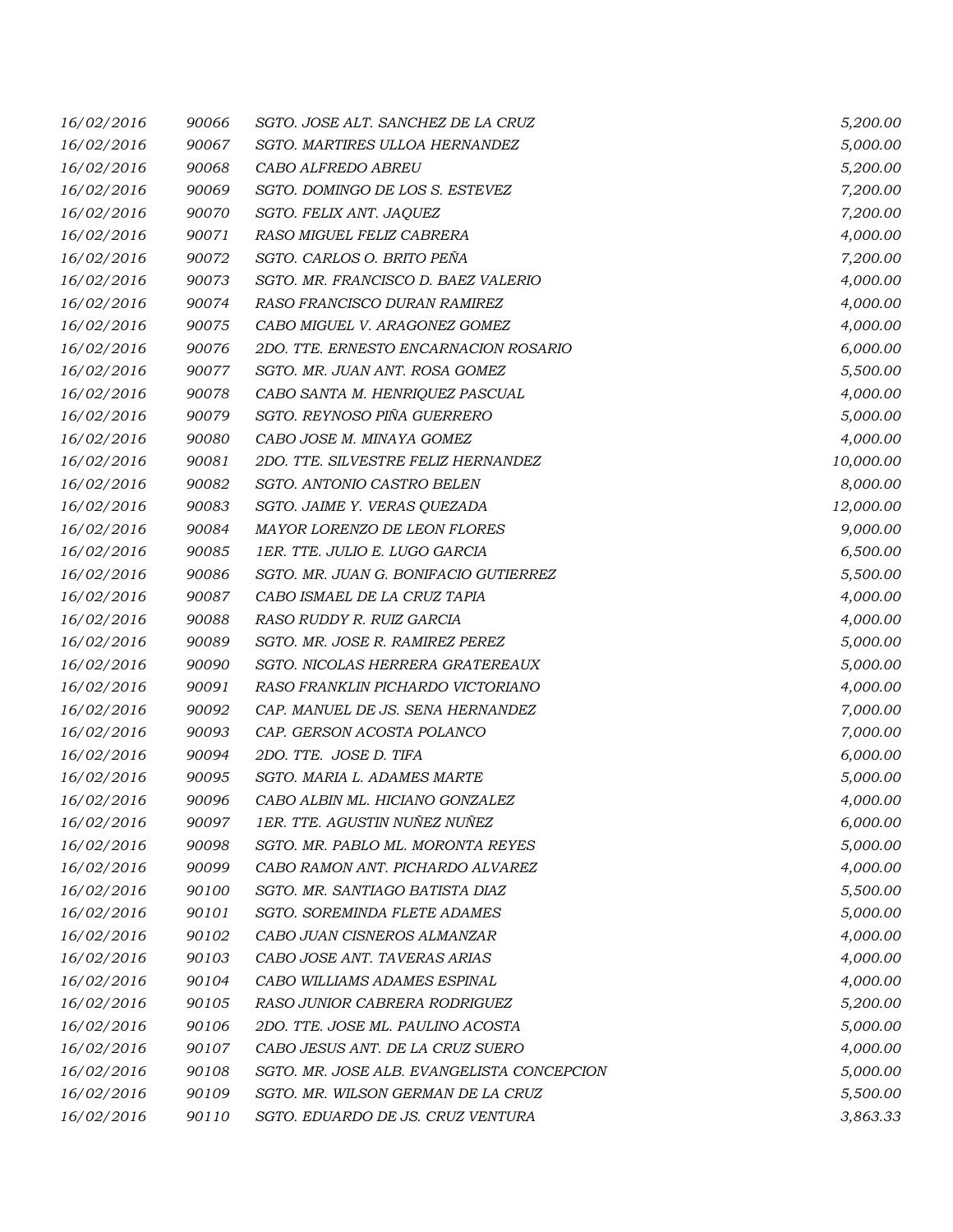| 16/02/2016 | 90111 | CABO YENNY ALT. ROSARIO GARCIA        | 5,200.00 |
|------------|-------|---------------------------------------|----------|
| 16/02/2016 | 90112 | SGTO. RAMON SEVERINO PAREDES          | 7,200.00 |
| 16/02/2016 | 90113 | SGTO. MR. SANTO E. TEJEDA             | 9,000.00 |
| 16/02/2016 | 90114 | 1ER. TTE. RUBEN D. GARCIA DE LEON     | 6,500.00 |
| 16/02/2016 | 90115 | CAP. NELSON RODRIGUEZ BEATO           | 6,000.00 |
| 16/02/2016 | 90116 | SGTO. MR. LUIS CASTRO ACOSTA          | 5,500.00 |
| 16/02/2016 | 90117 | SGTO. MR. JACOBO ANT. HURTADO MARIA   | 5,500.00 |
| 16/02/2016 | 90118 | SGTO. MARIBEL PAULINO MINAYA          | 5,000.00 |
| 16/02/2016 | 90119 | RASO ROANGEL FCO. FRIAS ROJAS         | 4,000.00 |
| 16/02/2016 | 90120 | RASO ROBINSON OVIEDO FARIAS           | 4,000.00 |
| 16/02/2016 | 90121 | SGTO. RAMON ANT. JIMENEZ NUÑEZ        | 7,200.00 |
| 16/02/2016 | 90122 | RASO DANIEL ADAMES PERALTA            | 4,000.00 |
| 16/02/2016 | 90123 | RASO LORENZO L. VERAS DE LA ROSA      | 4,000.00 |
| 16/02/2016 | 90124 | SGTO. JOSE L. BONIFACIO GUTIERREZ     | 5,000.00 |
| 16/02/2016 | 90125 | SGTO. MR. MATIAS CRUCETA REINOSO      | 8,200.00 |
| 16/02/2016 | 90126 | SGTO. JOSE R. HERNANDEZ PAULINO       | 4,000.00 |
| 16/02/2016 | 90127 | SGTO. MR. FREDDY DE JESUS             | 8,200.00 |
| 16/02/2016 | 90128 | 2DO. TTE. CARLOS ANT. FORTUNA MONCION | 6,000.00 |
| 16/02/2016 | 90129 | CABO SALVADOR DIAZ RAMIREZ            | 4,000.00 |
| 16/02/2016 | 90130 | SGTO. RAFAEL DEL C. GUZMAN LOPEZ      | 5,000.00 |
| 16/02/2016 | 90131 | CAP. NOEL S. SOSA PAULINO             | 7,000.00 |
| 16/02/2016 | 90132 | CAP. FRANKLIN CABRAL ROSARIO          | 8,000.00 |
| 16/02/2016 | 90133 | SGTO. EDUARDO MONTERO GRULLON         | 6,000.00 |
| 16/02/2016 | 90134 | RASO OLIVEL RIVERA FIGUEREO           | 5,000.00 |
| 16/02/2016 | 90135 | RASO ROBERT O. VASQUEZ FELIZ          | 4,000.00 |
| 16/02/2016 | 90136 | RASO PETRONILA LOPEZ MEDINA           | 4,000.00 |
| 16/02/2016 | 90137 | RASO ROSELIA PEREZ DE LA CRUZ         | 4,000.00 |
| 16/02/2016 | 90138 | 1ER. TTE. ANGEL M. PERALTA PEÑA       | 6,500.00 |
| 16/02/2016 | 90139 | 2DO. TTE. PABLO GARCIA MONTERO        | 6,000.00 |
| 16/02/2016 | 90140 | 2DO. TTE. APOLINAR PEÑA PEÑA          | 6,000.00 |
| 16/02/2016 | 90141 | 2DO. TTE. LEODAN URBAEZ FELIZ         | 6,000.00 |
| 16/02/2016 | 90142 | SGTO. JOSE DOLORES TRINIDAD FELIZ     | 5,000.00 |
| 16/02/2016 | 90143 | SGTO. LUIS L. ARIAS SANCHEZ           | 5,000.00 |
| 16/02/2016 | 90144 | RASO DIONERIS DE LA CRUZ LOPEZ        | 4,000.00 |
| 16/02/2016 | 90145 | CABO WANDER SANTANA FERRERAS          | 4,000.00 |
| 16/02/2016 | 90146 | CABO ESTERVIN ML. CRUZ PEREZ          | 4,000.00 |
| 16/02/2016 | 90147 | CABO LUIS M. ZAYAS URBAEZ             | 4,000.00 |
| 16/02/2016 | 90148 | RASO JUNIOR A. FELIZ FELIZ            | 4,000.00 |
| 16/02/2016 | 90149 | SGTO. ALEXANDER DE LEON GARCIA        | 7,200.00 |
| 16/02/2016 | 90150 | RASO WILMER A. URBAEZ FELIZ           | 4,000.00 |
| 16/02/2016 | 90151 | SGTO. LIBRADO M. SEGURA ALCANTARA     | 5,000.00 |
| 16/02/2016 | 90152 | SGTO. FAUSTINO BASIL LUIS             | 6,900.00 |
| 16/02/2016 | 90153 | SGTO. MR. REILYN D. FELIZ GUEVARA     | 4,000.00 |
| 16/02/2016 | 90154 | 1ER. TTE. MERGEN F. BATISTA RIVAS     | 6,500.00 |
| 16/02/2016 | 90155 | 2DO. TTE. FAUSTO D. ROCHA PEREZ       | 9,200.00 |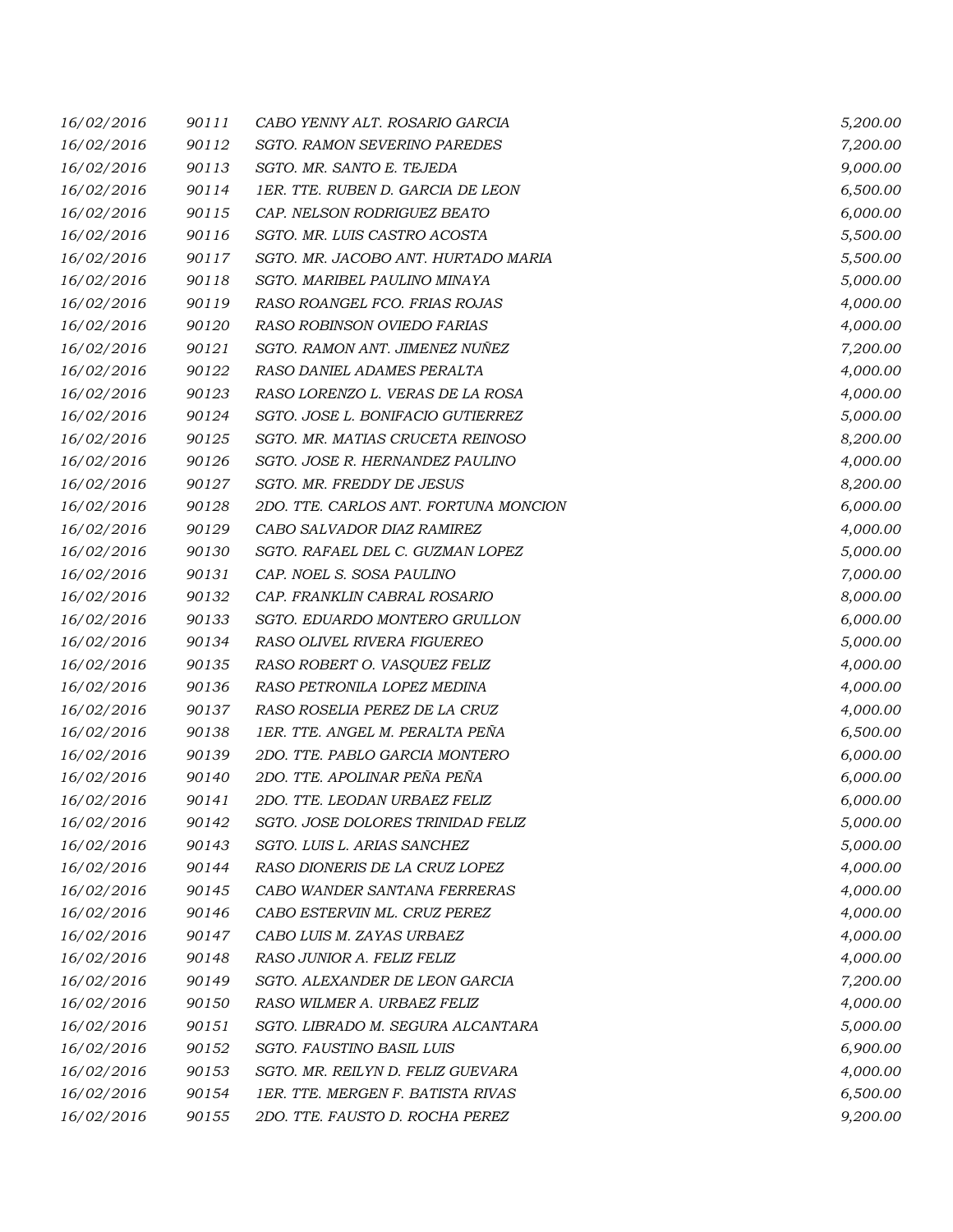| 16/02/2016 | 90156 | SGTO. MR. ANGEL R. GONZALEZ CUEVAS    | 5,500.00 |
|------------|-------|---------------------------------------|----------|
| 16/02/2016 | 90157 | SGTO. GILTON MATEO MEDINA             | 7,200.00 |
| 16/02/2016 | 90158 | 2DO. TTE. PATRICIO GOMEZ SEGURA       | 6,000.00 |
| 16/02/2016 | 90159 | RASO WARLIN ANT. CARVAJAL CUEVAS      | 4,000.00 |
| 16/02/2016 | 90160 | SGTO. MR. JAVIEL MEDINA GONZALEZ      | 5,500.00 |
| 16/02/2016 | 90161 | SGTO. ELVIN U. NOVAS MEDRANO          | 5,000.00 |
| 16/02/2016 | 90162 | CAP. JUAN DE D. NOVAS VARGAS          | 6,000.00 |
| 16/02/2016 | 90163 | SGTO. MR. LUIS F. JOSE GARCIA         | 5,500.00 |
| 16/02/2016 | 90164 | SGTO. ROBERTO ANT. FELIZ MATOS        | 7,200.00 |
| 16/02/2016 | 90165 | CABO FRANCIS L. VOLQUEZ NOVAS         | 4,000.00 |
| 16/02/2016 | 90166 | 2DO. TTE. JOSELIN DIAZ SENA           | 6,000.00 |
| 16/02/2016 | 90167 | 1ER. TTE. DELIS G. COLON VALDEZ       | 5,500.00 |
| 16/02/2016 | 90168 | SGTO. HUMBERTO MEDINA ROA             | 7,200.00 |
| 16/02/2016 | 90169 | MAYOR RAFAEL ANT. SOTO MORETA         | 9,000.00 |
| 16/02/2016 | 90170 | RASO MIGUELINA PEREZ BELTRE           | 4,000.00 |
| 16/02/2016 | 90171 | CABO WILKINS E. HERNANDEZ GARCIA      | 6,000.00 |
| 16/02/2016 | 90172 | RASO YOHAN ML. LUCIANO BAUTISTA       | 6,000.00 |
| 16/02/2016 | 90173 | RASO EDWARD ANT. OGANDO TERRERO       | 4,000.00 |
| 16/02/2016 | 90174 | SGTO. MR. JOSE ML. REYES BELLO        | 8,200.00 |
| 16/02/2016 | 90175 | CABO JEOVANNY A. SANCHEZ ADAMES       | 4,000.00 |
| 16/02/2016 | 90176 | CABO JOSE R. COHEN BERAS              | 4,000.00 |
| 16/02/2016 | 90177 | RASO LUIS FCO. AMADOR VICIOSO         | 5,200.00 |
| 16/02/2016 | 90178 | SGTO. MR. FERNANDO MATEO              | 5,500.00 |
| 16/02/2016 | 90179 | CABO VICTOR ESPINOSA GONZALEZ         | 4,900.00 |
| 16/02/2016 | 90180 | 2DO. TTE. SONIA M. DE LA ROSA DE LEON | 6,000.00 |
| 16/02/2016 | 90181 | 2DO. TTE. ELADIO CABRERA ROA          | 6,000.00 |
| 16/02/2016 | 90182 | 1ER. TTE. TEODORO VALLEJO MORILLO     | 5,500.00 |
| 16/02/2016 | 90183 | 1ER. TTE. WILSON GUZMAN PEREZ         | 5,500.00 |
| 16/02/2016 | 90184 | SGTO. CRISTHIAN R. CONCEPCION ORTIZ   | 5,000.00 |
| 16/02/2016 | 90185 | SGTO. ELVIN ENCARNACION OGANDO        | 5,000.00 |
| 16/02/2016 | 90186 | SGTO. CRISTIAN ENCARNACION VALENZUELA | 5,000.00 |
| 16/02/2016 | 90187 | CABO HECTOR CALDERON CAPELLAN         | 4,000.00 |
| 16/02/2016 | 90188 | CABO JONATHAN F. MEDINA               | 4,000.00 |
| 16/02/2016 | 90189 | RASO ALTAGRACIA MATEO SOLIS           | 4,000.00 |
| 16/02/2016 | 90190 | CABO RAMONA MATEO BUGUE               | 4,000.00 |
| 16/02/2016 | 90191 | RASO ANYELA N. DE LOS SANTOS PIÑA     | 4,000.00 |
| 16/02/2016 | 90192 | 2DO. TTE. JOSE E. CABRAL Y CABRAL     | 6,000.00 |
| 16/02/2016 | 90193 | RASO MIGUEL ALCANTARA RAMOS           | 4,000.00 |
| 16/02/2016 | 90194 | SGTO. ARTURO VILLEGAS DE LOS SANTOS   | 5,000.00 |
| 16/02/2016 | 90195 | 2DO. TTE. SILVIO E. ZABALA OGANDO     | 6,000.00 |
| 16/02/2016 | 90196 | 2DO. TTE. JOSE A. DIAZ VALDEZ         | 6,000.00 |
| 16/02/2016 | 90197 | SGTO. MR. MANUEL S. MONTILLA MADE     | 5,500.00 |
| 16/02/2016 | 90198 | CABO EDDY A. MONTILLA MONTERO         | 4,000.00 |
| 16/02/2016 | 90199 | 1ER. TTE. WILLIAM G. PEREZ            | 5,500.00 |
| 16/02/2016 | 90200 | CABO AGUSTIN FLORENTINO ROSARIO       | 5,200.00 |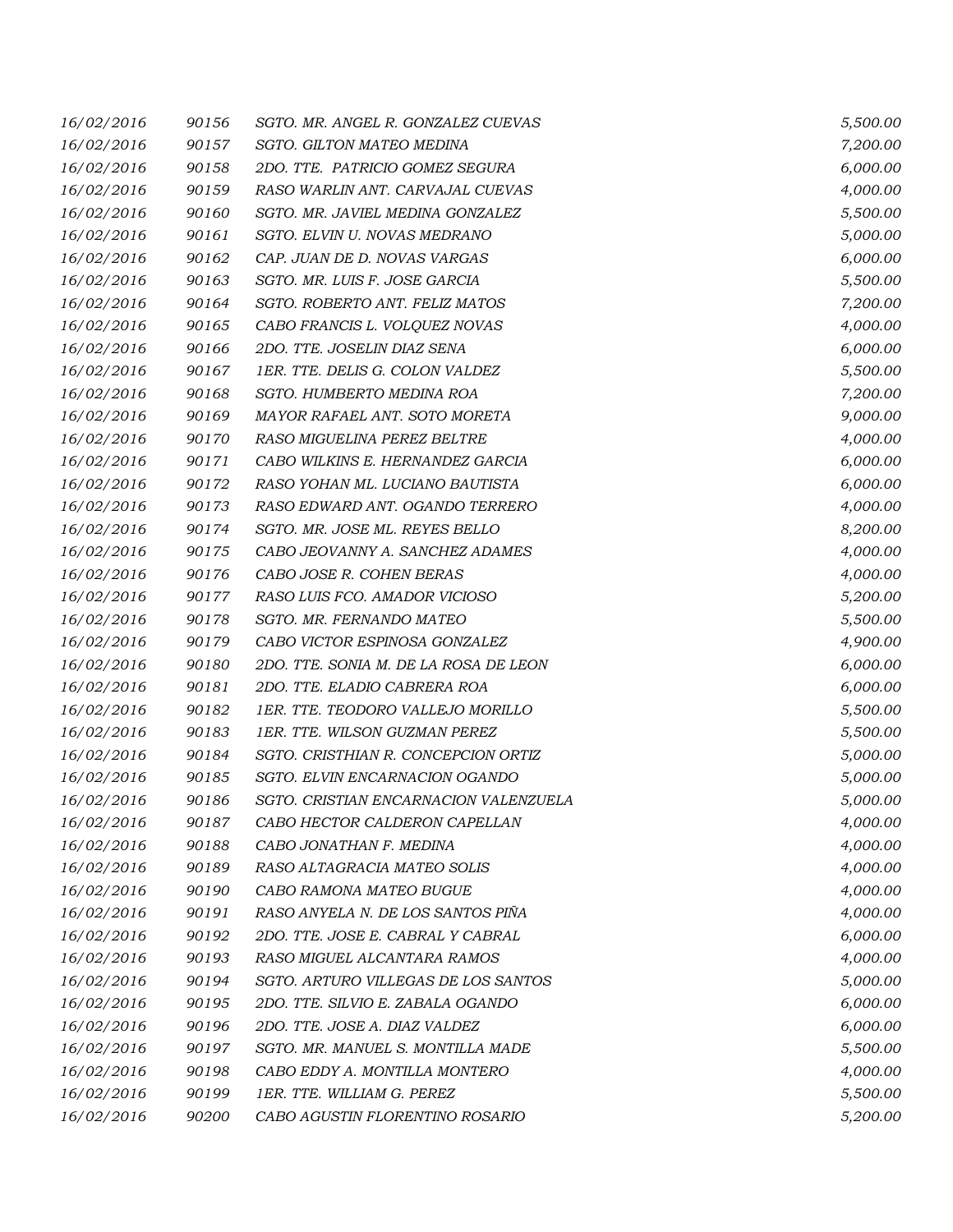| 16/02/2016 | 90201 | SGTO. MR. MARIOLIN LORENZO MEDINA       | 4,193.33  |
|------------|-------|-----------------------------------------|-----------|
| 16/02/2016 | 90202 | RASO ANGELO VALLEJO ALCANTARA           | 4,000.00  |
| 16/02/2016 | 90203 | RASO LUIS ALB. DE LA ROSA GONZALEZ      | 4,000.00  |
| 16/02/2016 | 90204 | RASO VALERIO MORILLO MERAN              | 5,200.00  |
| 16/02/2016 | 90205 | CABO JORGE L. FIGUEREO DIAZ             | 4,000.00  |
| 16/02/2016 | 90206 | 1ER. TTE. FRANCISCO ALBER VALDEZ        | 6,500.00  |
| 16/02/2016 | 90207 | 2DO. TTE. RAFAEL E. ENCARNACION ADAMES  | 6,000.00  |
| 16/02/2016 | 90208 | SGTO. ANTONIO GOMEZ TAPIA               | 4,000.00  |
| 16/02/2016 | 90209 | CABO MARIBEL DEL C. MOREL               | 4,000.00  |
| 16/02/2016 | 90210 | CABO AGUSTIN CORONADO CORONADO          | 4,000.00  |
| 16/02/2016 | 90211 | SGTO. JOSE L. VALDEZ MEDINA             | 5,000.00  |
| 16/02/2016 | 90212 | CABO ALEXANDER Y. TAPIA CRUZ            | 4,000.00  |
| 16/02/2016 | 90213 | SGTO. GUILLERMO E. RODRIGUEZ            | 6,900.00  |
| 16/02/2016 | 90214 | RASO JUNIOR CUEVAS GUZMAN               | 5,200.00  |
| 16/02/2016 | 90215 | RASO LEIDY ALB. HERNANDEZ MINYETTY      | 4,900.00  |
| 16/02/2016 | 90216 | 2DO. TTE. FRANK FELIZ ALCANTARA         | 10,000.00 |
| 16/02/2016 | 90217 | SGTO. MR. PEDRO SOTO                    | 9,000.00  |
| 16/02/2016 | 90218 | SGTO. FELIX SANCHEZ GUZMAN              | 8,000.00  |
| 16/02/2016 | 90219 | RASO TOMAS DE JESUS MEJIA               | 6,000.00  |
| 16/02/2016 | 90220 | RASO ADRIAN A. PALACIO MARTINEZ         | 6,000.00  |
| 16/02/2016 | 90221 | RASO SANDRO T. REYES LERBOURS           | 6,000.00  |
| 16/02/2016 | 90222 | CABO SANTO SIERRA GUZMAN                | 6,000.00  |
| 16/02/2016 | 90223 | MAYOR PEDRO ML. R. DOMINGUEZ MORCELO    | 9,000.00  |
| 16/02/2016 | 90224 | 2DO. TTE. MARINO SANCHEZ VASQUEZ        | 6,000.00  |
| 16/02/2016 | 90225 | 2DO. TTE. FAUTINO MONTERO DE LOS SANTOS | 5,500.00  |
| 16/02/2016 | 90226 | SGTO. MR. WILMIN ALB. TRINIDAD ACEVEDO  | 5,500.00  |
| 16/02/2016 | 90227 | SGTO. VICTOR V. PEREZ DIAZ              | 5,000.00  |
| 16/02/2016 | 90228 | CABO FRANCISCO ANT. GUANCE              | 4,000.00  |
| 16/02/2016 | 90229 | RASO AMADO E. GUZMAN PEREZ              | 4,000.00  |
| 16/02/2016 | 90230 | RASO MILCIADES MESA ENCARNACION         | 4,000.00  |
| 16/02/2016 | 90231 | SGTO. MR. VICTOR M. CASTILLO HERNANDEZ  | 9,000.00  |
| 16/02/2016 | 90232 | RASO FELIX E. VALENZUELA SIERRA         | 4,000.00  |
| 16/02/2016 | 90233 | RASO LUIS F. VALLEJO MARTINEZ           | 5,200.00  |
| 16/02/2016 | 90234 | CABO JEUDIS PAREDES MOJICA              | 5,200.00  |
| 16/02/2016 | 90235 | RASO YOAN LASOSE HEREDIA                | 4,000.00  |
| 16/02/2016 | 90236 | CABO MANOLIN BASILIO SALOMON            | 5,200.00  |
| 16/02/2016 | 90237 | CABO JUAN DIAZ ENCARNACION              | 5,200.00  |
| 16/02/2016 | 90238 | SGTO. JOSE ML. DE LA ROSA DE LEON       | 7,200.00  |
| 16/02/2016 | 90239 | 1ER. TTE. EUGENIO PEGUERO DEL ROSARIO   | 6,500.00  |
| 16/02/2016 | 90240 | RASO DAWRYN GARCIA PERALTA              | 4,000.00  |
| 16/02/2016 | 90241 | CAPITAN EVARISTO VELAZQUEZ              | 11,200.00 |
| 16/02/2016 | 90242 | SGTO. MR. SANTOS RODRIGUEZ RIVERA       | 9,000.00  |
| 16/02/2016 | 90243 | CABO SALVADOR A. HEREDIA MATEO          | 6,000.00  |
| 16/02/2016 | 90244 | SGTO. MANUEL S. SOTO CABRAL             | 7,200.00  |
| 16/02/2016 | 90245 | RASO KELVIN A. FRANCO TURBI             | 4,000.00  |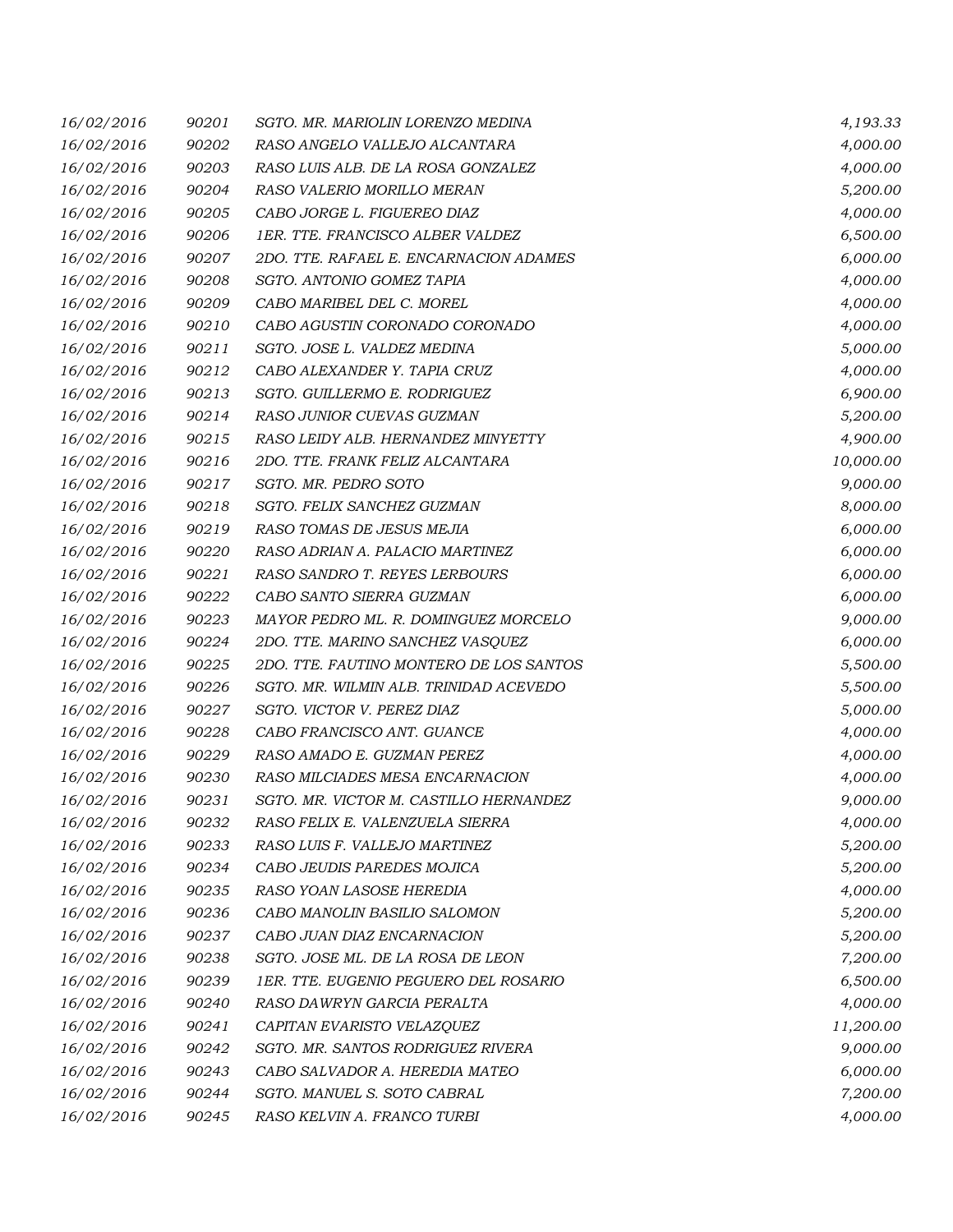| 16/02/2016 | 90246 | SGTO. WIQUIN LAVALE GONZALEZ              | 6,900.00  |
|------------|-------|-------------------------------------------|-----------|
| 16/02/2016 | 90247 | SGTO. MR. PEDRO LAUREANO PAULA            | 5,500.00  |
| 16/02/2016 | 90248 | CABO MILKELIS FIGUEROA SUAREZ             | 4,000.00  |
| 16/02/2016 | 90249 | SGTO. MR. CESAR ANT. SERRANO GARCIA       | 7,900.00  |
| 16/02/2016 | 90250 | CABO CARLOS D. REYNOSO PEREYRA            | 4,000.00  |
| 16/02/2016 | 90251 | 2DO. TTE. JUAN FCO. JIMENEZ DE LOS SANTOS | 6,000.00  |
| 16/02/2016 | 90252 | SGTO. MR. MARCELO UREÑA ROSADO            | 8,200.00  |
| 16/02/2016 | 90253 | SGTO. MR. JOHAN ML. SOSA                  | 5,500.00  |
| 16/02/2016 | 90254 | 2DO. TTE. DIOMEDES DE LA CRUZ DE LA CRUZ  | 9,200.00  |
| 16/02/2016 | 90255 | RASO JUAN U. ARIAS                        | 5,200.00  |
| 16/02/2016 | 90256 | MAYOR JUAN B. DIPRE ISABEL                | 5,000.00  |
| 16/02/2016 | 90257 | SGTO. CRISTINO SOTO SOTO                  | 5,000.00  |
| 16/02/2016 | 90258 | 1ER. TTE. VIRGINIO ARISMENDY PEREZ        | 6,500.00  |
| 16/02/2016 | 90259 | SGTO. DANTE E. GALAN SANTANA              | 7,200.00  |
| 16/02/2016 | 90260 | CABO WANDER AGRAMONTE CESPEDES            | 5,200.00  |
| 16/02/2016 | 90261 | 2DO. TTE. RAMON E. MENDEZ RUIZ            | 6,000.00  |
| 16/02/2016 | 90262 | 2DO. TTE. SALVADOR MEDINA MEDINA          | 6,000.00  |
| 16/02/2016 | 90263 | 2DO. TTE. PASCUAL SEGURA OLIVERO          | 4,000.00  |
| 16/02/2016 | 90264 | RASO JULIAN SUAZO CASADO                  | 4,000.00  |
| 16/02/2016 | 90265 | CABO LEONIDES SUAZO CASADO                | 5,200.00  |
| 16/02/2016 | 90266 | 2DO. TTE. JOSE D. TAPIA TAVERAS           | 9,200.00  |
| 16/02/2016 | 90267 | 2DO. TTE. EMILIO ROBLES PLASENCIO         | 6,000.00  |
| 16/02/2016 | 90268 | CABO FRANKLIN ANT. RODRIGUEZ CASTILLO     | 4,900.00  |
| 16/02/2016 | 90269 | CAP. JOE ANT. GARCIA HOFFMAN              | 7,000.00  |
| 16/02/2016 | 90270 | 2DO. TTE. JUAN DEL A. FELIZ FELIZ         | 10,000.00 |
| 16/02/2016 | 90271 | SGTO. MR. GIL ML. CAMPECHANO GARCIA       | 9,000.00  |
| 16/02/2016 | 90272 | SGTO. CRISTIAN JAVIER ARREDONDO           | 9,000.00  |
| 16/02/2016 | 90273 | RASO FELIX F. REYNOSO REYES               | 6,000.00  |
| 16/02/2016 | 90274 | RASO MODESTO MONTERO POLANCO              | 6,000.00  |
| 16/02/2016 | 90275 | RASO ROSELIO SOLANO SILVESTRE             | 5,200.00  |
| 16/02/2016 | 90276 | SGTO. JUAN ALB. REED GOMEZ                | 7,200.00  |
| 16/02/2016 | 90277 | CABO ENMANUEL BAEZ YAN                    | 5,200.00  |
| 16/02/2016 | 90278 | RASO JUNIOR ALB. CASTILLO ESCANIO         | 5,200.00  |
| 16/02/2016 | 90279 | 2DO. TTE. GERVASIO DEGOLLADO RINCON       | 8,900.00  |
| 16/02/2016 | 90280 | CABO JOHNNY OZORIA DANIEL                 | 4,000.00  |
| 16/02/2016 | 90281 | 2DO. TTE. NIXON RAMIREZ CANDELARIO        | 6,000.00  |
| 16/02/2016 | 90282 | SGTO. GRECIA I. ASTACIO JIMENEZ           | 5,000.00  |
| 16/02/2016 | 90283 | CABO ANGEL GONZALEZ BORQUEZ               | 4,900.00  |
| 16/02/2016 | 90284 | CAP. ERNESTO MEJIA SARMIENTO              | 7,000.00  |
| 16/02/2016 | 90285 | CAP. PACO MORILLO RAMIREZ                 | 7,000.00  |
| 16/02/2016 | 90286 | MAYOR MIGUEL A. CONTRERAS GUERRERO        | 7,000.00  |
| 16/02/2016 | 90287 | 1ER. TTE. PEDRO BERIGUETE CUELLO          | 6,500.00  |
| 16/02/2016 | 90288 | 2DO. TTE. ANGEL ML. SOSA VANTERPOOL       | 6,000.00  |
| 16/02/2016 | 90289 | 2DO. TTE. GERSON ALCANTARA GOMEZ          | 6,000.00  |
| 16/02/2016 | 90290 | 2DO. TTE. RAMON E. RAMIREZ PACHECO        | 6,000.00  |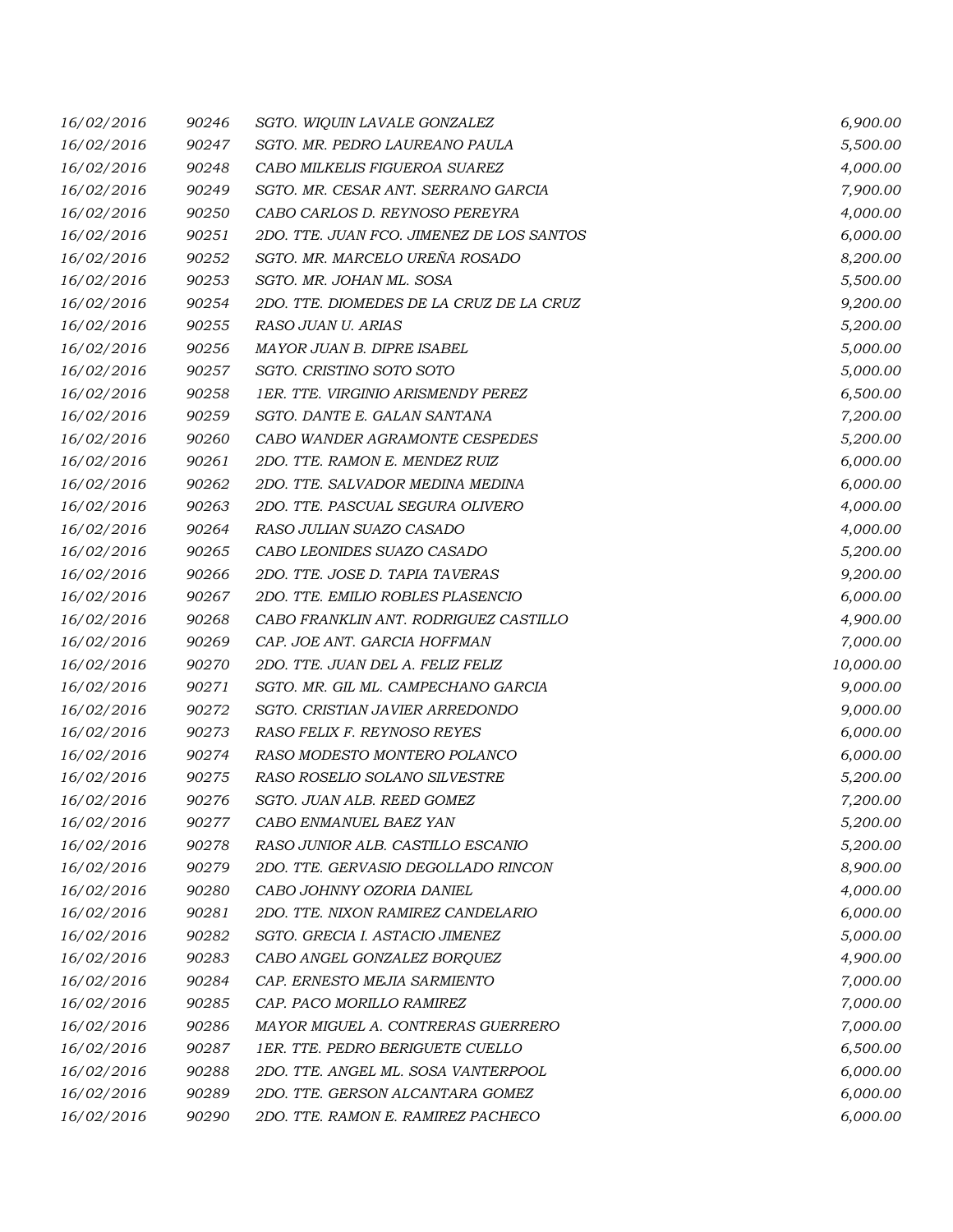| 16/02/2016 | 90291 | SGTO. MR. ANTONIO DE LA ROSA RAMIREZ      | 5,500.00  |
|------------|-------|-------------------------------------------|-----------|
| 16/02/2016 | 90292 | SGTO. MR. LEONARDO MONEGRO ORTEGA         | 5,500.00  |
| 16/02/2016 | 90293 | SGTO. MR. WILSON S. CUELLO                | 5,500.00  |
| 16/02/2016 | 90294 | SGTO. MR. RAFAEL REYES MEJIA              | 5,500.00  |
| 16/02/2016 | 90295 | SGTO. MARIO M. VICIOSO MANZANILLO         | 5,000.00  |
| 16/02/2016 | 90296 | SGTO. PEDRO OZORIA EMILIANO               | 5,000.00  |
| 16/02/2016 | 90297 | SGTO. FIOR R. SEGURA CANA                 | 5,000.00  |
| 16/02/2016 | 90298 | SGTO. PAULA C. BELEN PAULINO              | 5,000.00  |
| 16/02/2016 | 90299 | CABO JUAN H. RAMIREZ PACHECO              | 4,000.00  |
| 16/02/2016 | 90300 | CABO GASPAR ABREU CASTILLO                | 4,000.00  |
| 16/02/2016 | 90301 | CABO JACOB ROMERO RODRIGUEZ               | 4,000.00  |
| 16/02/2016 | 90302 | RASO FRANK ALBURQUERQUE MOTA              | 4,000.00  |
| 16/02/2016 | 90303 | RASO JULIO S. MAZARA REINOSO              | 4,000.00  |
| 16/02/2016 | 90304 | CABO FRANCISCO ANT. BASTARDO CORDERO      | 4,000.00  |
| 16/02/2016 | 90305 | RASO DANIEL ALCANTARA BARREIRO            | 4,000.00  |
| 16/02/2016 | 90306 | RASO ELY E. DE LA ROSA AMBROSIO           | 4,000.00  |
| 16/02/2016 | 90307 | CABO ARACELIS MARTINEZ RIVERA             | 4,000.00  |
| 16/02/2016 | 90308 | CABO JULIO NOLASCO PEREZ                  | 5,200.00  |
| 16/02/2016 | 90309 | SGTO. TITO ROJAS MOTA                     | 5,000.00  |
| 16/02/2016 | 90310 | SGTO. ANGEL REYES BAEZ                    | 5,000.00  |
| 16/02/2016 | 90311 | CABO ANASTACIO JOSEPH FOSTEL              | 4,000.00  |
| 16/02/2016 | 90312 | SGTO. MR. JOEL A. GUERRERO MEDINA         | 5,500.00  |
| 16/02/2016 | 90313 | SGTO. HECTOR R. MOTA SANTANA              | 7,200.00  |
| 16/02/2016 | 90314 | SGTO. CRISTIAN DE PAULA POLANCO           | 7,200.00  |
| 16/02/2016 | 90315 | CAP. VICTOR ML. GONZALEZ ALVAREZ          | 7,000.00  |
| 16/02/2016 | 90316 | SGTO. FRANKLIN S. ACOSTA SOLIS            | 5,000.00  |
| 16/02/2016 | 90317 | CABO CLAUDIO CORNIELLE                    | 4,000.00  |
| 16/02/2016 | 90318 | RASO WILLIAM E. JIMENEZ SOSA              | 4,000.00  |
| 16/02/2016 | 90319 | 2DO. TTE. CARLOS ML. VIDAL SEGURA         | 10,000.00 |
| 16/02/2016 | 90320 | CABO MANUEL L. NUÑEZ SANCHEZ              | 4,900.00  |
| 16/02/2016 | 90321 | 1ER. TTE. FELIX ALB. PEREYRA ROA          | 6,500.00  |
| 16/02/2016 | 90322 | RASO MAXIMO AQUINO GOMEZ                  | 4,000.00  |
| 16/02/2016 | 90323 | CABO EDGAL EFRAIN SANTANA DIAZ            | 4,000.00  |
| 16/02/2016 | 90324 | 2DO. TTE. DIOMEDES PAREDES SANTANA        | 6,000.00  |
| 16/02/2016 | 90325 | CABO DHAIN S. BERAS FIGUEROA              | 4,000.00  |
| 16/02/2016 | 90326 | RASO ALEXIS BDO. CABRERA SOLANO           | 4,000.00  |
| 16/02/2016 | 90327 | RASO VLADIMIR ML. SANTANA PEÑA            | 4,900.00  |
| 16/02/2016 | 90328 | SGTO. ALCADIO JOSE ROSARIO                | 7,200.00  |
| 16/02/2016 | 90329 | SGTO. HENRY ML. ESCORBORES AVILA          | 7,200.00  |
| 16/02/2016 | 90330 | RASO YOEL ML. AGESTA SILVESTRE            | 5,200.00  |
| 16/02/2016 | 90331 | CAP. HECTOR DE LOS SANTOS A.              | 10,000.00 |
| 16/02/2016 | 90332 | <b>1ER TTE, EMELINDO BATISTA</b>          | 7,000.00  |
| 16/02/2016 | 90333 | 1ER. TTE. JUAN JIMENEZ SANTANA            | 6,500.00  |
| 16/02/2016 | 90334 | 2DO. TTE. CIRIACO PAYANO SEVERINO         | 6,000.00  |
| 16/02/2016 | 90335 | 2DO. TTE. DOMINGO ANT. SEVERINO HENRIQUEZ | 6,000.00  |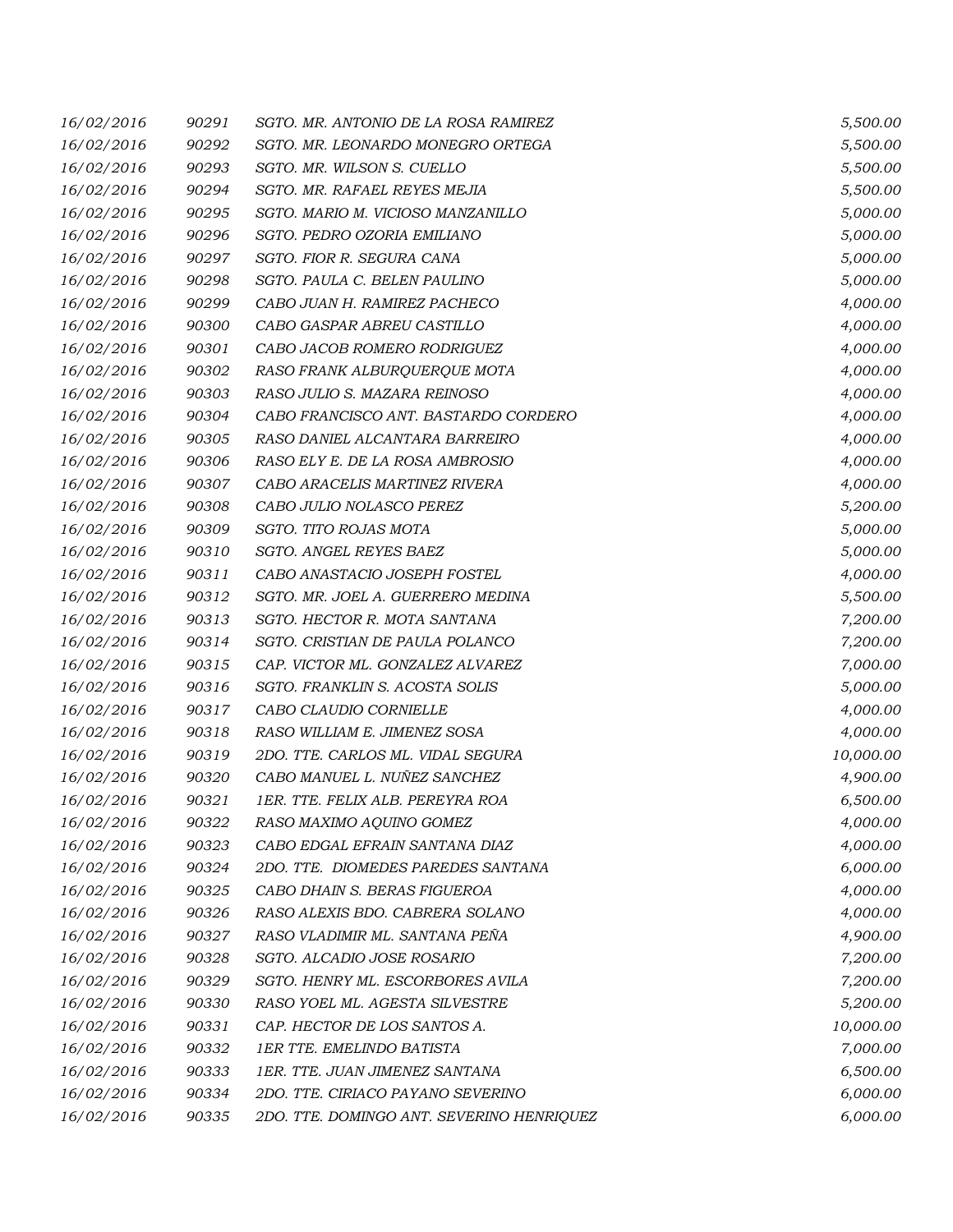| 16/02/2016 | 90336 | SGTO. MR. LUISA J. JIMENEZ BORT       | 5,500.00  |
|------------|-------|---------------------------------------|-----------|
| 16/02/2016 | 90337 | SGTO. BELKIS A. RICHARDSON GUILLEN    | 5,000.00  |
| 16/02/2016 | 90338 | SGTO. FRANKLIN GUZMAN LEONARDO        | 5,000.00  |
| 16/02/2016 | 90339 | RASO ISMAEL ALB. PEGUERO GONZALEZ     | 4,000.00  |
| 16/02/2016 | 90340 | CABO DANIEL E. RAMIREZ MESA           | 4,000.00  |
| 16/02/2016 | 90341 | SGTO. MR. ANDRES GUERRERO             | 5,500.00  |
| 16/02/2016 | 90342 | SGTO. CARLOS ALB. PEGUERO MOTA        | 7,200.00  |
| 16/02/2016 | 90343 | SGTO. JOAQUIN SALAS CEDENO            | 5,000.00  |
| 16/02/2016 | 90344 | CABO YEIMY RIVAS PEGUERO              | 4,000.00  |
| 16/02/2016 | 90345 | SGTO. LISANDRO CHALAS TRINIDAD        | 4,000.00  |
| 16/02/2016 | 90346 | CABO BIENVENIDO ALFONSECA JAVIER      | 4,000.00  |
| 16/02/2016 | 90347 | CABO SANTO SEVERINO SANTANA           | 4,000.00  |
| 16/02/2016 | 90348 | RASO JEAN C. PUENTE REINA             | 4,900.00  |
| 16/02/2016 | 90349 | MAYOR JOSE FCO. FRIAS MOTA            | 9,000.00  |
| 16/02/2016 | 90350 | CAP. CESAREO PEGUERO PRADO            | 11,000.00 |
| 16/02/2016 | 90351 | 1ER. TTE. SANTO A. BRUJAN AQUINO      | 11,000.00 |
| 16/02/2016 | 90352 | 2DO. TTE. PEDRO LAUREANO GUZMAN       | 8,000.00  |
| 16/02/2016 | 90353 | SGTO. NELDIS A. BELLO PEREZ           | 8,000.00  |
| 16/02/2016 | 90354 | SGTO. NIORVIS M. FABIAN TOLENTINO     | 8,000.00  |
| 16/02/2016 | 90355 | CABO LEORYS ANT. MARTINEZ OVIEDO      | 6,000.00  |
| 16/02/2016 | 90356 | CABO MARCIAL OGANDO DIAZ              | 6,000.00  |
| 16/02/2016 | 90357 | CABO ANGEL MA. RAMIREZ SEPULVEDA      | 6,000.00  |
| 16/02/2016 | 90358 | CABO EDWIN ALB. CUEVAS MARCANO        | 4,900.00  |
| 16/02/2016 | 90359 | 1ER. TTE. FAUSTO CARRASCO RAMIREZ     | 10,200.00 |
| 16/02/2016 | 90360 | SGTO. MR. WILLIAM DE LA CRUZ CABRAL   | 8,200.00  |
| 16/02/2016 | 90361 | SGTO. MR. HARRY A. CASTILLO MADERA    | 8,200.00  |
| 16/02/2016 | 90362 | CABO JORGE M. MARTE OLIVERO           | 5,200.00  |
| 16/02/2016 | 90363 | TTE. COR. WILLIAN CABRERA ARIAS       | 10,000.00 |
| 16/02/2016 | 90364 | MAYOR FLAVIA D. MONTERO ROMERO        | 9,000.00  |
| 16/02/2016 | 90365 | MAYOR ERASMO ALCANTARA VARGAS         | 9,000.00  |
| 16/02/2016 | 90366 | CAP. EMETERIO A. SANTANA HERNANDEZ    | 7,000.00  |
| 16/02/2016 | 90367 | CAP. RAUL FCO. SURIEL ARIAS           | 7,000.00  |
| 16/02/2016 | 90368 | CAP. IGNACIO G. MUÑOZ MORA            | 7,000.00  |
| 16/02/2016 | 90369 | CAP. SAMUEL HERNANDEZ OTAÑO           | 7,000.00  |
| 16/02/2016 | 90370 | CAP. CLODOMIRO H. DOTEL NOVAS         | 7,000.00  |
| 16/02/2016 | 90371 | CAP. PASCUAL CASTRO MARTE             | 7,000.00  |
| 16/02/2016 | 90372 | 1ER. TTE. YNABER Y. SANTANA VASQUEZ   | 6,500.00  |
| 16/02/2016 | 90373 | 1ER. TTE. JULIO E. FELIZ URBAEZ       | 6,500.00  |
| 16/02/2016 | 90374 | 1ER. TTE. FELICIA CONRADO JIMENEZ     | 6,500.00  |
| 16/02/2016 | 90375 | 1ER. TTE. ADOLFO CARRASCO FELIZ       | 6,500.00  |
| 16/02/2016 | 90376 | 1ER. TTE. LORENZO REYES DE LEON       | 6,500.00  |
| 16/02/2016 | 90377 | MAYOR EDUARDO DEL ROSARIO RONDON      | 6,500.00  |
| 16/02/2016 | 90378 | 1ER. TTE. JOSE CASTRO HERNANDEZ       | 6,000.00  |
| 16/02/2016 | 90379 | 2DO. TTE. FLERIDA A. GARCIA NICOLAS   | 6,000.00  |
| 16/02/2016 | 90380 | ALFEREZ DE FRAGATA NILO PUJOLS GARCIA | 6,000.00  |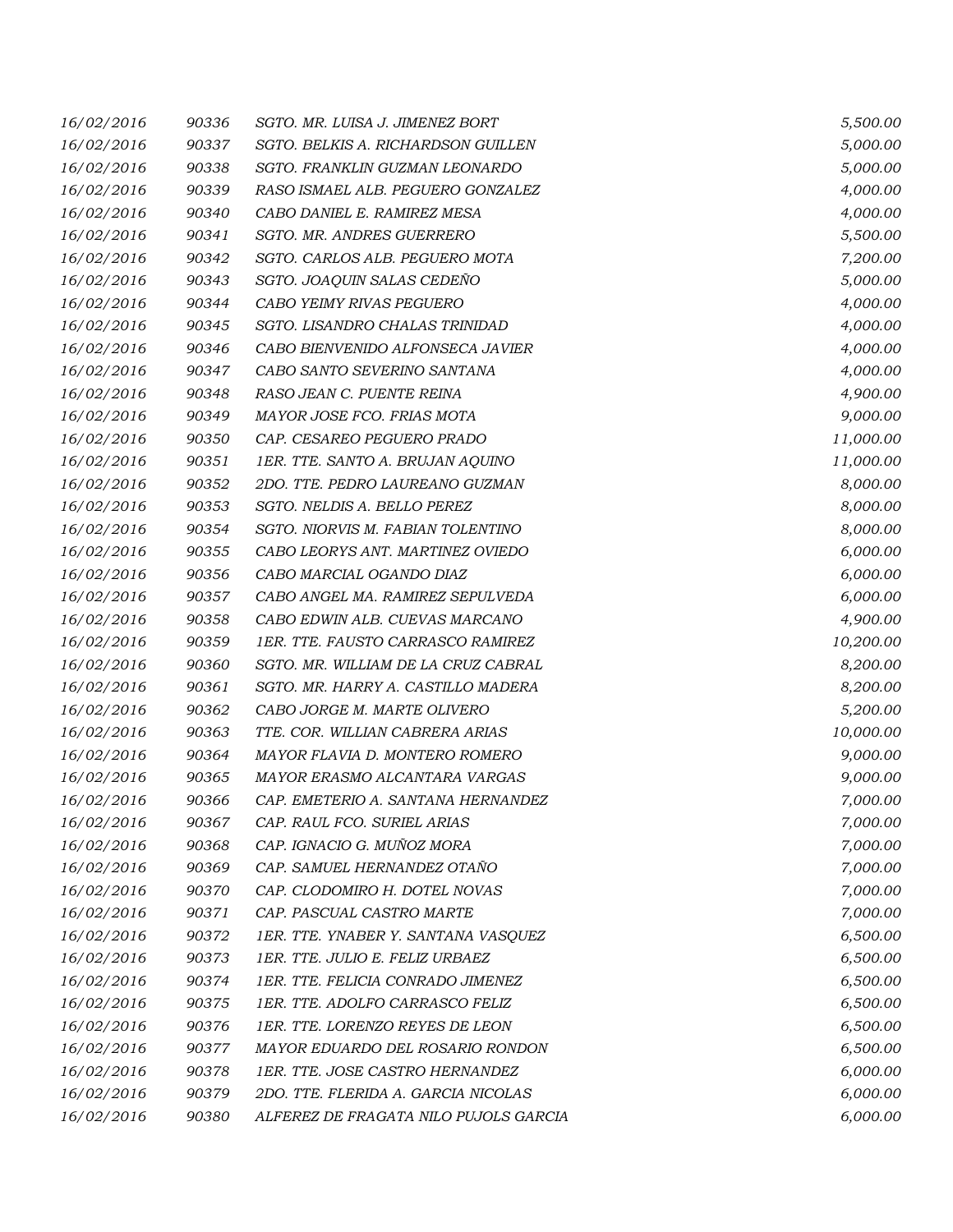| 16/02/2016 | 90381 | 2DO. TTE. JOSE S. MOREL DE LA CRUZ      | 6,000.00  |
|------------|-------|-----------------------------------------|-----------|
| 16/02/2016 | 90382 | 2DO. TTE. ALEJANDRO FORTUNATO ARIAS     | 6,000.00  |
| 16/02/2016 | 90383 | SGTO. MR. HENRY SOSA GOMEZ              | 5,500.00  |
| 16/02/2016 | 90384 | SGTO. MR. LUCIANO SANTOS                | 5,500.00  |
| 16/02/2016 | 90385 | SGTO. MERCEDES M. LECLER GARCIA         | 5,000.00  |
| 16/02/2016 | 90386 | SGTO. CIRUANEL RAMIREZ ALCANTARA        | 5,000.00  |
| 16/02/2016 | 90387 | CABO NANCY SUSANA HERNANDEZ CASADO      | 4,000.00  |
| 16/02/2016 | 90388 | CABO FEDERICO HERNANDEZ BERROA          | 4,000.00  |
| 16/02/2016 | 90389 | CABO GLADYS SANTANA HERNANDEZ           | 4,000.00  |
| 16/02/2016 | 90390 | SGTO. BRUNO LORENZO JIMENEZ             | 4,000.00  |
| 16/02/2016 | 90391 | <b>RASO MELISA REYES</b>                | 4,000.00  |
| 16/02/2016 | 90392 | CABO CHARLES L. FERRERA VASQUEZ         | 4,000.00  |
| 16/02/2016 | 90393 | CABO ESMARLIN N. FERNANDEZ ZAPEY        | 4,000.00  |
| 16/02/2016 | 90394 | 1ER. TTE. DOMINGO M. REYES RODRIGUEZ    | 10,200.00 |
| 16/02/2016 | 90395 | 2DO. TTE. NAZARIO MOLINA RODRIGUEZ      | 6,000.00  |
| 16/02/2016 | 90396 | SGTO. MR. CONFESOR BERROA DE LOS SANTOS | 5,500.00  |
| 16/02/2016 | 90397 | 2DO. TTE. MANUEL DE LOS R DOTEL MATOS   | 9,200.00  |
| 16/02/2016 | 90398 | 2DO. TTE. SILVESTRE PEÑA GOMEZ          | 10,000.00 |
| 16/02/2016 | 90399 | 2DO. TTE. FRANCISCO ROA GONZALEZ        | 6,000.00  |
| 16/02/2016 | 90400 | 2DO. TTE. ABRAHAN D. FELIZ FELIZ        | 10,000.00 |
| 16/02/2016 | 90401 | SGTO. MR. JOSE RAMON DE LA ROSA         | 4,000.00  |
| 16/02/2016 | 90402 | CABO OLIVIO SENA FERRERAS               | 6,000.00  |
| 16/02/2016 | 90403 | RASO JOSE V. MATEO DE LA CRUZ           | 5,200.00  |
| 16/02/2016 | 90404 | MARINERO FRANCISCO ANT. FELIZ SANCHEZ   | 6,000.00  |
| 16/02/2016 | 90405 | CABO ALFI A. URIBE EMILIANO             | 4,000.00  |
| 16/02/2016 | 90406 | CABO ARIEL SANCHEZ DE OLEO              | 4,000.00  |
| 16/02/2016 | 90407 | SGTO. CIRILO DE JESUS PASCUAL           | 7,200.00  |
| 16/02/2016 | 90408 | 1ER. TTE. DANIELA ALT. LOPEZ MIRABAL    | 6,000.00  |
| 16/02/2016 | 90409 | RASO JOSE A. SUAZO PEREZ                | 5,200.00  |
| 16/02/2016 | 90410 | SGTO. MR. ANA I. FERMIN PEÑA            | 5,500.00  |
| 16/02/2016 | 90411 | 1ER. TTE. AURA C. HERASME TEJEDA        | 6,500.00  |
| 16/02/2016 | 90412 | SGTO. MR. ROBERTO QUEZADA SANCHEZ       | 5,500.00  |
| 16/02/2016 | 90413 | 1ER. TTE. DOMINGO NUEZ GUZMAN           | 6,500.00  |
| 16/02/2016 | 90414 | CAP. LUIS E. ARIAS BETHANCOURT          | 6,500.00  |
| 16/02/2016 | 90415 | SGTO. MR. CARMEN VALENZA                | 5,500.00  |
| 16/02/2016 | 90416 | SGTO. MAR. ARIAS A. GONZALES PEÑA       | 5,500.00  |
| 16/02/2016 | 90417 | SGTO. MR. HECTOR ML. ALCANTARA JIMENEZ  | 5,500.00  |
| 16/02/2016 | 90418 | MAYOR NATANAEL ARIAS DOMINGUEZ          | 8,828.04  |
| 16/02/2016 | 90419 | 1ER. TTE. SENCION ROMERO BRUJAN         | 9,200.00  |
| 16/02/2016 | 90420 | ALF. DE NAVIO FRANKLIN HERASME          | 6,500.00  |
| 16/02/2016 | 90421 | MAYOR EDUARD O. MENDEZ VOLQUEZ          | 6,500.00  |
| 16/02/2016 | 90422 | 2DO. TTE. ENEROLIZA RUIZ                | 6,000.00  |
| 16/02/2016 | 90423 | 2DO. TTE. HERINELDO VASQUEZ             | 6,000.00  |
| 16/02/2016 | 90424 | 2DO. TTE. BOLIVAR DUARTE ROSARIO        | 6,000.00  |
| 16/02/2016 | 90425 | SGTO. MAGALY ALT. TEJADA BRITO          | 5,000.00  |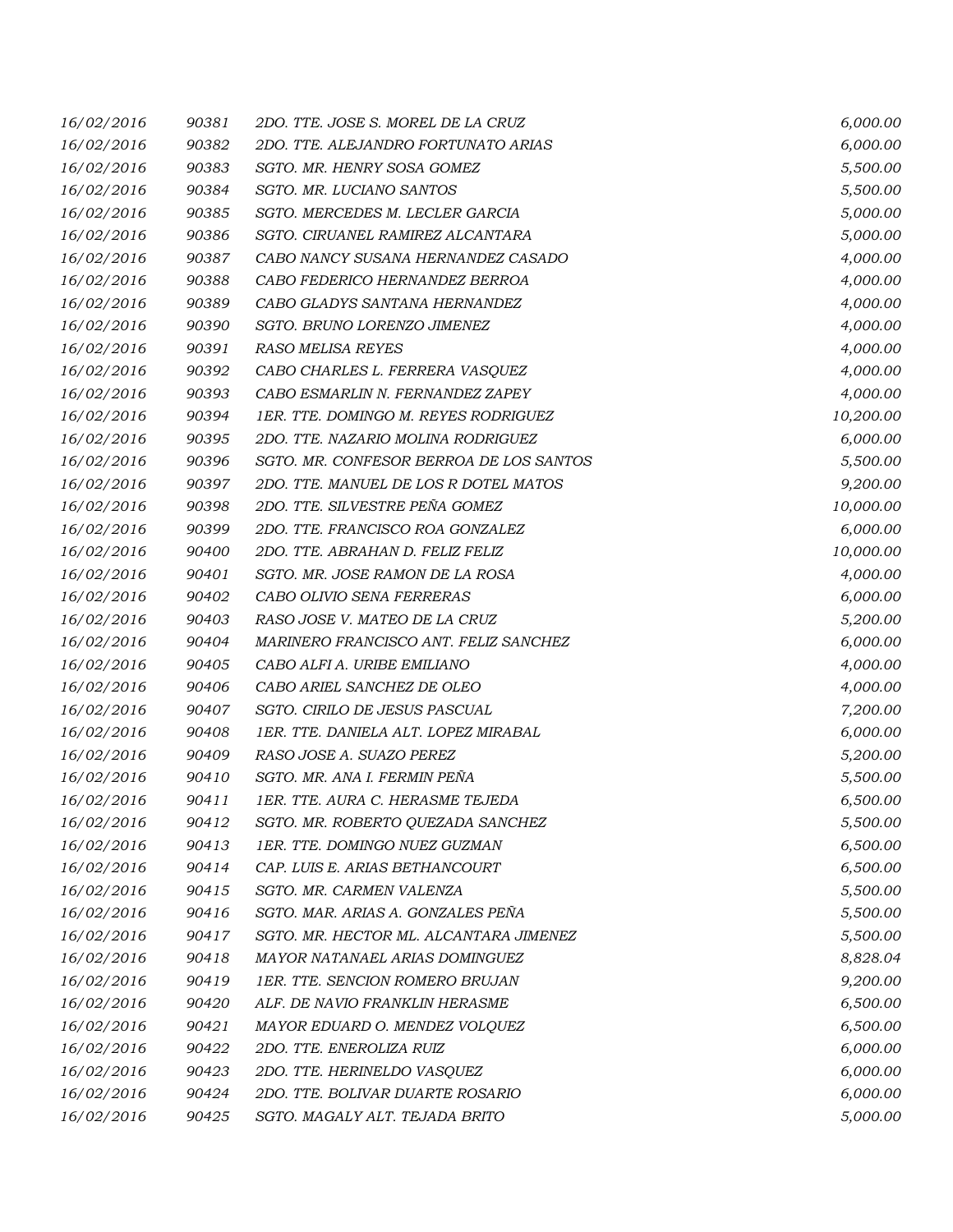| 16/02/2016 | 90426 | SGTO. JOSE GUZMAN RODRIGUEZ               | 5,000.00  |
|------------|-------|-------------------------------------------|-----------|
| 16/02/2016 | 90427 | MARINERO BERNARDO ANT. PEREZ LOPEZ        | 4,000.00  |
| 16/02/2016 | 90428 | CABO MAURO MEDINA MATOS                   | 4,000.00  |
| 16/02/2016 | 90429 | CABO HECTOR A. DE LOS SANTOS NONE         | 4,000.00  |
| 16/02/2016 | 90430 | 1ER. TTE. MILAGROS ESPINOSA MONTERO       | 6,500.00  |
| 16/02/2016 | 90431 | SGTO. SANTO B. BERAS BAUTISTA             | 7,200.00  |
| 16/02/2016 | 90432 | TTE. COR. OCTAVIO ROMERO ENCARNACION      | 10,000.00 |
| 16/02/2016 | 90433 | TTE. COR. MELIDO AMPARO ESPIRITU          | 9,360.00  |
| 16/02/2016 | 90434 | CAP. RAMON ANT. PEREZ MENDEZ              | 7,000.00  |
| 16/02/2016 | 90435 | 1ER. TTE. MANUEL BASILIO                  | 6,000.00  |
| 16/02/2016 | 90436 | SGTO. RAMON C. PAULINO OTAÑE              | 8,000.00  |
| 16/02/2016 | 90437 | CABO FELIX MUESES NUÑEZ                   | 6,000.00  |
| 16/02/2016 | 90438 | SGTO. MR. LUIS A. OGANDO RUBIO            | 4,000.00  |
| 16/02/2016 | 90439 | SGTO. JOSE L. SEGURA ALCANTARA            | 4,000.00  |
| 16/02/2016 | 90440 | SGTO. MR. ALLEN V. MARQUEZ GARCIA         | 9,000.00  |
| 16/02/2016 | 90441 | 1ER. TTE. ESTHER M. RAMIREZ BEATO         | 10,200.00 |
| 16/02/2016 | 90442 | SGTO. ELEONARDO REGALADO SERRANO          | 5,000.00  |
| 16/02/2016 | 90443 | SGTO. MR. DOMINGUITO GREGORIO MARTINEZ    | 5,500.00  |
| 16/02/2016 | 90444 | TTE. COR. RIGOBERTO A. ORTIZ MORONTA      | 10,000.00 |
| 16/02/2016 | 90445 | 1ER. TTE. ROBERTO M. HENRIQUEZ ROSA       | 6,500.00  |
| 16/02/2016 | 90446 | SGTO. DANY F. CAMPUSANO VALDEZ            | 5,000.00  |
| 16/02/2016 | 90447 | SGTO. GLENNY K. RODRIGUEZ ALVAREZ         | 5,000.00  |
| 16/02/2016 | 90448 | RASO LUISA MA. LEDESMA                    | 4,000.00  |
| 16/02/2016 | 90449 | SGTO. MR. JULIO L. CRUZ                   | 8,200.00  |
| 16/02/2016 | 90450 | 2DO. TTE. SANTO A. LARA                   | 8,900.00  |
| 16/02/2016 | 90451 | CABO JUAN C. PEREZ                        | 4,000.00  |
| 16/02/2016 | 90452 | RASO GEORGINA CASTILLO OZUNA              | 4,000.00  |
| 16/02/2016 | 90453 | RASO WINSTON A. ACOSTA URBINO             | 4,000.00  |
| 16/02/2016 | 90454 | 2DO. TTE. FRANCISCO ANT. HERNANDEZ JAVIER | 6,000.00  |
| 16/02/2016 | 90455 | SGTO. FREMIS DE LEON ALCANTARA            | 5,000.00  |
| 16/02/2016 | 90456 | CABO AGUSTIN DE LOS SANTOS ADON           | 4,900.00  |
| 16/02/2016 | 90457 | SGTO. JUAN R. ROSARIO VASQUEZ             | 5,000.00  |
| 16/02/2016 | 90458 | SGTO. ANDRES C. FIGUEROA AQUINO           | 5,000.00  |
| 16/02/2016 | 90459 | RASO MANUEL ANT. MEJIA PEÑA               | 4,000.00  |
| 16/02/2016 | 90460 | 2DO. TTE. ANGEL DE LOS SANTOS DE LA ROSA  | 6,000.00  |
| 16/02/2016 | 90461 | 1ER. TTE. MODESTO DE LEON BELLO           | 6,500.00  |
| 16/02/2016 | 90462 | SGTO. MR. LUIS D. REYES PEÑA              | 8,200.00  |
| 16/02/2016 | 90463 | 2DO. TTE. JOEL E. LOPEZ FELIZ             | 9,200.00  |
| 16/02/2016 | 90464 | MAYOR JOSE D. DELGADO MONEGRO             | 13,000.00 |
| 16/02/2016 | 90465 | MAYOR ANGEL A. MICELI CALDERON            | 9,000.00  |
| 16/02/2016 | 90466 | CAP. JORGE L. VARGAS MEJIA                | 6,500.00  |
| 16/02/2016 | 90467 | SGTO. MR. JOSE M. BELLIARD DISLA          | 5,500.00  |
| 16/02/2016 | 90468 | SGTO. MR. DANIEL ANT. VERAS GERMOSEN      | 5,500.00  |
| 16/02/2016 | 90469 | SGTO. FELIPE S. FRANCISCO POLANCO         | 5,000.00  |
| 16/02/2016 | 90470 | SGTO. JOSE A. SANCHEZ SANCHEZ             | 5,000.00  |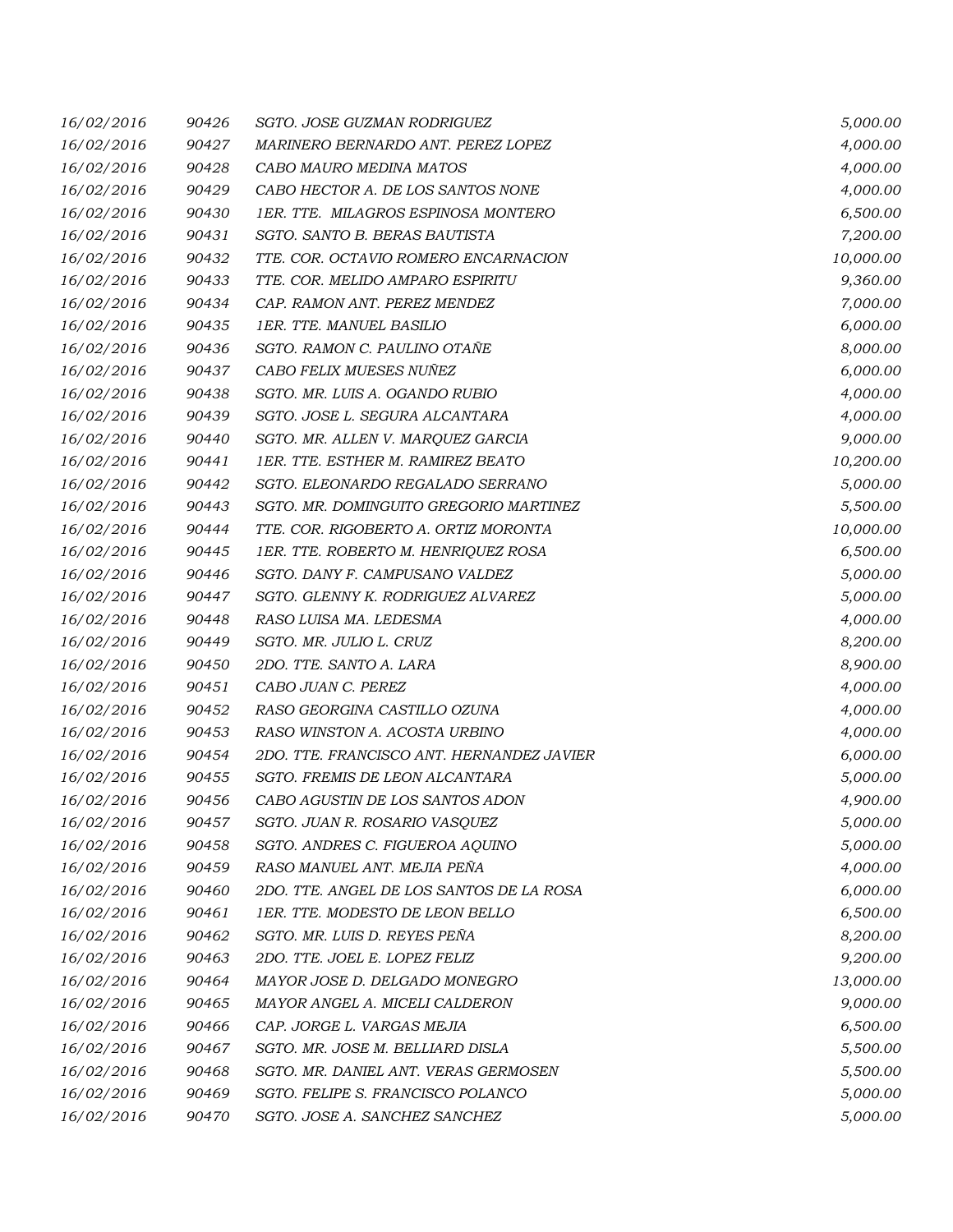| 16/02/2016 | 90471 | CABO JUAN A. NOVAS HERASME        | 4,000.00   |
|------------|-------|-----------------------------------|------------|
| 16/02/2016 | 90472 | RASO YEFRICA MA. HIDALGO MARTINEZ | 4,000.00   |
| 16/02/2016 | 90473 | RASO ELIZABETH METIVIER MARTINEZ  | 4,000.00   |
| 16/02/2016 | 90474 | CABO MODESTO V. VALENZUELA LUGO   | 4,900.00   |
| 17/02/2016 | 90475 | CONSEJO DEL PODER JUDICIAL        | 4,707.49   |
| 17/02/2016 | 90476 | CONSEJO DEL PODER JUDICIAL        | 1,510.84   |
| 17/02/2016 | 90477 | COLECTOR DE IMPUESTOS INTERNOS    | 83,505.51  |
| 19/02/2016 | 90478 | MARIANO GERMAN MEJIA              | 299,962.75 |
| 19/02/2016 | 90479 | VICTOR J. CASTELLANOS ESTRELLA    | 251,795.18 |
| 19/02/2016 | 90480 | JOSE A. CRUCETA ALMANZAR          | 280,720.72 |
| 19/02/2016 | 90481 | FRANCISCO ANT. JEREZ MENA         | 279,642.97 |
| 19/02/2016 | 90482 | EDGARDO HERNANDEZ MEJIA           | 261,145.72 |
| 19/02/2016 | 90483 | SARA I. HENRIQUEZ MARIN           | 238,461.52 |
| 19/02/2016 | 90484 | ROBERT C. PLACENCIA ALVAREZ       | 281,245.72 |
| 19/02/2016 | 90485 | DULCE M. RODRIGUEZ BLANCO         | 281,245.72 |
| 19/02/2016 | 90486 | RHINA MONTILLA BRITO              | 7,658.96   |
| 19/02/2016 | 90487 | ARIEL A. VOLQUEZ MATOS            | 7,296.43   |
| 19/02/2016 | 90488 | GLORIA A. QUERO CABRERA           | 8,667.32   |
| 19/02/2016 | 90489 | NORA A. SOSA MARTINEZ             | 7,363.48   |
| 19/02/2016 | 90490 | SONIA CORADIN                     | 6,018.18   |
| 19/02/2016 | 90491 | CARLOS FLORES DE JESUS            | 19,903.10  |
| 19/02/2016 | 90492 | LILIAN M. DIAZ GIL                | 7,682.27   |
| 19/02/2016 | 90493 | LOURDES M. LORA MEJIA             | 24,152.04  |
| 19/02/2016 | 90494 | ROSA REYNOSO                      | 6,018.18   |
| 19/02/2016 | 90495 | SENOVIA ARIAS                     | 6,018.18   |
| 19/02/2016 | 90496 | RAMONA DIAZ                       | 6,018.18   |
| 19/02/2016 | 90497 | MARIA M. PIMENTEL FABIAN          | 6,018.18   |
| 19/02/2016 | 90498 | LUZ DEL C. MONTANO                | 6,018.18   |
| 19/02/2016 | 90499 | ELIGIA DE LA CRUZ                 | 5,187.18   |
| 19/02/2016 | 90500 | OLGA M. ROSARIO V.                | 3,059.09   |
| 19/02/2016 | 90501 | <b>IRIS RODRIGUEZ P.</b>          | 6,018.18   |
| 19/02/2016 | 90502 | CARMEN POLANCO                    | 6,018.18   |
| 19/02/2016 | 90503 | ANA FCA. FELIZ SANCHEZ            | 6,018.18   |
| 19/02/2016 | 90504 | ALTAGRACIA A. RODRIGUEZ VICTORIA  | 6,018.18   |
| 19/02/2016 | 90505 | MILTA ANT. RODRIGUEZ SANTOS       | 6,018.18   |
| 19/02/2016 | 90506 | OLGA E. DIAZ DIAZ                 | 6,018.18   |
| 19/02/2016 | 90507 | JOSEFA R. BLANCO                  | 6,018.18   |
| 19/02/2016 | 90508 | MARIA DEL R. CUELLO PARADIS       | 19,387.01  |
| 19/02/2016 | 90509 | MELBA FCA. HENRIQUEZ GUZMAN       | 6,018.18   |
| 19/02/2016 | 90510 | ESTHER M. AMOR PEÑA               | 6,018.18   |
| 19/02/2016 | 90511 | FRANCIA C. MARTINEZ DRULLARD      | 21,441.25  |
| 19/02/2016 | 90512 | AMELIA DEL ORBE PEÑA              | 3,018.18   |
| 19/02/2016 | 90513 | <b>BIENVENIDA BELLIARD</b>        | 36,119.77  |
| 19/02/2016 | 90514 | PACO PEREZ REYES                  | 6,018.18   |
| 19/02/2016 | 90515 | ROSA J. DE LOS SANTOS G.          | 6,018.18   |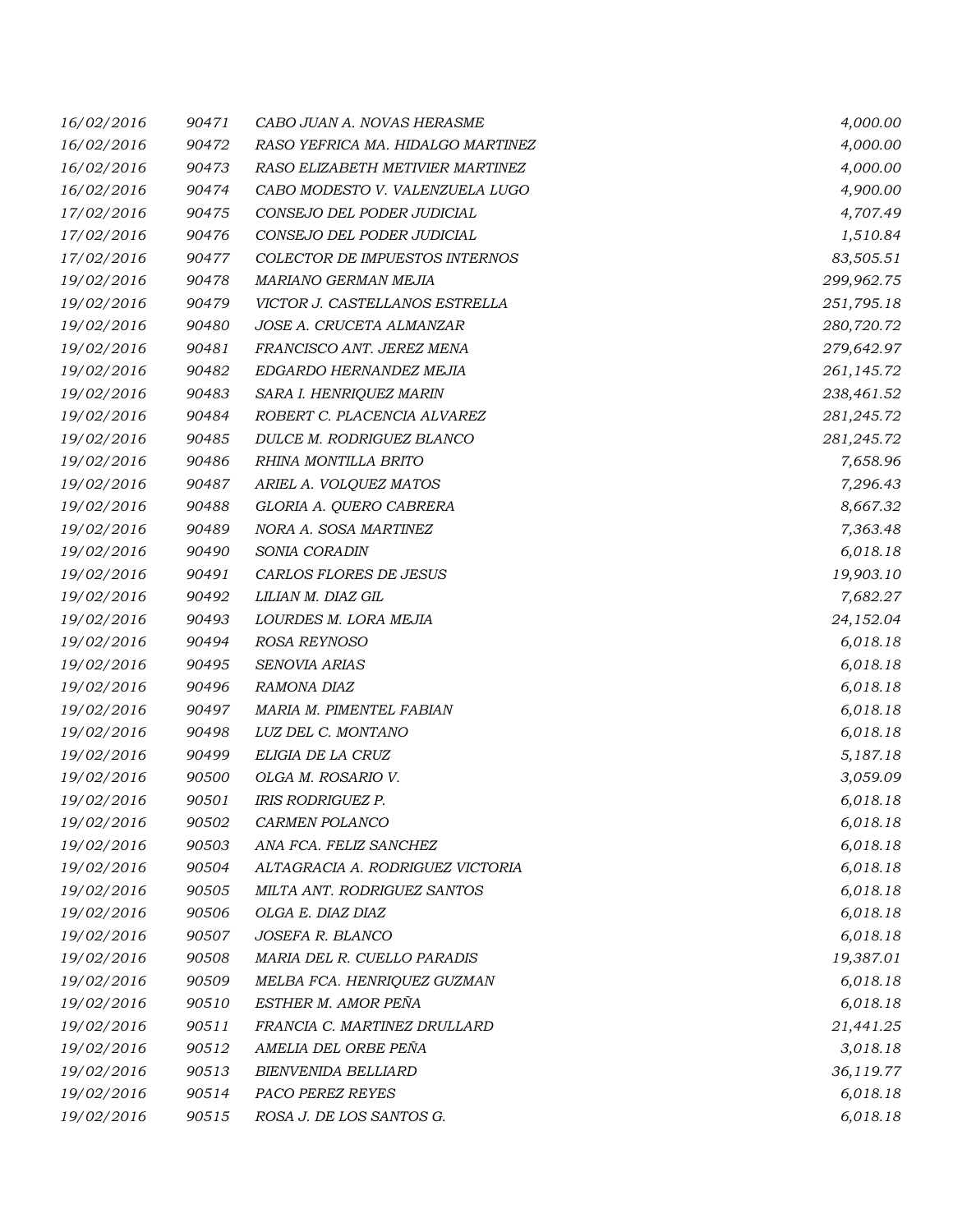| 19/02/2016 | 90516 | CARMEN L. PERALTA CASTELLANOS        | 6,018.18  |
|------------|-------|--------------------------------------|-----------|
| 19/02/2016 | 90517 | FIDIAS GONZALEZ VICIOSO              | 6,018.18  |
| 19/02/2016 | 90518 | ISABEL E. DE LOS SANTOS GOMEZ        | 6,018.18  |
| 19/02/2016 | 90519 | LUIS E. MOREL POUERIE                | 36,642.28 |
| 19/02/2016 | 90520 | YOLANDA E. DE WINDT DE GAUTREAU      | 12,993.40 |
| 19/02/2016 | 90521 | SENAIDA A. ALVAREZ PEREZ             | 6,018.18  |
| 19/02/2016 | 90522 | YDALIA PORTORREAL                    | 6,018.18  |
| 19/02/2016 | 90523 | MARTA N. MONTAS RAMIREZ              | 6,018.18  |
| 19/02/2016 | 90524 | HILDA CARRASCO PEREZ                 | 6,018.18  |
| 19/02/2016 | 90525 | LUZ M. DEL CARMEN RODRIGUEZ GAUTREAU | 6,018.18  |
| 19/02/2016 | 90526 | <b>CRISTINO RODRIGUEZ</b>            | 6,018.18  |
| 19/02/2016 | 90527 | MAXIMO S. ROSARIO RODRIGUEZ          | 6,018.18  |
| 19/02/2016 | 90528 | RAFAEL CONTRERAS CONTRERAS           | 6,018.18  |
| 19/02/2016 | 90529 | VIRGINIA SUERO ESPINAL               | 3,197.63  |
| 19/02/2016 | 90530 | JOSEFA A. CUESTA DE MAÑON            | 6,929.81  |
| 19/02/2016 | 90531 | ANA M. BAUTISTA                      | 6,018.18  |
| 19/02/2016 | 90532 | MIRELLA DE LA ROSA DOMINGUEZ         | 6,018.18  |
| 19/02/2016 | 90533 | DORA H. STERLING VAZQUEZ             | 6,018.18  |
| 19/02/2016 | 90534 | FELIX R. CUEVAS RUFINO               | 6,018.18  |
| 19/02/2016 | 90535 | JOSEFINA SUAZO ABREU                 | 32,621.32 |
| 19/02/2016 | 90536 | ALTAGRACIA A. GIL NOBLE              | 6,018.18  |
| 19/02/2016 | 90537 | RAFAELA DE JS. PEÑA LORA             | 3,259.92  |
| 19/02/2016 | 90538 | BRIGIDA FELIZ VDA. OZUNA             | 6,018.18  |
| 19/02/2016 | 90539 | MIGUEL A. POLANCO                    | 32,440.83 |
| 19/02/2016 | 90540 | <b>LEON FLORES</b>                   | 32,440.83 |
| 19/02/2016 | 90541 | MARIA A. PAULINO MARTE               | 6,018.18  |
| 19/02/2016 | 90542 | CESAR A. VALLEJO NICOLAS             | 6,018.18  |
| 19/02/2016 | 90543 | LUCIA M. REYES PEREZ                 | 17,301.77 |
| 19/02/2016 | 90544 | <b>MERCEDES HIRALDO</b>              | 6,018.18  |
| 19/02/2016 | 90545 | RAMONA FLORES DE MATOS               | 5,318.18  |
| 19/02/2016 | 90546 | ELOISA NUÑEZ DE GONZALEZ             | 11,519.20 |
| 19/02/2016 | 90547 | MIREYA CAPELLAN A.                   | 6,018.18  |
| 19/02/2016 | 90548 | LUZ DEL C. SANCHEZ CALDERON          | 6,018.18  |
| 19/02/2016 | 90549 | <b>INES MDES. REYES CABRERA</b>      | 5,518.18  |
| 19/02/2016 | 90550 | SILVESTRE COCO                       | 3,403.14  |
| 19/02/2016 | 90551 | ELISA VIVIECA                        | 5,982.71  |
| 19/02/2016 | 90552 | TERESA MORA DE LA ROSA               | 6,018.18  |
| 19/02/2016 | 90553 | PEDRO A. FERNANDEZ SALCEDO           | 35,273.49 |
| 19/02/2016 | 90554 | RAFAEL A. RODRIGUEZ GONZALEZ         | 29,053.05 |
| 19/02/2016 | 90555 | AFRICA E. SANTOS GUZMAN              | 6,018.18  |
| 19/02/2016 | 90556 | MILEDYS S. SOSA R.                   | 22,872.49 |
| 19/02/2016 | 90557 | MARCIANA ALT. RAMIREZ CORONA         | 12,585.60 |
| 19/02/2016 | 90558 | DAYSI R. VASQUEZ CRUZ                | 6,018.18  |
| 19/02/2016 | 90559 | CARMEN DE LOS A. LUCIANO GARCIA      | 3,221.50  |
| 19/02/2016 | 90560 | NEREYDA E. JAQUEZ LOZANO             | 6,018.18  |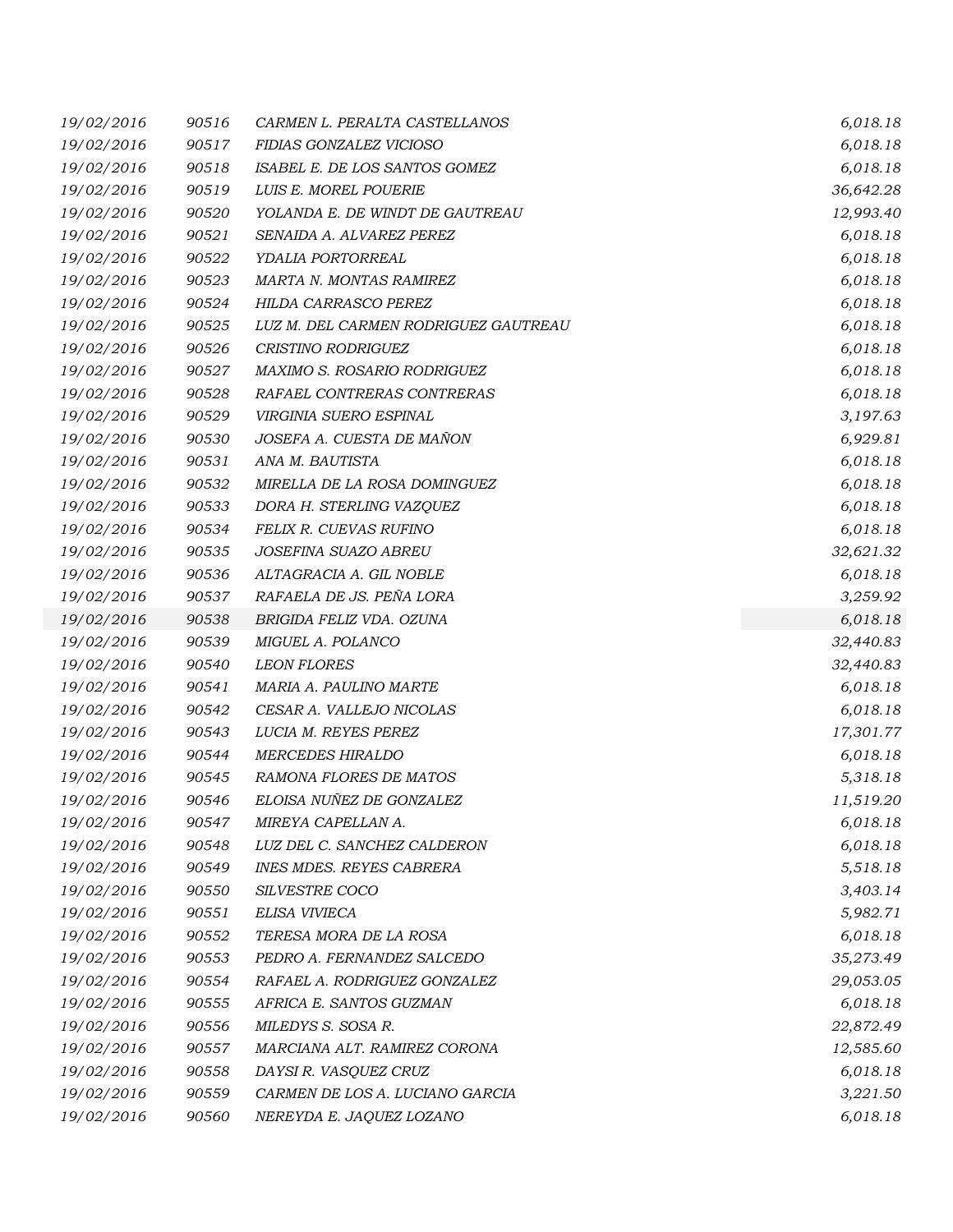| 19/02/2016 | 90561 | CARMEN L. SANTOS PIMENTEL            | 6,018.18  |
|------------|-------|--------------------------------------|-----------|
| 19/02/2016 | 90562 | AMERICA G. ESPINAL HUED              | 6,018.18  |
| 19/02/2016 | 90563 | RAMON ANT. CARABALLO ABREU           | 6,018.18  |
| 19/02/2016 | 90564 | CARLOS D. GARCIA GARCIA              | 6,018.18  |
| 19/02/2016 | 90565 | DULCE M. ESTEVEZ                     | 6,018.18  |
| 19/02/2016 | 90566 | MARIA DE LA C. CANELA CANELA         | 3,623.78  |
| 19/02/2016 | 90567 | FRANCISCO J. NUÑEZ GOMEZ             | 37,742.61 |
| 19/02/2016 | 90568 | MARIA G. DALMASI LORA                | 6,018.18  |
| 19/02/2016 | 90569 | CARMEN L. EDUARDO ICIANO             | 6,018.18  |
| 19/02/2016 | 90570 | CARMEN Y. COSME GUTIERREZ            | 3,498.67  |
| 19/02/2016 | 90571 | FRANCISCA R. PEREZ PEÑA              | 6,018.18  |
| 19/02/2016 | 90572 | ESPERANZA ANT. COLLADO BATISTA       | 6,018.18  |
| 19/02/2016 | 90573 | ADRIANO GONZALEZ PANTALEON           | 5,418.18  |
| 19/02/2016 | 90574 | ANA J. LOPEZ GERMOSEN                | 6,018.18  |
| 19/02/2016 | 90575 | <b>FELIX R. JIMENEZ RIVAS</b>        | 1,103.33  |
| 19/02/2016 | 90576 | ROSAURA JULIA JIMENEZ DAJER DE LOPEZ | 26,372.75 |
| 19/02/2016 | 90577 | RAMONA DE JESUS ROSARIO              | 6,018.18  |
| 19/02/2016 | 90578 | MARIA A. CASTRO AGRAMONTE            | 6,018.18  |
| 19/02/2016 | 90579 | <b>AGUSTINA MARTE</b>                | 5,734.18  |
| 19/02/2016 | 90580 | EURIPIDES A. GARCIA GARCIA           | 36,436.81 |
| 19/02/2016 | 90581 | GENOVEVA I. ROSARIO                  | 6,018.18  |
| 19/02/2016 | 90582 | MARIA A. HONRADO BADIA               | 6,018.18  |
| 19/02/2016 | 90583 | MARIA ALT. RAMOS GARCIA              | 6,018.18  |
| 19/02/2016 | 90584 | JUAN ANT. SANCHEZ VILLA              | 3,758.15  |
| 19/02/2016 | 90585 | RAMONA JIMENEZ LIZARDO               | 6,018.18  |
| 19/02/2016 | 90586 | JOSEFA ALT. MEJIA MIESES             | 6,018.18  |
| 19/02/2016 | 90587 | ROSA PAREDES GARCIA                  | 6,018.18  |
| 19/02/2016 | 90588 | <b>GUARIONEX BRITO TAVERAS</b>       | 6,018.18  |
| 19/02/2016 | 90589 | PEDRO HERNANDEZ CRUCEY               | 6,018.18  |
| 19/02/2016 | 90590 | JUANA TRAVIESO VASQUEZ               | 6,018.18  |
| 19/02/2016 | 90591 | ROSA DOMINGUEZ                       | 6,018.18  |
| 19/02/2016 | 90592 | JUAN SEBASTIAN RODRIGUEZ             | 6,018.18  |
| 19/02/2016 | 90593 | <b>NELSON ITURBIDES R.</b>           | 29,497.03 |
| 19/02/2016 | 90594 | AMELIA VALDEZ M.                     | 6,018.18  |
| 19/02/2016 | 90595 | VALENTIN SUAREZ G.                   | 6,018.18  |
| 19/02/2016 | 90596 | CAROLINA A. VICTORIA                 | 6,018.18  |
| 19/02/2016 | 90597 | FRANCISCA A. TEJADA                  | 6,018.18  |
| 19/02/2016 | 90598 | LOURDES M. NUÑEZ ROSARIO             | 6,018.18  |
| 19/02/2016 | 90599 | JOSE P. FLORES M.                    | 11,152.15 |
| 19/02/2016 | 90600 | NURYS MUÑOZ PEREZ                    | 34,240.40 |
| 19/02/2016 | 90601 | GREGORIO ARIAS CARRASCO              | 21,709.26 |
| 19/02/2016 | 90602 | DAVID A. FELIZ FELIZ                 | 6,018.18  |
| 19/02/2016 | 90603 | MERCEDES SEGURA CUEVAS               | 2,997.94  |
| 19/02/2016 | 90604 | NERIS MEDINA DIAZ                    | 4,318.18  |
| 19/02/2016 | 90605 | MIGUELINA PEÑA MENDEZ                | 3,781.24  |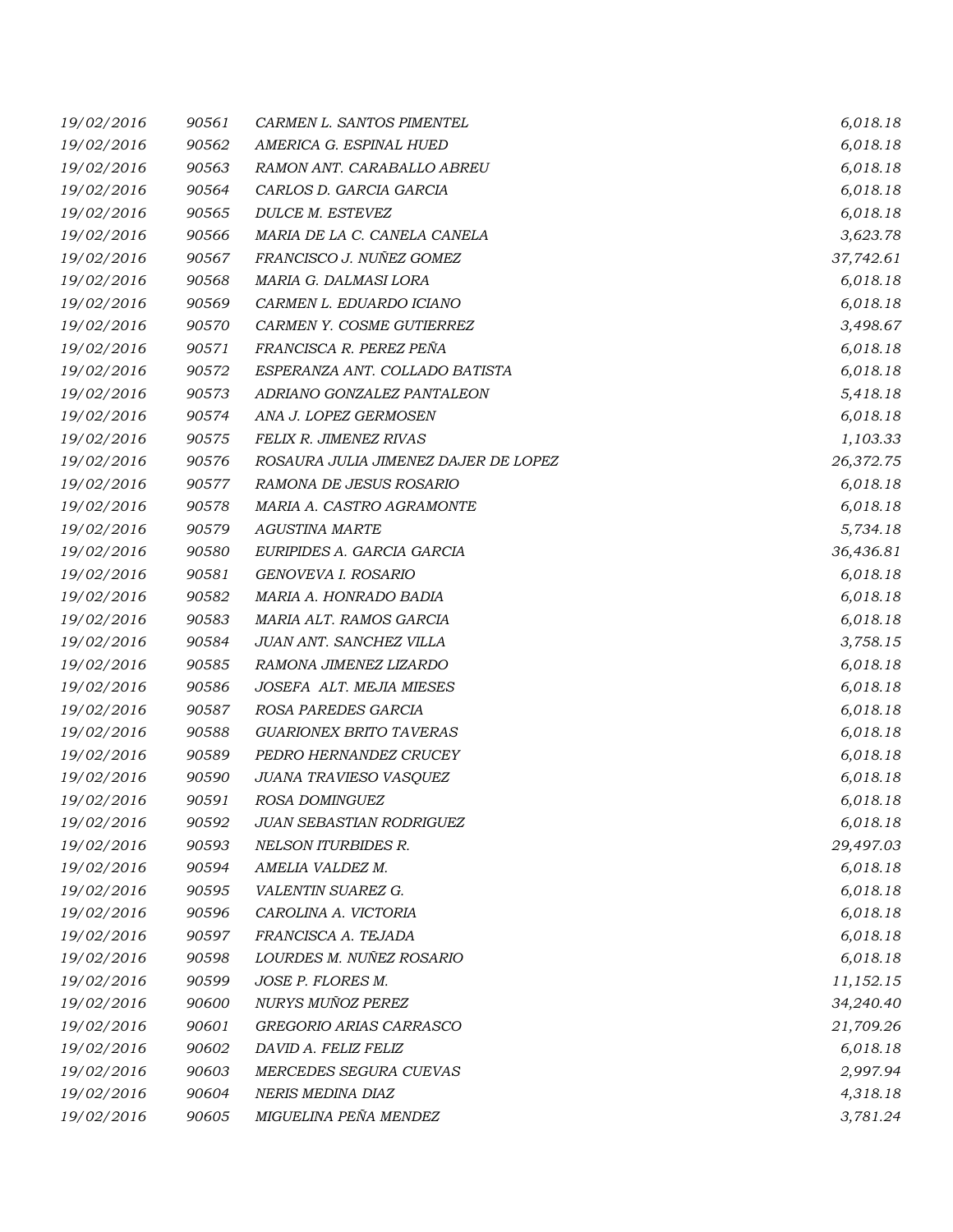| 19/02/2016 | 90606 | DOMINGO GUZMAN MORETA FELIZ             | 3,009.09  |
|------------|-------|-----------------------------------------|-----------|
| 19/02/2016 | 90607 | RICHARDIN DE J. DOTEL                   | 7,490.44  |
| 19/02/2016 | 90608 | EUDES M. ENCARNACION FELIZ              | 6,018.18  |
| 19/02/2016 | 90609 | NEREIDA FLORIAN SANTANA                 | 6,018.18  |
| 19/02/2016 | 90610 | SERGIO OLIVERO FELIZ                    | 7,453.56  |
| 19/02/2016 | 90611 | ROSAURA FERRERAS FERRERAS               | 6,018.18  |
| 19/02/2016 | 90612 | <b>NURIS M. NOVAS MATOS</b>             | 4,316.57  |
| 19/02/2016 | 90613 | MIGUEL MEDINA PEREZ                     | 12,252.15 |
| 19/02/2016 | 90614 | LIVIO G. RIVAS                          | 6,018.18  |
| 19/02/2016 | 90615 | ISMAEL PEÑA                             | 10,720.63 |
| 19/02/2016 | 90616 | <b>BIENVENIDA VELOZ</b>                 | 6,018.18  |
| 19/02/2016 | 90617 | EUGENIA PEREZ SANTANA                   | 5,359.88  |
| 19/02/2016 | 90618 | PEDRO REYES MEDINA                      | 5,718.18  |
| 19/02/2016 | 90619 | FELICIA CUEVAS CARVAJAL                 | 3,696.13  |
| 19/02/2016 | 90620 | <b>JUSTO FERRERAS PEREZ</b>             | 6,018.18  |
| 19/02/2016 | 90621 | VICTOR R. CONCEPCION ROMERO             | 6,018.18  |
| 19/02/2016 | 90622 | ADELFA A. HERRERA TERRERO               | 6,018.18  |
| 19/02/2016 | 90623 | JULIO H. HERRERA MATOS                  | 1,103.33  |
| 19/02/2016 | 90624 | SENEO MONTERO MONTAS                    | 3,753.86  |
| 19/02/2016 | 90625 | XIOMARA A. MONTERO JIMENEZ              | 5,534.11  |
| 19/02/2016 | 90626 | RAMON A. MORETA                         | 5,618.18  |
| 19/02/2016 | 90627 | SIMONA FAMILIA ZABALA                   | 4,377.98  |
| 19/02/2016 | 90628 | VENECIA RUIZ MATEO                      | 4,044.94  |
| 19/02/2016 | 90629 | AUGUSTO E. OVIEDO PEÑA                  | 6,846.76  |
| 19/02/2016 | 90630 | ANERTA ALT. RODRIGUEZ                   | 32,683.32 |
| 19/02/2016 | 90631 | RAMON A. GUTIERREZ GARCIA               | 6,018.18  |
| 19/02/2016 | 90632 | JUAN DE LA C. TEJEDA ACOSTA             | 10,015.60 |
| 19/02/2016 | 90633 | JUANA LUCIA A. SANCHEZ G.               | 6,018.18  |
| 19/02/2016 | 90634 | ANTHIA M. REYES JIMENEZ                 | 5,376.89  |
| 19/02/2016 | 90635 | MANUEL E. SOSA CRUZ                     | 5,518.18  |
| 19/02/2016 | 90636 | DANIEL MEDINA BELLIARD                  | 6,018.18  |
| 19/02/2016 | 90637 | LUCILA NUÑEZ CASTRO                     | 6,018.18  |
| 19/02/2016 | 90638 | ANA M. BAEZ ROSARIO                     | 6,018.18  |
| 19/02/2016 | 90639 | RAMONA REYES CARRASCO                   | 6,018.18  |
| 19/02/2016 | 90640 | ELBA H. VARGAS FRIAS                    | 6,018.18  |
| 19/02/2016 | 90641 | EVARISTO JIMENEZ FIGUEREO               | 10,720.63 |
| 19/02/2016 | 90642 | GUARINA E. MERCEDES HERNANDEZ FERDINARD | 6,018.18  |
| 19/02/2016 | 90643 | LUIS J. BOURGET FROMETA                 | 38,387.50 |
| 19/02/2016 | 90644 | RUTH MONTALVO FRANCISCO                 | 29,497.03 |
| 19/02/2016 | 90645 | ROSARIO N. ARIAS GERMAN                 | 6,018.18  |
| 19/02/2016 | 90646 | ELIDA E. SANCHEZ NINA                   | 16,855.44 |
| 19/02/2016 | 90647 | ENEIDA DOMINGUEZ                        | 6,018.18  |
| 19/02/2016 | 90648 | JOSEFINA GURIDIS POZO                   | 6,018.18  |
| 19/02/2016 | 90649 | ALTAGRACIA M. PLACENCIO FORTUNA         | 6,018.18  |
| 19/02/2016 | 90650 | ARGENTINA ORTIZ PERDOMO                 | 5,318.18  |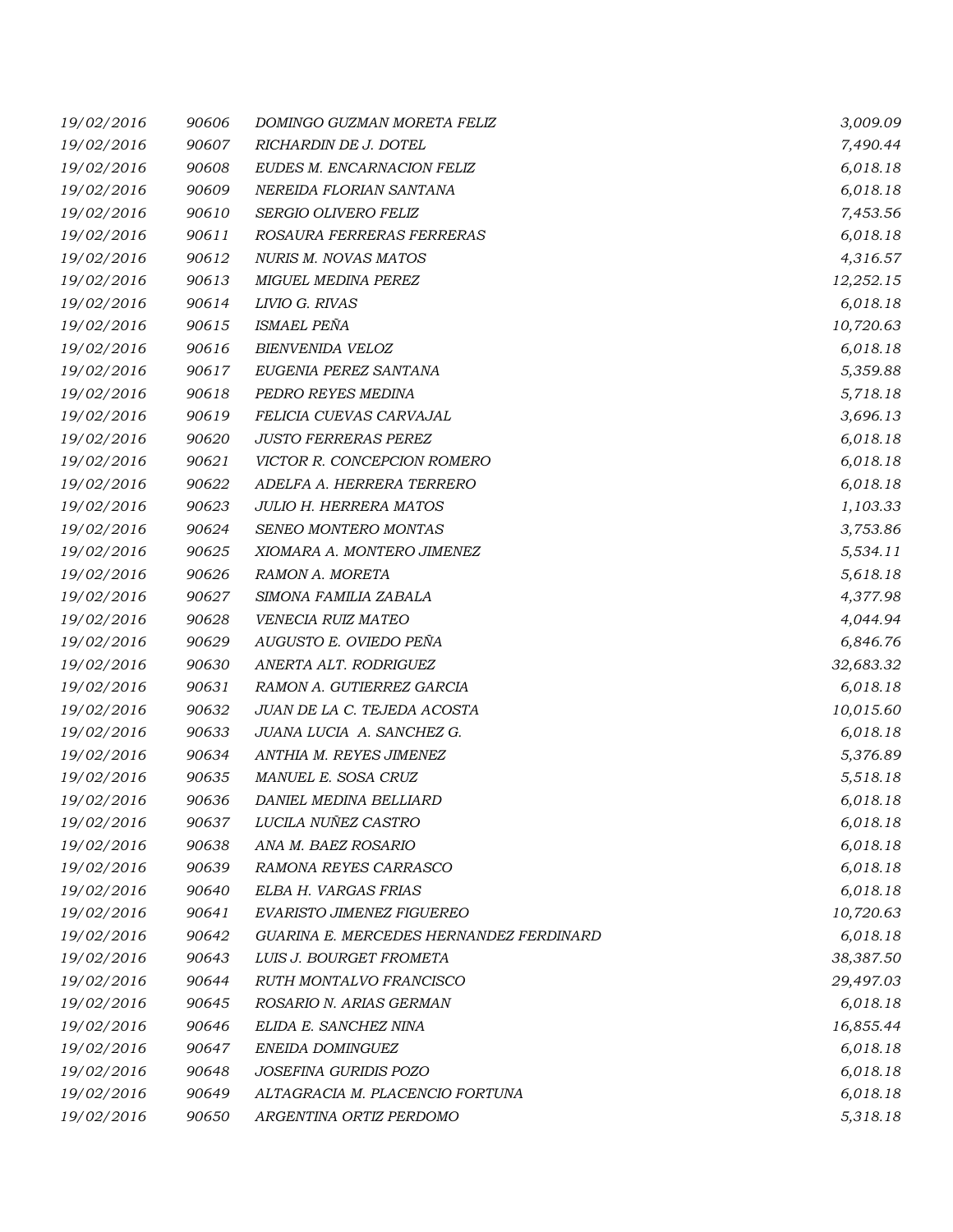| 19/02/2016 | 90651 | CARMELA MATOS TEJEDA            | 6,018.18  |
|------------|-------|---------------------------------|-----------|
| 19/02/2016 | 90652 | MARIA SEVERINO DE LEON          | 6,018.18  |
| 19/02/2016 | 90653 | JULIANA PINEDA                  | 6,018.18  |
| 19/02/2016 | 90654 | MANUEL A. LEMONIER JIMENEZ      | 311.88    |
| 19/02/2016 | 90655 | MARITZA MEJIA DUVERGE           | 5,518.18  |
| 19/02/2016 | 90656 | <b>JOSEFA REYES APONTE</b>      | 6,018.18  |
| 19/02/2016 | 90657 | DANIEL TELLERIAS VASQUEZ        | 6,018.18  |
| 19/02/2016 | 90658 | CARMEN MA. MORALES MORALES      | 5,518.18  |
| 19/02/2016 | 90659 | CRISTOBALINA BONILLA CASTRO     | 6,018.18  |
| 19/02/2016 | 90660 | <b>JULIA ARRIAGA PONTIER</b>    | 6,018.18  |
| 19/02/2016 | 90661 | ELUPINA SANTANA RIVERA          | 3,066.09  |
| 19/02/2016 | 90662 | HILDA L. LAMARCHE UBIERA        | 4,362.57  |
| 19/02/2016 | 90663 | EDELMIRA RAMIREZ DE ESPINAL     | 6,018.18  |
| 19/02/2016 | 90664 | LUCINDA ESPINAL                 | 5,834.18  |
| 19/02/2016 | 90665 | CARMEN A. CASADO MARTINEZ       | 6,018.18  |
| 19/02/2016 | 90666 | INES JOSE G.                    | 922.18    |
| 19/02/2016 | 90667 | <b>EMILIO PEREZ CASTRO</b>      | 6,018.18  |
| 19/02/2016 | 90668 | <b>MELANIA BELEN</b>            | 3,180.56  |
| 19/02/2016 | 90669 | MARINA VASQUEZ M.               | 6,018.18  |
| 19/02/2016 | 90670 | JUANA JIMENEZ E.                | 6,018.18  |
| 19/02/2016 | 90671 | ENGEL FCO. SANTOS MATIAS        | 1,365.27  |
| 22/02/2016 | 90672 | ALONDRA A. GUZMAN               | 16,497.08 |
| 22/02/2016 | 90673 | LENISA E. RODRIGUEZ BETHANCOURT | 9,337.51  |
| 22/02/2016 | 90674 | ESEQUIEL PIÑA LARA              | 8,859.37  |
| 22/02/2016 | 90675 | JUAN D. DE PEÑA DE JESUS        | 22,913.15 |
| 22/02/2016 | 90676 | <b>INGRID REYES SANCHEZ</b>     | 11,678.14 |
| 22/02/2016 | 90677 | RAFAEL FELIZ BATISTA            | 10,683.75 |
| 22/02/2016 | 90678 | YISEL MA. DE LA CRUZ FERNANDEZ  | 8,859.37  |
| 22/02/2016 | 90679 | YAJAIRA R. CRISOSTOMO CASTILLO  | 9,727.61  |
| 22/02/2016 | 90680 | MERY L. CASTILLO CARABALLO      | 9,727.61  |
| 22/02/2016 | 90681 | ARIANNY Y. INOA PEREZ           | 9,727.61  |
| 22/02/2016 | 90682 | <b>BLAS M. FERNANDEZ PEREZ</b>  | 11,040.00 |
| 22/02/2016 | 90683 | RANIEL R. ORTIZ MORILLO         | 8,051.70  |
| 22/02/2016 | 90684 | ISAAC M. ESPINOSA GARCIA        | 14,241.68 |
| 22/02/2016 | 90685 | JOSE A. CRUZ ANDUJAR            | 13,436.17 |
| 22/02/2016 | 90686 | PAMELA C. ESTRELLA CAMACHO      | 8,051.70  |
| 22/02/2016 | 90687 | <b>JORNALY V. PEREZ CAMPOS</b>  | 21,240.02 |
| 22/02/2016 | 90688 | GRACIANO FRIAS OLIVAREZ         | 11,551.60 |
| 22/02/2016 | 90689 | ARIANNY VASQUEZ HEREDIA         | 10,377.79 |
| 22/02/2016 | 90690 | ENDY J. TEJADA JAVIER           | 10,897.93 |
| 22/02/2016 | 90691 | BOLIVAR DE OLEO CUEVAS          | 8,891.68  |
| 22/02/2016 | 90692 | JUAN C. FERRERAS CUEVAS         | 12,458.35 |
| 22/02/2016 | 90693 | NORKA MA. ALCANTARA CUELLO      | 8,334.38  |
| 22/02/2016 | 90694 | ROSMARY G. SOTO ORTIZ           | 9,486.12  |
| 22/02/2016 | 90695 | CLARA E. MORALES VILLAVICENCIO  | 17,816.60 |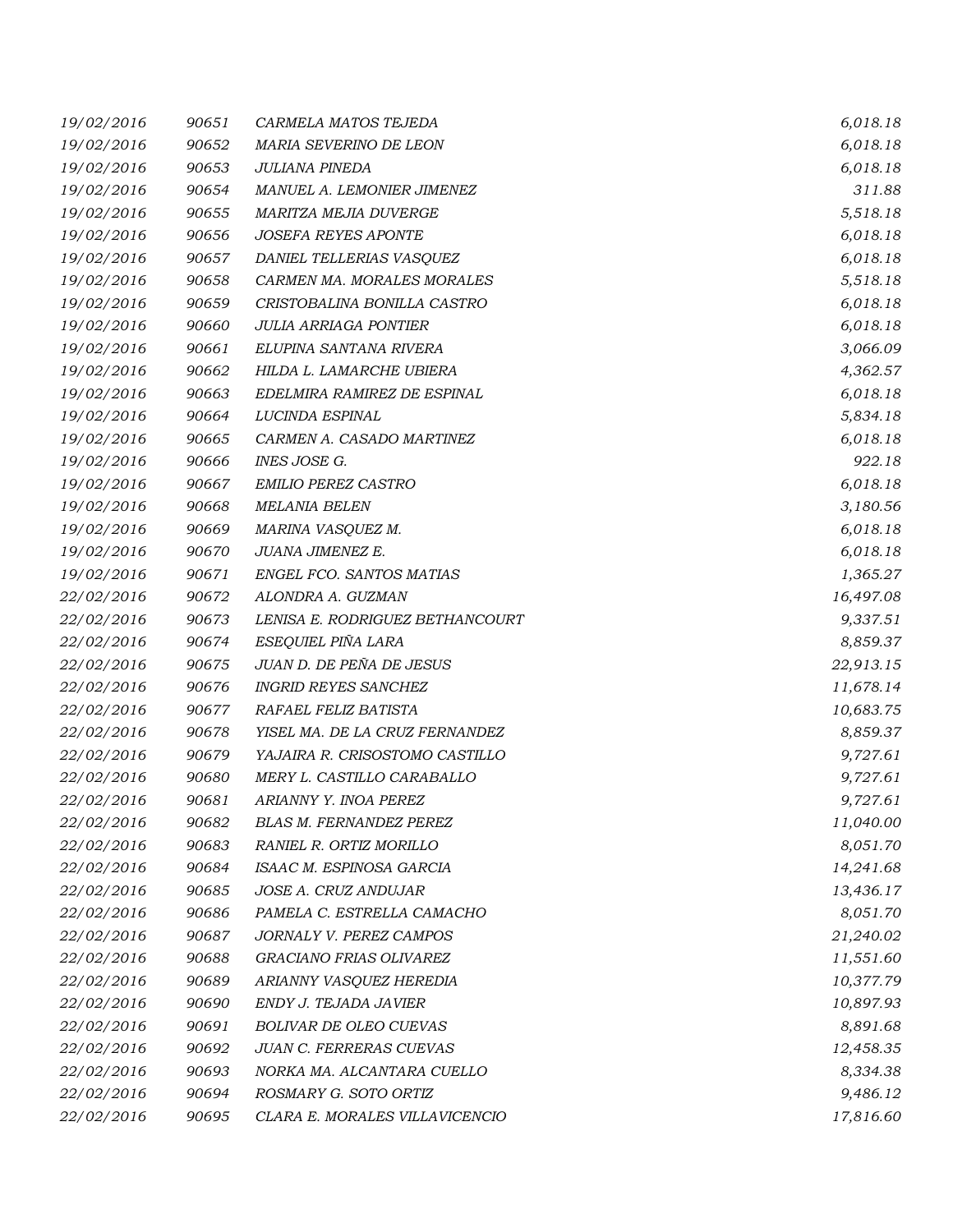| 22/02/2016 | 90696 | MARICEL RAMIREZ CEDEÑO                   | 12,458.35 |
|------------|-------|------------------------------------------|-----------|
| 22/02/2016 | 90697 | DELEYDY Y. YAN SALOMON                   | 8,891.68  |
| 22/02/2016 | 90698 | BERTA F. CRUZ ROSARIO                    | 9,397.82  |
| 22/02/2016 | 90699 | CHEQUE NULO                              | 0.00      |
| 22/02/2016 | 90700 | CHEQUE NULO                              | 0.00      |
| 22/02/2016 | 90701 | CHEQUE DE PREVENCION                     | 0.00      |
| 22/02/2016 | 90702 | CONSEJO DEL PODER JUDICIAL               | 6,396.10  |
| 22/02/2016 | 90703 | <b>INSTITUTO DE AUXILIOS Y VIVIENDAS</b> | 650.00    |
| 22/02/2016 | 90704 | FONDO DE PENSIONES Y JUBILACIONES        | 9,530.17  |
| 22/02/2016 | 90705 | SGTO. EURIPIDE R. ALBERTO TOLENTINO      | 6,600.00  |
| 22/02/2016 | 90706 | CABO EDUARDO ENCARNACION AQUINO          | 5,000.00  |
| 22/02/2016 | 90707 | RASO FRANCISCO J. ENCARNACION PEREZ      | 4,666.67  |
| 22/02/2016 | 90708 | CAP. FELIX BRITO HERNANDEZ               | 4,900.00  |
| 22/02/2016 | 90709 | 2DO. TTE. JOSE T. DE LEON RODRIGUEZ      | 5,740.00  |
| 22/02/2016 | 90710 | MAYOR JOEL SANTANA HERNANDEZ             | 16,666.67 |
| 22/02/2016 | 90711 | CABO JUAN A. SANTOS MORBAN               | 6,000.00  |
| 22/02/2016 | 90712 | 2DO. TTE. JOSE R. LUGO CARMONA           | 4,573.33  |
| 23/02/2016 | 90713 | NESTOR E. LINARES MARTINEZ               | 25,745.56 |
| 23/02/2016 | 90714 | <b>JULIO SUERO NIVAR</b>                 | 4,446.10  |
| 23/02/2016 | 90715 | JHONATAN R. MOREL MEJIA                  | 82,598.27 |
| 23/02/2016 | 90716 | YANNELY ALT. PADILLA ACOSTA              | 2,837.41  |
| 23/02/2016 | 90717 | ESMIRNA M. DIAZ REYES                    | 12,792.22 |
| 23/02/2016 | 90718 | PABLO R. MARTINEZ ESPINAL                | 6,150.00  |
| 23/02/2016 | 90719 | MIGUEL W. CANELA VASQUEZ                 | 6,083.29  |
| 23/02/2016 | 90720 | <b>JOKAIRI ARAUJO MIESES</b>             | 206.27    |
| 23/02/2016 | 90721 | CONSEJO DEL PODER JUDICIAL               | 30,954.40 |
| 23/02/2016 | 90722 | CONSEJO DEL PODER JUDICIAL               | 8,750.00  |
| 24/02/2016 | 90723 | MERY ALT. RODRIGUEZ DE TAVERA            | 57,259.67 |
| 25/02/2016 | 90724 | CONSEJO DEL PODER JUDICIAL               | 15,511.00 |
| 25/02/2016 | 90725 | CIRO Y. PEREZ FIGUEREO                   | 49,404.42 |
| 25/02/2016 | 90726 | JULIO C. HERNANDEZ JAVIER                | 49,994.02 |
| 25/02/2016 | 90727 | LENIN R. SOSA VASQUEZ                    | 51,114.02 |
| 25/02/2016 | 90728 | MANUEL A. BENZANT CANDELARIO             | 51,114.02 |
| 25/02/2016 | 90729 | ALEXIS VASQUEZ ROSADO                    | 29,475.00 |
| 25/02/2016 | 90730 | CALEB DE LOS SANTOS MONCION              | 31,649.00 |
| 25/02/2016 | 90731 | JOSE R. POZO LEONARDO                    | 31,649.00 |
| 25/02/2016 | 90732 | ROBIN E. SANDOVAL FONTANA                | 30,949.00 |
| 25/02/2016 | 90733 | WASCAR D. ARIAS TEJEDA                   | 30,249.00 |
| 25/02/2016 | 90734 | GARY COLLINS MORROBEL                    | 20,550.00 |
| 25/02/2016 | 90735 | MANUEL DE JS. MATOS ESPINOSA             | 19,150.00 |
| 25/02/2016 | 90736 | MIGUEL A. PINA QUEZADA                   | 17,750.00 |
| 25/02/2016 | 90737 | RICHARD ANT. DE LA CRUZ PASCACIO         | 19,850.00 |
| 25/02/2016 | 90738 | WILBERTO JUBILEO MARTINEZ                | 20,550.00 |
| 25/02/2016 | 90739 | CAP. LUIS BASORA B.                      | 6,511.19  |
| 25/02/2016 | 90740 | TTE. DE CORB. DENNY A. ANTIGUA P.        | 1,633.33  |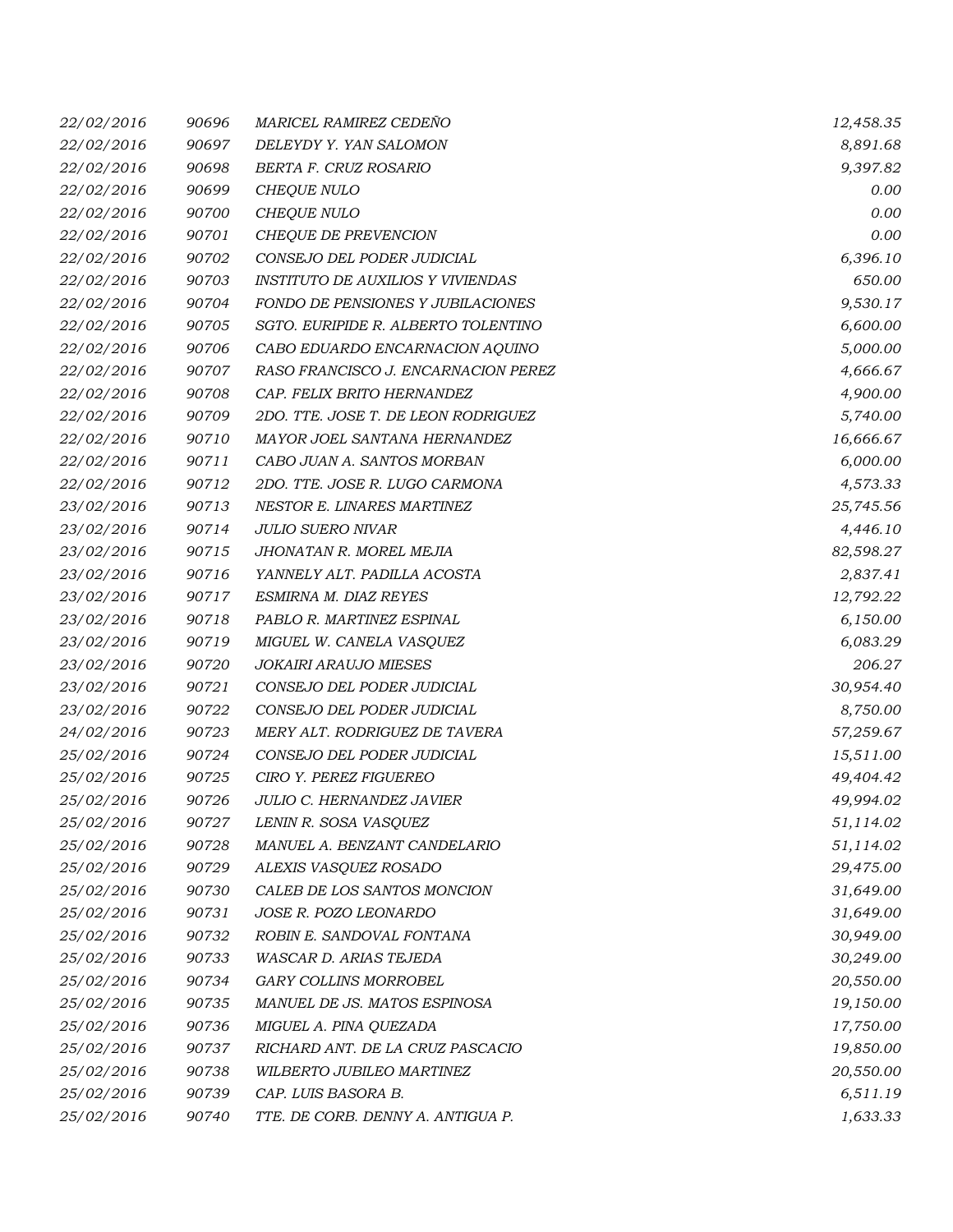| 25/02/2016 | 90741 | SGTO. PEDRO LORENZO DIAZ        | 1,333.33   |
|------------|-------|---------------------------------|------------|
| 25/02/2016 | 90742 | SGTO. MR. VICTOR DE OLEO FULCAR | 2,800.00   |
| 25/02/2016 | 90743 | CAP. MARIO SANCHEZ DE JESUS     | 2,133.33   |
| 25/02/2016 | 90744 | SGTO. CARLOS M. RAMON GARCIA    | 1,333.33   |
| 25/02/2016 | 90745 | COLECTOR DE IMPUESTOS INTERNOS  | 17,523.20  |
| 25/02/2016 | 90746 | JOSE L. CARBUCCIA PIMENTEL      | 23,931.38  |
| 25/02/2016 | 90747 | YINERYS L. ABREU CASTILLO       | 11,553.08  |
| 25/02/2016 | 90748 | SAN E. SANCHEZ                  | 14,248.80  |
| 25/02/2016 | 90749 | ALAN R. ENCARNACION RAMON       | 14,248.80  |
| 25/02/2016 | 90750 | JEAN C. FERNANDEZ MENDOZA       | 12,708.40  |
| 25/02/2016 | 90751 | SANDY ML. ALMARANTE BAEZ        | 13,093.50  |
| 25/02/2016 | 90752 | ANTONIO MENDEZ FELIZ            | 12,876.63  |
| 25/02/2016 | 90753 | DALVIN CABRERA CASTILLO         | 6,777.17   |
| 25/02/2016 | 90754 | NOEL A. FELIX OLIVO             | 6,777.17   |
| 25/02/2016 | 90755 | ROBERT DAVID VASQUEZ            | 7,116.03   |
| 25/02/2016 | 90756 | CANDIDA OLIVO                   | 6,730.17   |
| 25/02/2016 | 90757 | BADIA A. WEHBE GUZMAN           | 35,894.25  |
| 25/02/2016 | 90758 | FRANCIA Y. CLASE CLASE          | 47,111.20  |
| 25/02/2016 | 90759 | BERTA G. DE LOS M. GOMEZ GIL    | 67,318.17  |
| 25/02/2016 | 90760 | LIDIA A. PUIG FRANCISCO         | 6,730.17   |
| 25/02/2016 | 90761 | TOMASINA M. ALMONTE ALMONTE     | 4,486.78   |
| 25/02/2016 | 90762 | MIGUELINA D. CRESPO DIAZ        | 101,574.00 |
| 25/02/2016 | 90763 | ELIZABETH MARTE LIRIO           | 40,381.03  |
| 25/02/2016 | 90764 | ELLIN J. CORDERO TEJADA         | 38,137.64  |
| 25/02/2016 | 90765 | JEANNETTE J. JIMENEZ DURAN      | 88,351.45  |
| 25/02/2016 | 90766 | VIDAL A. TORIBIO CRUZ           | 49,354.59  |
| 25/02/2016 | 90767 | ANA R. DE LEON GUZMAN           | 99,792.00  |
| 25/02/2016 | 90768 | MARTIN R. PERALTA DIAZ          | 26,730.00  |
| 25/02/2016 | 90769 | LORENZO A. VARGAS CRUZ          | 8,910.00   |
| 25/02/2016 | 90770 | CESAR E. CABRAL ORTIZ           | 24,677.30  |
| 25/02/2016 | 90771 | MODESTO R. CAMACHO SANTANA      | 83,864.65  |
| 25/02/2016 | 90772 | DELIO D. BARCACEL CONDE         | 35,121.37  |
| 25/02/2016 | 90773 | ROSA M. ALMONTE FRANCISCO       | 99,792.00  |
| 25/02/2016 | 90774 | ABEL ANT. SIERRA RONDON         | 2,243.39   |
| 25/02/2016 | 90775 | BERNARDINA PEÑA JIMENEZ         | 105,138.00 |
| 25/02/2016 | 90776 | BEATO A. SANTANA TEJADA         | 6,730.17   |
| 25/02/2016 | 90777 | ELIZABETH E. GONZALEZ ALEJO     | 4,486.78   |
| 25/02/2016 | 90778 | HILARIA ALT. PERALTA JIMENEZ    | 105,138.00 |
| 25/02/2016 | 90779 | GRISELDA R. SALAZAR TAVERAS     | 5,346.00   |
| 25/02/2016 | 90780 | PURISIMA E. PAREDES MARTINEZ    | 2,243.39   |
| 25/02/2016 | 90781 | ALBANIA ALT. CONTRERAS SANCHEZ  | 4,486.78   |
| 25/02/2016 | 90782 | ROSMERY MATA DUARTE             | 40,381.03  |
| 25/02/2016 | 90783 | PEDRO J. MARMOLEJOS REYNOSO     | 35,894.24  |
| 25/02/2016 | 90784 | FATIMA Y. DE LA ROSA ROJAS      | 23,766.34  |
| 25/02/2016 | 90785 | FRANCISCO TORRES DE LA CRUZ     | 47,111.20  |
|            |       |                                 |            |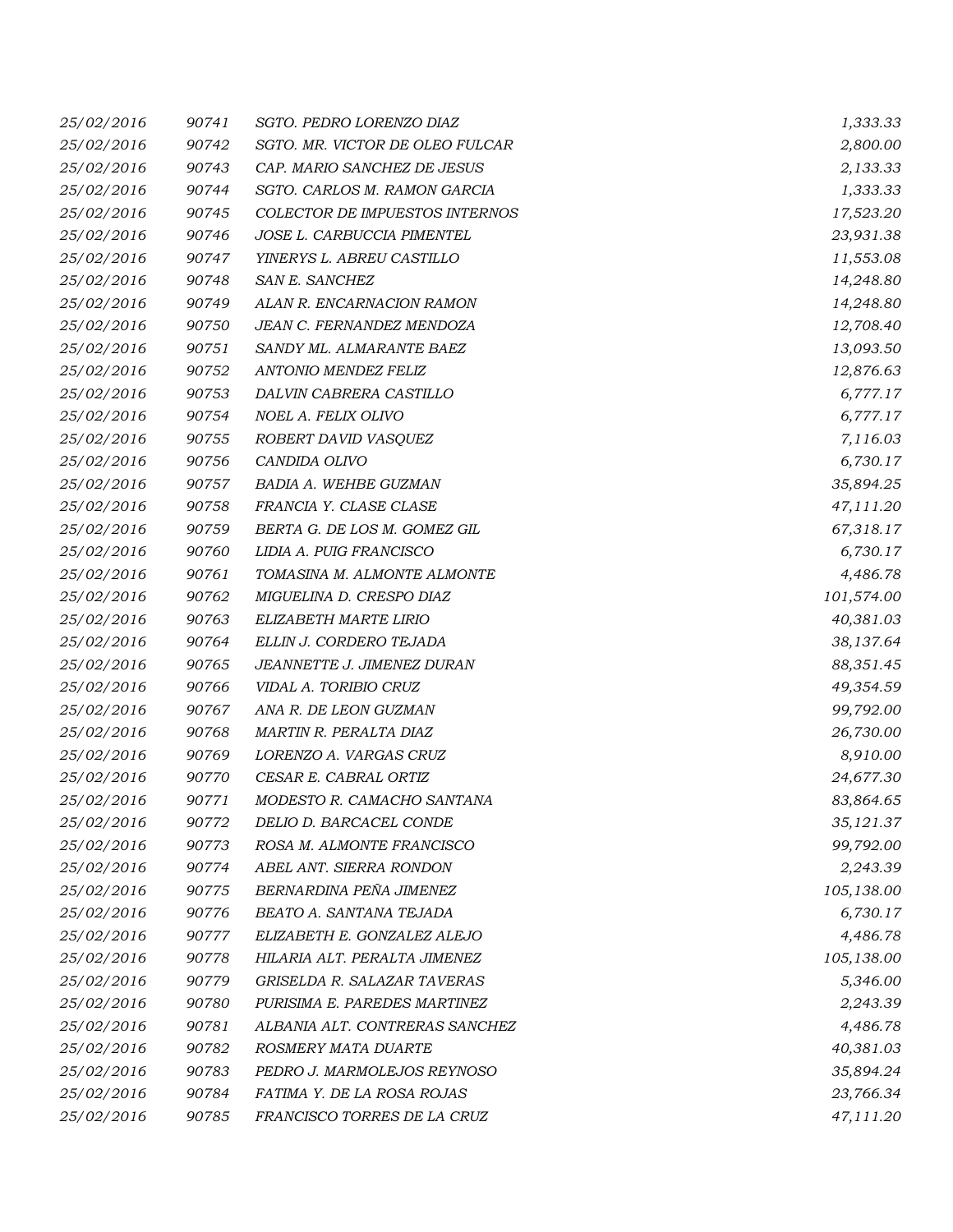| 25/02/2016 | 90786 | CANDIDA A. BLANCO BRITO          | 4,486.78  |
|------------|-------|----------------------------------|-----------|
| 25/02/2016 | 90787 | WALKIDIA PERREAUX BALBUENA       | 24,646.58 |
| 25/02/2016 | 90788 | JOSE A. MONEGRO BERGES           | 40,381.03 |
| 25/02/2016 | 90789 | RAYSA M. URBAEZ RUBIO            | 51,678.00 |
| 25/02/2016 | 90790 | LELIS Y. GUEVARA MEDINA          | 26,920.68 |
| 25/02/2016 | 90791 | GUSTAVO A. RUIZ FELIZ            | 23,568.30 |
| 25/02/2016 | 90792 | FRANKLYN A. CUEVAS CARRASCO      | 22,433.90 |
| 25/02/2016 | 90793 | EDIS Y. RODRIGUEZ MUÑOZ          | 20,190.51 |
| 25/02/2016 | 90794 | MANUEL GUEVARA FERRERAS          | 35,894.24 |
| 25/02/2016 | 90795 | ALFREDO GONZALEZ SANCHEZ         | 3,564.00  |
| 25/02/2016 | 90796 | EUDOCIO FERRERAS MEDINA          | 22,433.90 |
| 25/02/2016 | 90797 | <b>MIGUEL VALDEZ PEREZ</b>       | 22,433.90 |
| 25/02/2016 | 90798 | MIGUEL A. PEREZ MENDEZ           | 22,433.90 |
| 25/02/2016 | 90799 | LIBIS M. MEREJO PEREZ            | 22,433.90 |
| 25/02/2016 | 90800 | DEISDANIA R. BELTRE BELTRE       | 22,433.90 |
| 25/02/2016 | 90801 | EDGAR E. PIÑA MATEO              | 16,038.00 |
| 25/02/2016 | 90802 | RUTH E. BRIOSO DE LEON           | 2,243.39  |
| 25/02/2016 | 90803 | ISABEL A. CARABALLO ALCANTARA    | 47,111.20 |
| 25/02/2016 | 90804 | MARIANA CANELA PEREZ             | 83,005.45 |
| 25/02/2016 | 90805 | SERVIO ANT. MONTILLA MONTILLA    | 51,678.00 |
| 25/02/2016 | 90806 | MELANIO MATOS JIMENEZ            | 6,730.17  |
| 25/02/2016 | 90807 | DIOGENES OGANDO OGANDO           | 9,371.39  |
| 25/02/2016 | 90808 | JOSELYN A. MATEO SALCIE          | 6,730.17  |
| 25/02/2016 | 90809 | JUANA M. CONCEPCION MORETA       | 2,243.39  |
| 25/02/2016 | 90810 | VALDEMIRA BAUTISTA LEBRON        | 2,243.39  |
| 25/02/2016 | 90811 | WILFREDO ENCARNACION JIMENEZ     | 4,486.78  |
| 25/02/2016 | 90812 | ZORAIRA MARQUEZ MERAN            | 2,243.39  |
| 25/02/2016 | 90813 | DOMINGA T. MORILLO MONTERO       | 6,730.17  |
| 25/02/2016 | 90814 | JACKELINE DE JS. TORIBIO FORTUNA | 44,867.82 |
| 25/02/2016 | 90815 | ALEYDA FRANCO TEJADA             | 44,867.82 |
| 25/02/2016 | 90816 | ALIRO DE JS. RODRIGUEZ VELAZQUEZ | 2,243.39  |
| 25/02/2016 | 90817 | KATTY M. TAVERAS GUZMAN          | 15,703.73 |
| 25/02/2016 | 90818 | MATTI Y. NOBOA                   | 5,807.39  |
| 25/02/2016 | 90819 | ARELYS ALT. PEREZ CAAMAÑO        | 8,973.56  |
| 25/02/2016 | 90820 | CARMENNELIA BELTRE DIAZ          | 67,301.72 |
| 25/02/2016 | 90821 | JOSE M. DE LA ROSA               | 4,486.78  |
| 25/02/2016 | 90822 | KARLA M. HERNANDEZ AQUINO        | 9,902.65  |
| 25/02/2016 | 90823 | ANTIGUA MARIA DE LEON            | 4,486.78  |
| 25/02/2016 | 90824 | JOSE A. REYES MEJIA              | 4,486.78  |
| 25/02/2016 | 90825 | MAXIMILIANO PEGUERO DE AZA       | 22,433.91 |
| 25/02/2016 | 90826 | JAZMIN E. SANTANA RODRIGUEZ      | 8,802.35  |
| 25/02/2016 | 90827 | ARELIS O. CASTILLO SORIANO       | 2,243.39  |
| 25/02/2016 | 90828 | ARANIBAL MANZANO ZAPATA          | 6,730.17  |
| 25/02/2016 | 90829 | VICTOR M. DE JESUS ROSARIO       | 11,860.05 |
| 25/02/2016 | 90830 | YOKARY I. GAUTREAUX DE LA CRUZ   | 2,243.39  |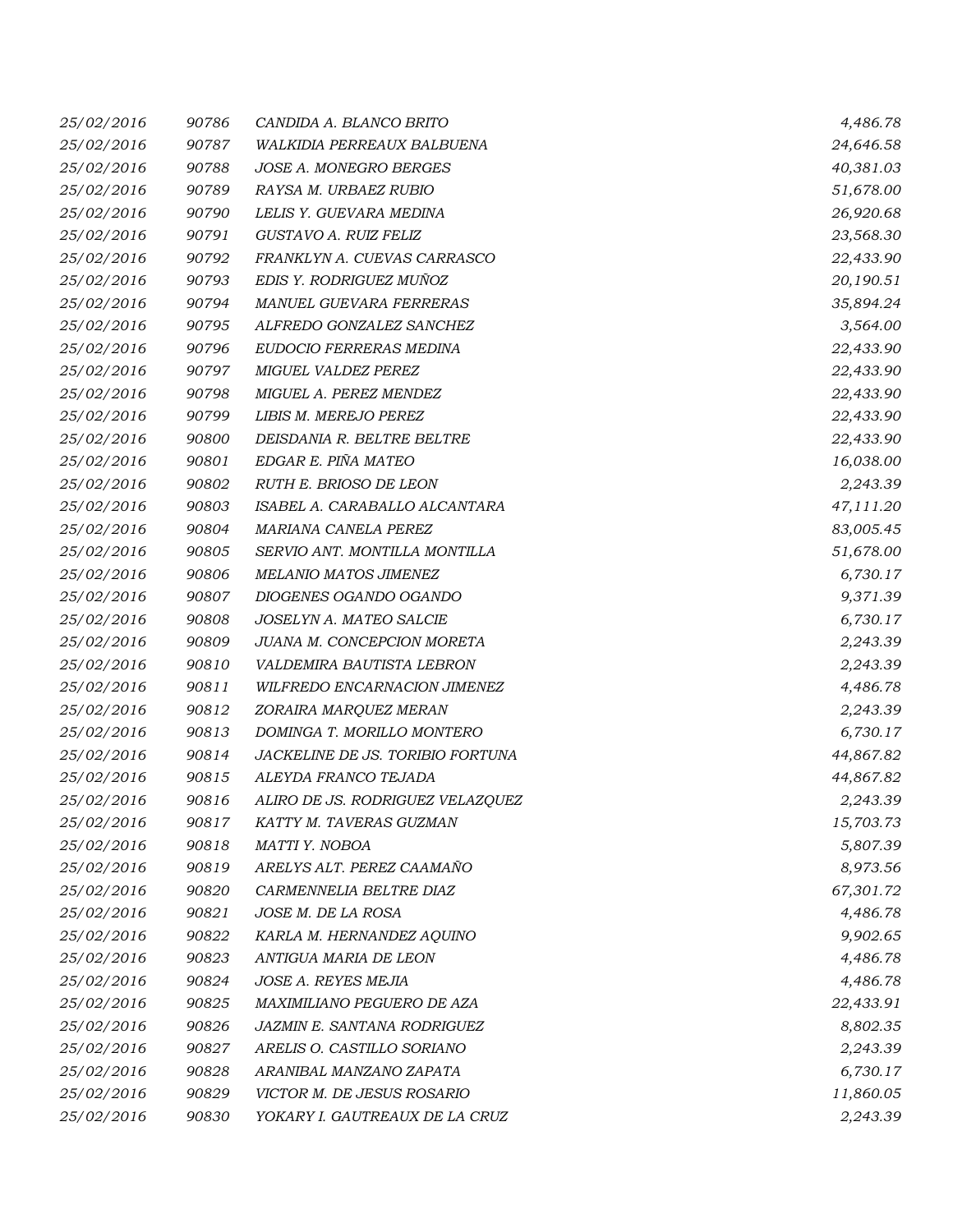| 25/02/2016 | 90831 | CIRILO MANZANILLO                        | 6,959.36     |
|------------|-------|------------------------------------------|--------------|
| 25/02/2016 | 90832 | PEDRO P. GARCIA VASQUEZ                  | 11,216.95    |
| 25/02/2016 | 90833 | MARITZA DEL C. GARCIA GOMEZ              | 33,650.88    |
| 25/02/2016 | 90834 | <b>CARMEN CRUZ</b>                       | 11,216.95    |
| 25/02/2016 | 90835 | LEONIDO BELLO QUEZADA                    | 2,243.39     |
| 25/02/2016 | 90836 | AGUSTIN CONCEPCION CHALAS                | 13,460.34    |
| 25/02/2016 | 90837 | OSCAR MOQUETE CUEVAS                     | 13,460.34    |
| 25/02/2016 | 90838 | <b>GERTRUDIS M. ADAMES BATISTA</b>       | 15,703.73    |
| 25/02/2016 | 90839 | MARGARITA DE LOS S. REYES PAULINO        | 2,243.39     |
| 25/02/2016 | 90840 | CAROLINA G. VARGAS MARTE                 | 6,730.17     |
| 25/02/2016 | 90841 | SARA MARTE MARTINEZ                      | 8,973.56     |
| 25/02/2016 | 90842 | MARIA E. ESTEVEZ MEJIA                   | 51,678.00    |
| 25/02/2016 | 90843 | HECTOR F. MARTINEZ                       | 4,486.78     |
| 25/02/2016 | 90844 | ROSA E. ALMONTE R. DE VENTURA            | 11,216.95    |
| 26/02/2016 | 90845 | TTE. DE CORBETA DENNY ANT. ANTIGUA PENA  | 5,133.33     |
| 26/02/2016 | 90846 | FONDO DE PENSIONES Y JUBILACIONES        | 6,572,854.01 |
| 26/02/2016 | 90847 | INSTITUTO NACIONAL DE LA VIVIENDA        | 366.95       |
| 26/02/2016 | 90848 | DOMINGA REYNOSO MOLINA                   | 4,500.00     |
| 26/02/2016 | 90849 | EMMACULADA N. DEL ORBE PEREZ             | 4,000.00     |
| 26/02/2016 | 90850 | YAHAIRA ALT. RAMOS QUEZADA               | 3,000.00     |
| 26/02/2016 | 90851 | YANIA MARMOL PUELLO                      | 2,000.00     |
| 26/02/2016 | 90852 | JOHANNA MARTINEZ BATISTA                 | 2,000.00     |
| 26/02/2016 | 90853 | JOSEFINA MERCEDES REYES ESPINAL          | 6,000.00     |
| 26/02/2016 | 90854 | INSTITUTO DE AUXILIOS Y VIVIENDA         | 1,873.69     |
| 26/02/2016 | 90855 | FUNDACION DE CREDITO EDUCATIVO           | 232,882.00   |
| 26/02/2016 | 90856 | CONSEJO DEL PODER JUDICIAL               | 18,948.80    |
| 26/02/2016 | 90857 | CONSEJO DEL PODER JUDICIAL               | 5,000.00     |
| 26/02/2016 | 90858 | LIGA DE SOFTBALL                         | 4,400.00     |
| 26/02/2016 | 90859 | CONSEJO DEL PODER JUDICIAL               | 32,357.74    |
| 26/02/2016 | 90860 | <b>AURA MARIA YBELICE MERCEDES</b>       | 2,000.00     |
| 26/02/2016 | 90861 | LISSET MARIBEL HERNANDEZ PENA            | 6,000.00     |
| 26/02/2016 | 90862 | NURYS LANDA VALDEZ SANCHEZ               | 2,500.00     |
| 26/02/2016 | 90863 | <b>IDELIZA GARCIA MARTINEZ</b>           | 7,000.00     |
| 26/02/2016 | 90864 | DULCE MARIA AQUINO GONZALEZ              | 3,600.00     |
| 26/02/2016 | 90865 | NAZARET ALMONTE SUAREZ                   | 7,500.00     |
| 26/02/2016 | 90866 | <b>INSTITUTO DE AUXILIOS Y VIVIENDAS</b> | 159,875.00   |
| 26/02/2016 | 90867 | <b>MAILENY RICHIEZ</b>                   | 3,500.00     |
| 26/02/2016 | 90868 | CONSEJO DEL PODER JUDICIAL               | 3,723.34     |
| 26/02/2016 | 90869 | CONSEJO DEL PODER JUDICIAL               | 25,334.00    |
| 29/02/2016 | 90870 | CONSEJO DEL PODER JUDICIAL               | 1,066.67     |
| 29/02/2016 | 90871 | CONSEJO DEL PODER JUDICIAL               | 4,900.00     |
| 29/02/2016 | 90872 | <b>INSTITUTO DE AUXILIOS Y VIVIENDAS</b> | 250.00       |
| 29/02/2016 | 90873 | FONDO DE PENSIONES Y JUBILACIONES        | 92,385.85    |
| 29/02/2016 | 90874 | CONSEJO DEL PODER JUDICIAL               | 95,994.85    |
| 29/02/2016 | 90875 | COOPNASEJU                               | 132,561.68   |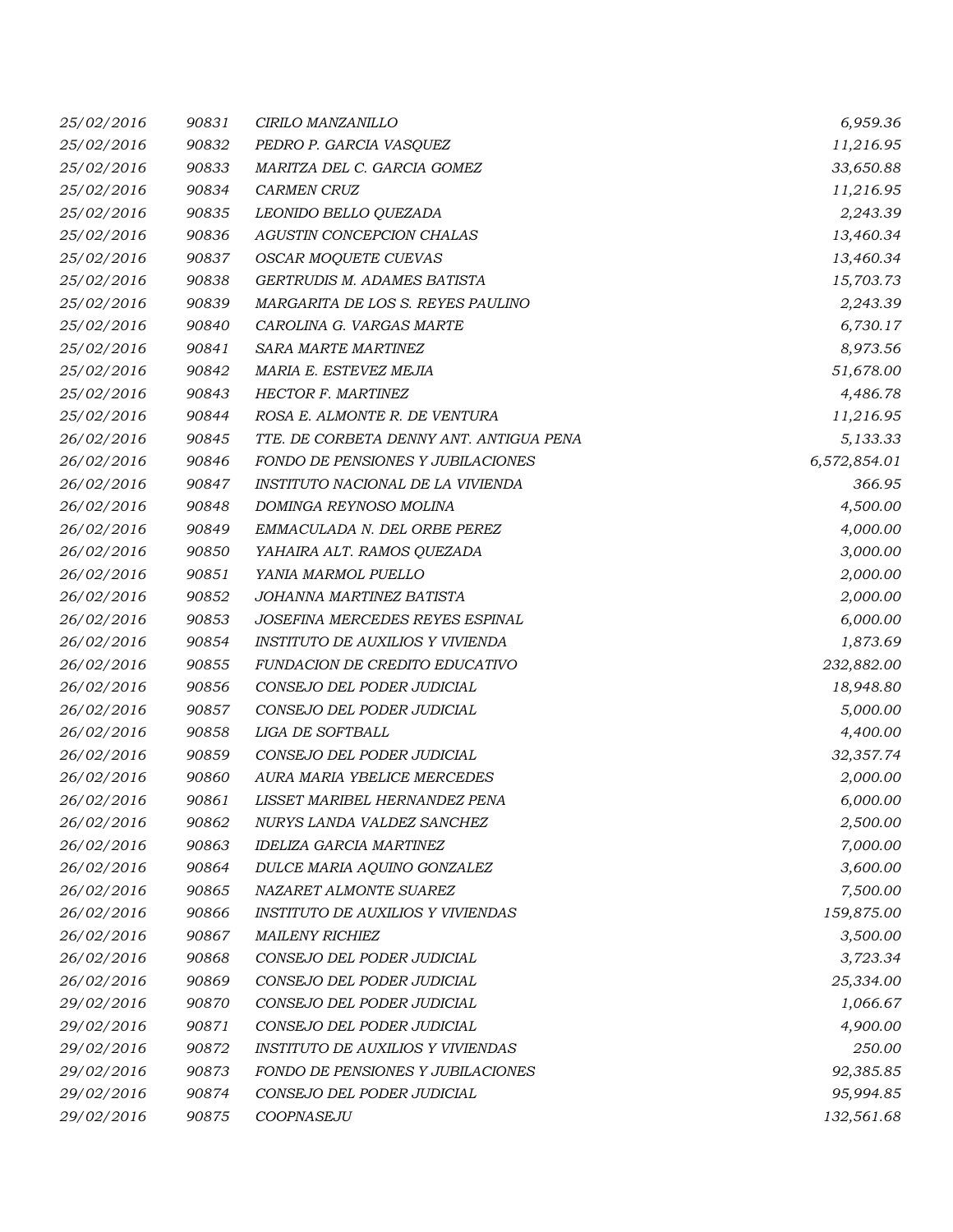|            |       | TOTAL RD\$                               | 54,484,456.79 |
|------------|-------|------------------------------------------|---------------|
| 29/02/2016 | 90898 | <b>COLECTOR DE IMPUESTOS INTERNOS</b>    | 260,042.91    |
| 29/02/2016 | 90897 | COLECTOR DE IMPUESTOS INTERNOS           | 17,319,325.12 |
| 29/02/2016 | 90896 | GRAL. ROBERTO M. RAMIREZ MARTINEZ        | 59,074.02     |
| 29/02/2016 | 90895 | CABO LUIS ANT. LEREBOURS ALCANTARA       | 12,000.00     |
| 29/02/2016 | 90894 | COLECTOR DE IMPUESTOS INTERNOS           | 822,891.28    |
| 29/02/2016 | 90893 | ANA DILIA MERCEDES MARTINEZ              | 22,198.33     |
| 29/02/2016 | 90892 | <b>JARLIN ANT. FRIAS FRIAS</b>           | 25,979.17     |
| 29/02/2016 | 90891 | <b>GEOVANNA LEBRON PENA</b>              | 25,979.17     |
| 29/02/2016 | 90890 | ETNOEL D. REYES                          | 25,979.17     |
| 29/02/2016 | 90889 | MIQUELY BAEZ CASTILLO                    | 25,979.17     |
| 29/02/2016 | 90888 | <b>BERONICA VARGAS PEREZ</b>             | 25,979.17     |
| 29/02/2016 | 90887 | <b>FAUSTO A. DUARTE BLANCO</b>           | 25,979.17     |
| 29/02/2016 | 90886 | <b>HUGO D. REYES PEREZ</b>               | 25,979.17     |
| 29/02/2016 | 90885 | JOSE ML. DE PADUA MORENO                 | 25,979.17     |
| 29/02/2016 | 90884 | MELVIN C. DEL ORBE SANCHEZ               | 21,145.83     |
| 29/02/2016 | 90883 | YONATAN I. GARCIA PENA                   | 25,979.17     |
| 29/02/2016 | 90882 | <b>FONDO DE PENSIONES Y JUBILACIONES</b> | 13,445,307.06 |
| 29/02/2016 | 90881 | CONSEJO DEL PODER JUDICIAL               | 1,617.00      |
| 29/02/2016 | 90880 | CONSEJO DEL PODER JUDICIAL               | 5,343.34      |
| 29/02/2016 | 90879 | CONSEJO DEL PODER JUDICIAL               | 737.00        |
| 29/02/2016 | 90878 | LIGA DE SOFTBALL                         | 50.00         |
| 29/02/2016 | 90877 | INSTITUTO NACIONAL DE LA VIVIENDA        | 35.47         |
| 29/02/2016 | 90876 | <b>COOPNASEJU</b>                        | 84,340.00     |

# *ANEXO 05*

# *RELACION DE TRANSFERENCIAS DEBITOS MES DE FEBRERO 2016*

| <b>FECHA</b> | NUM. | <b>DESCRIPCION</b>                                         | <b>VALOR RD\$</b> |
|--------------|------|------------------------------------------------------------|-------------------|
| 15/02/2016   | 479  | PAGO BONO VACACIONAL CORRESPONDIENTE AL ANO 2016.          | 149,826.80        |
| 17/02/2016   | 480  | PAGO BONO VACACIONAL CORRESPONDIENTE AL ANO 2016.          | 295,423.72        |
| 19/02/2016   | 484  | PAGO SUELDOS CORRESPOND. AL MES DE FEBRERO 2016.           | 147,998,735.26    |
| 19/02/2016   | 481  | PAGO BONO VAC. 2016, TRIB. COL. C.P. JDO. 1RA. INST. D. N. | 97,476.80         |
| 19/02/2016   | 483  | PAGO SUELDOS Y BENEFICIOS CORRESP. A FEB/2016.             | 485,485.64        |
| 19/02/2016   | 482  | PAGO SUELDOS CORRESP. AL MES DE FEBRERO 2016.              | 2,373,315.73      |
| 29/02/2016   | 488  | TRANSF. DE FONDO PAGO DE BONO VAC. MARZO 2016              | 14,793,207.13     |
| 29/02/2016   | 487  | TRANSF. DE FONDO PARA EL PAGO DE BONO VAC. ANO 2016        | 17,300.00         |
| 29/02/2016   | 486  | TRANSF. DE FONDO PAGO RET. NOM. ELCT. FEB/2016             | 46,953,812.05     |
| 29/02/2016   | 485  | TRANSF. DE FONDO PAGO RET. SEG. MCO NOM. ELECT. FEB/16     | 6,200,852.27      |
|              |      | TOTAL RD\$                                                 | 219,365,435.40    |